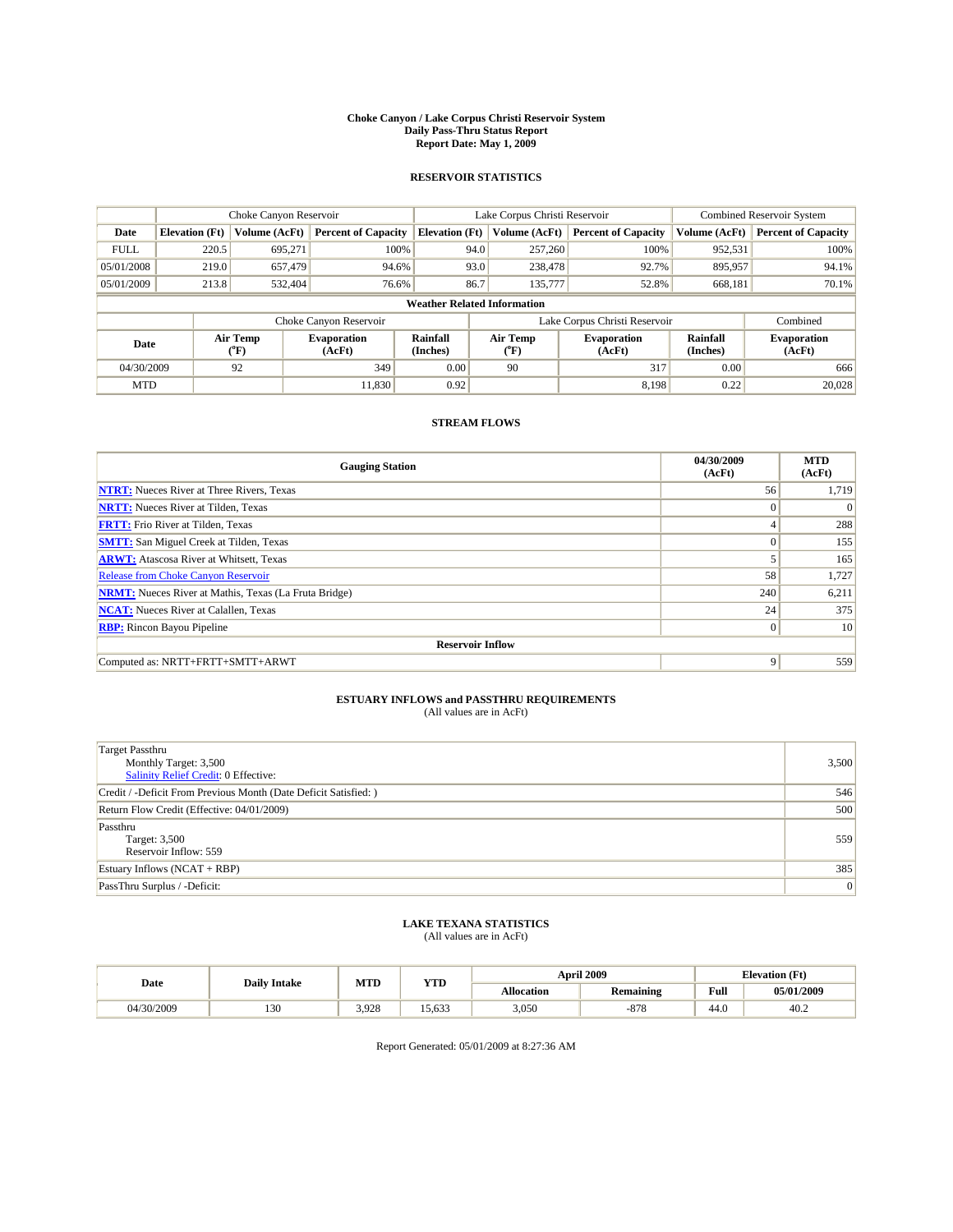#### **Choke Canyon / Lake Corpus Christi Reservoir System Daily Pass-Thru Status Report Report Date: May 2, 2009**

### **RESERVOIR STATISTICS**

|             | Choke Canyon Reservoir             |                             |                              |                       | Lake Corpus Christi Reservoir | <b>Combined Reservoir System</b> |                      |                              |  |
|-------------|------------------------------------|-----------------------------|------------------------------|-----------------------|-------------------------------|----------------------------------|----------------------|------------------------------|--|
| Date        | <b>Elevation</b> (Ft)              | Volume (AcFt)               | <b>Percent of Capacity</b>   | <b>Elevation</b> (Ft) | Volume (AcFt)                 | <b>Percent of Capacity</b>       | Volume (AcFt)        | <b>Percent of Capacity</b>   |  |
| <b>FULL</b> | 220.5                              | 695,271                     | 100%                         | 94.0                  | 257,260                       | 100%                             | 952,531              | 100%                         |  |
| 05/02/2008  | 219.0                              | 656,727                     | 94.5%                        | 92.9                  | 238,121                       | 92.6%                            | 894,848              | 93.9%                        |  |
| 05/02/2009  | 213.7                              | 531,958                     | 76.5%                        | 86.7                  | 135,637                       | 52.7%                            | 667.595              | 70.1%                        |  |
|             | <b>Weather Related Information</b> |                             |                              |                       |                               |                                  |                      |                              |  |
|             |                                    |                             | Choke Canyon Reservoir       |                       |                               | Lake Corpus Christi Reservoir    |                      | Combined                     |  |
| Date        |                                    | Air Temp<br>${}^{\circ}$ F) | <b>Evaporation</b><br>(AcFt) | Rainfall<br>(Inches)  | Air Temp<br>("F)              | <b>Evaporation</b><br>(AcFt)     | Rainfall<br>(Inches) | <b>Evaporation</b><br>(AcFt) |  |
| 05/01/2009  |                                    | 97                          | 464                          | 0.00                  | 92                            | 284                              | 0.00                 | 748                          |  |
| <b>MTD</b>  |                                    |                             | 464                          | 0.00                  |                               | 284                              | 0.00                 | 748                          |  |

## **STREAM FLOWS**

| <b>Gauging Station</b>                                       | 05/01/2009<br>(AcFt) | <b>MTD</b><br>(AcFt) |  |  |  |  |  |
|--------------------------------------------------------------|----------------------|----------------------|--|--|--|--|--|
| <b>NTRT:</b> Nueces River at Three Rivers, Texas             | 56                   | 56                   |  |  |  |  |  |
| <b>NRTT:</b> Nueces River at Tilden, Texas                   | $\theta$             | $\Omega$             |  |  |  |  |  |
| <b>FRTT:</b> Frio River at Tilden, Texas                     |                      |                      |  |  |  |  |  |
| <b>SMTT:</b> San Miguel Creek at Tilden, Texas               | $\theta$             | 0                    |  |  |  |  |  |
| <b>ARWT:</b> Atascosa River at Whitsett, Texas               | 3                    | 3 <sub>1</sub>       |  |  |  |  |  |
| Release from Choke Canyon Reservoir                          | 58                   | 58                   |  |  |  |  |  |
| <b>NRMT:</b> Nueces River at Mathis, Texas (La Fruta Bridge) | 240                  | 240                  |  |  |  |  |  |
| <b>NCAT:</b> Nueces River at Calallen, Texas                 | 18                   | 18                   |  |  |  |  |  |
| <b>RBP:</b> Rincon Bayou Pipeline                            | $\mathbf{0}$         | 0                    |  |  |  |  |  |
| <b>Reservoir Inflow</b>                                      |                      |                      |  |  |  |  |  |
| Computed as: NRTT+FRTT+SMTT+ARWT                             | 6                    | 6                    |  |  |  |  |  |

# **ESTUARY INFLOWS and PASSTHRU REQUIREMENTS**<br>(All values are in AcFt)

| <b>Target Passthru</b><br>Monthly Target: 25,500<br>Salinity Relief Credit: 0 Effective: | 25,500         |
|------------------------------------------------------------------------------------------|----------------|
| Credit / -Deficit From Previous Month (Date Deficit Satisfied: )                         | 385            |
| Return Flow Credit (Effective: 05/01/2009)                                               | 500            |
| Passthru<br>Target: 25,500<br>Reservoir Inflow: 6                                        | 6 <sup>1</sup> |
| Estuary Inflows $(NCAT + RBP)$                                                           | 18             |
| PassThru Surplus / -Deficit:                                                             | 0              |

## **LAKE TEXANA STATISTICS** (All values are in AcFt)

|            | <b>Daily Intake</b>   | MTD | <b>YTD</b> |                   | <b>May 2009</b>  | <b>Elevation</b> (Ft)                       |            |
|------------|-----------------------|-----|------------|-------------------|------------------|---------------------------------------------|------------|
| Date       |                       |     |            | <b>Allocation</b> | <b>Remaining</b> | Full<br>the contract of the contract of the | 05/02/2009 |
| 05/01/2009 | 120<br>$\overline{1}$ | 129 | 15.762     | 4.100             | 397<br>، روب     | 44.0                                        | 40.2       |

Report Generated: 05/02/2009 at 8:08:15 AM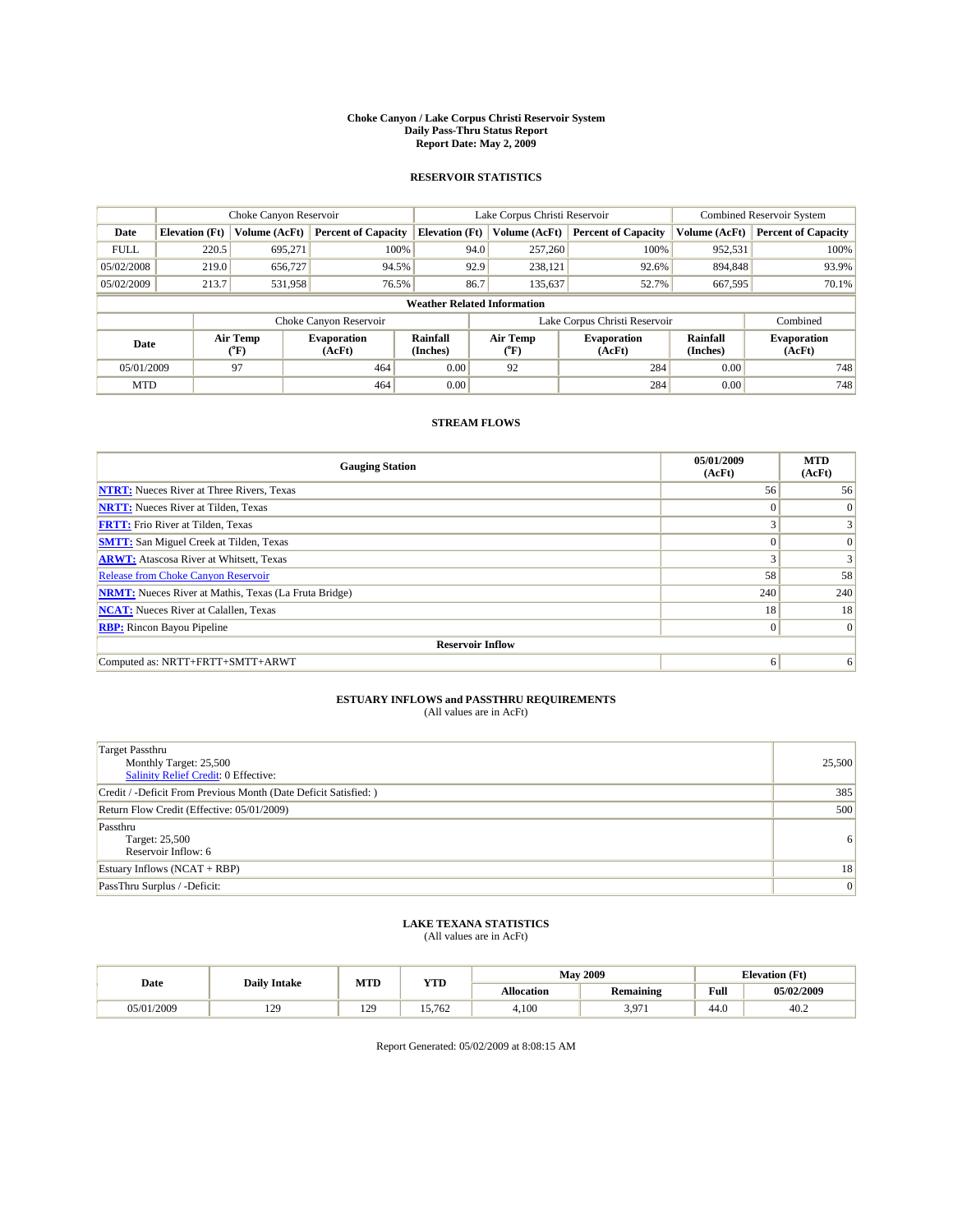#### **Choke Canyon / Lake Corpus Christi Reservoir System Daily Pass-Thru Status Report Report Date: May 3, 2009**

### **RESERVOIR STATISTICS**

|             | Choke Canyon Reservoir             |                          |                              |                       | Lake Corpus Christi Reservoir | <b>Combined Reservoir System</b> |                      |                              |  |
|-------------|------------------------------------|--------------------------|------------------------------|-----------------------|-------------------------------|----------------------------------|----------------------|------------------------------|--|
| Date        | <b>Elevation</b> (Ft)              | Volume (AcFt)            | <b>Percent of Capacity</b>   | <b>Elevation</b> (Ft) | Volume (AcFt)                 | <b>Percent of Capacity</b>       | Volume (AcFt)        | <b>Percent of Capacity</b>   |  |
| <b>FULL</b> | 220.5                              | 695,271                  | 100%                         | 94.0                  | 257,260                       | 100%                             | 952,531              | 100%                         |  |
| 05/03/2008  | 219.0                              | 657,229                  | 94.5%                        | 93.0                  | 239,193                       | 93.0%                            | 896.422              | 94.1%                        |  |
| 05/03/2009  | 213.7                              | 531,513                  | 76.4%                        | 86.7                  | 135.219                       | 52.6%                            | 666,732              | 70.0%                        |  |
|             | <b>Weather Related Information</b> |                          |                              |                       |                               |                                  |                      |                              |  |
|             |                                    |                          | Choke Canyon Reservoir       |                       |                               | Lake Corpus Christi Reservoir    |                      | Combined                     |  |
| Date        |                                    | Air Temp<br>$\rm ^{o}F)$ | <b>Evaporation</b><br>(AcFt) | Rainfall<br>(Inches)  | Air Temp<br>("F)              | <b>Evaporation</b><br>(AcFt)     | Rainfall<br>(Inches) | <b>Evaporation</b><br>(AcFt) |  |
| 05/02/2009  |                                    | 94                       | 477                          | 0.00                  | 92                            | 308                              | 0.00                 | 785                          |  |
| <b>MTD</b>  |                                    |                          | 941                          | 0.00                  |                               | 592                              | 0.00                 | 1,533                        |  |

## **STREAM FLOWS**

| <b>Gauging Station</b>                                       | 05/02/2009<br>(AcFt) | <b>MTD</b><br>(AcFt) |  |  |  |  |  |
|--------------------------------------------------------------|----------------------|----------------------|--|--|--|--|--|
| <b>NTRT:</b> Nueces River at Three Rivers, Texas             | 54                   | 109                  |  |  |  |  |  |
| <b>NRTT:</b> Nueces River at Tilden, Texas                   | $\Omega$             | $\Omega$             |  |  |  |  |  |
| <b>FRTT:</b> Frio River at Tilden, Texas                     | 3                    | 6                    |  |  |  |  |  |
| <b>SMTT:</b> San Miguel Creek at Tilden, Texas               | $\Omega$             | $\Omega$             |  |  |  |  |  |
| <b>ARWT:</b> Atascosa River at Whitsett, Texas               | $\sim$               |                      |  |  |  |  |  |
| Release from Choke Canyon Reservoir                          | 58                   | 115                  |  |  |  |  |  |
| <b>NRMT:</b> Nueces River at Mathis, Texas (La Fruta Bridge) | 252                  | 492                  |  |  |  |  |  |
| <b>NCAT:</b> Nueces River at Calallen, Texas                 | 13                   | 32                   |  |  |  |  |  |
| <b>RBP:</b> Rincon Bayou Pipeline                            | $\overline{0}$       | $\Omega$             |  |  |  |  |  |
| <b>Reservoir Inflow</b>                                      |                      |                      |  |  |  |  |  |
| Computed as: NRTT+FRTT+SMTT+ARWT                             | 4                    | 11                   |  |  |  |  |  |

# **ESTUARY INFLOWS and PASSTHRU REQUIREMENTS**<br>(All values are in AcFt)

| <b>Target Passthru</b><br>Monthly Target: 25,500<br>Salinity Relief Credit: 0 Effective: | 25,500 |
|------------------------------------------------------------------------------------------|--------|
| Credit / -Deficit From Previous Month (Date Deficit Satisfied: )                         | 385    |
| Return Flow Credit (Effective: 05/01/2009)                                               | 500    |
| Passthru<br>Target: 25,500<br>Reservoir Inflow: 11                                       | 11     |
| Estuary Inflows $(NCAT + RBP)$                                                           | 32     |
| PassThru Surplus / -Deficit:                                                             | 0      |

## **LAKE TEXANA STATISTICS** (All values are in AcFt)

|            | <b>Daily Intake</b> | MTD | <b>YTD</b> |            | <b>May 2009</b>  | <b>Elevation</b> (Ft)                       |            |
|------------|---------------------|-----|------------|------------|------------------|---------------------------------------------|------------|
| Date       |                     |     |            | Allocation | <b>Remaining</b> | Full<br>the contract of the contract of the | 05/03/2009 |
| 05/02/2009 | $\sim$<br>1 J U     | 259 | 15.892     | 4.100      | 3,841            | 44.0                                        | 40.2       |

Report Generated: 05/03/2009 at 8:06:39 AM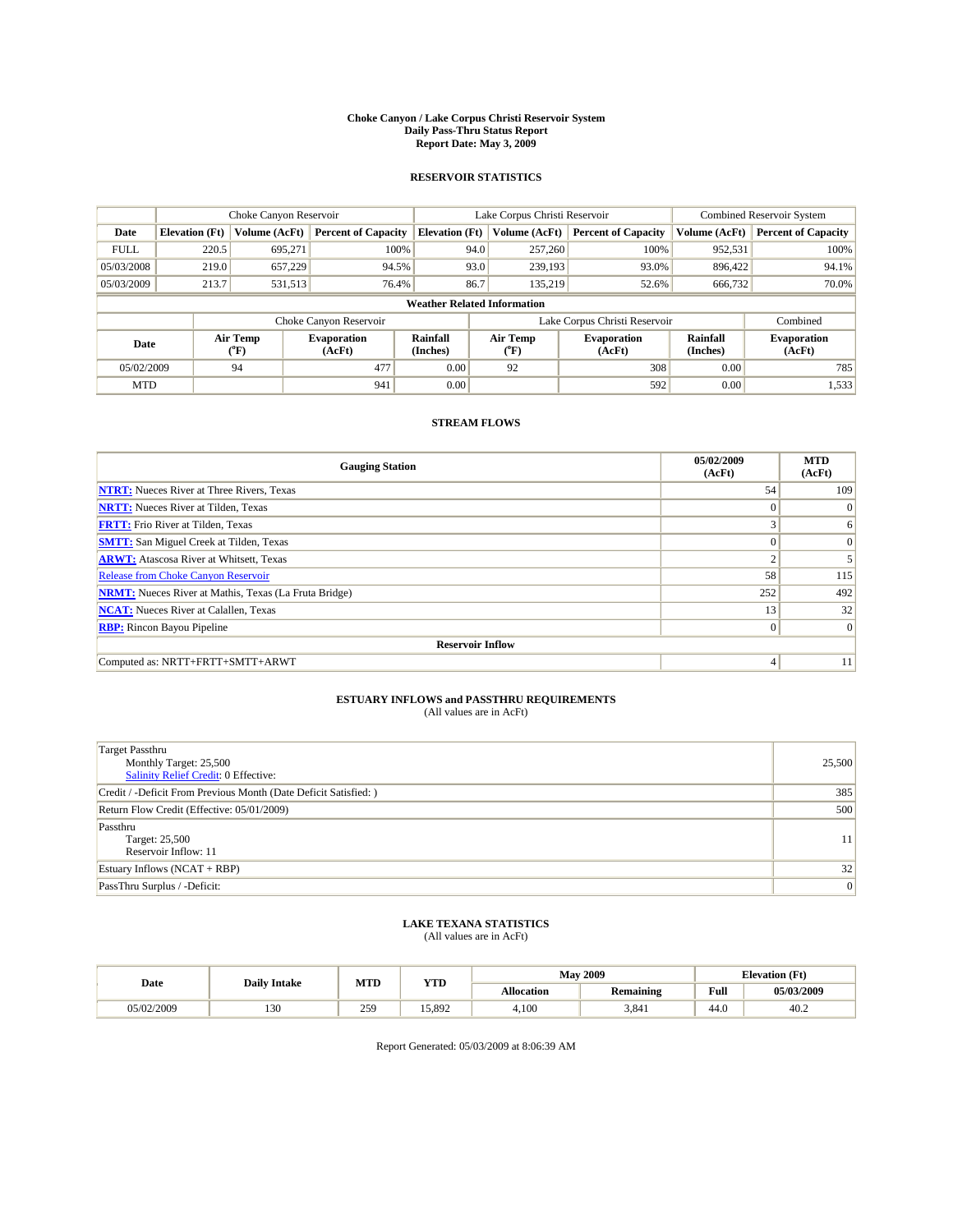#### **Choke Canyon / Lake Corpus Christi Reservoir System Daily Pass-Thru Status Report Report Date: May 4, 2009**

### **RESERVOIR STATISTICS**

|             |                                    |                  | Lake Corpus Christi Reservoir |                             |      |                  | <b>Combined Reservoir System</b> |                      |                              |
|-------------|------------------------------------|------------------|-------------------------------|-----------------------------|------|------------------|----------------------------------|----------------------|------------------------------|
| Date        | <b>Elevation</b> (Ft)              | Volume (AcFt)    | <b>Percent of Capacity</b>    | <b>Elevation (Ft)</b>       |      | Volume (AcFt)    | <b>Percent of Capacity</b>       | Volume (AcFt)        | <b>Percent of Capacity</b>   |
| <b>FULL</b> | 220.5                              | 695,271          | 100%                          |                             | 94.0 | 257,260          | 100%                             | 952,531              | 100%                         |
| 05/04/2008  | 219.0                              | 656,727          | 94.5%                         |                             | 93.0 | 238,478          | 92.7%                            | 895,205              | 94.0%                        |
| 05/04/2009  | 213.7                              | 531,735          | 76.5%                         |                             | 86.7 | 136,056          | 52.9%                            | 667,791              | 70.1%                        |
|             | <b>Weather Related Information</b> |                  |                               |                             |      |                  |                                  |                      |                              |
|             |                                    |                  | Choke Canyon Reservoir        |                             |      |                  | Lake Corpus Christi Reservoir    |                      | Combined                     |
| Date        |                                    | Air Temp<br>(°F) | <b>Evaporation</b><br>(AcFt)  | <b>Rainfall</b><br>(Inches) |      | Air Temp<br>(°F) | <b>Evaporation</b><br>(AcFt)     | Rainfall<br>(Inches) | <b>Evaporation</b><br>(AcFt) |
| 05/03/2009  |                                    | 94               | 542                           | 0.00                        |      | 96               | 269                              | 0.00                 | 811                          |
| <b>MTD</b>  |                                    |                  | 1,483                         | 0.00                        |      |                  | 861                              | 0.00                 | 2.344                        |

## **STREAM FLOWS**

| <b>Gauging Station</b>                                       | 05/03/2009<br>(AcFt) | <b>MTD</b><br>(AcFt) |  |  |  |  |  |
|--------------------------------------------------------------|----------------------|----------------------|--|--|--|--|--|
| <b>NTRT:</b> Nueces River at Three Rivers, Texas             | 54                   | 163                  |  |  |  |  |  |
| <b>NRTT:</b> Nueces River at Tilden, Texas                   | $\Omega$             | $\Omega$             |  |  |  |  |  |
| <b>FRTT:</b> Frio River at Tilden, Texas                     | $\sim$               | 8                    |  |  |  |  |  |
| <b>SMTT:</b> San Miguel Creek at Tilden, Texas               | $\Omega$             | $\Omega$             |  |  |  |  |  |
| <b>ARWT:</b> Atascosa River at Whitsett, Texas               | $\sim$               |                      |  |  |  |  |  |
| Release from Choke Canyon Reservoir                          | 58                   | 173                  |  |  |  |  |  |
| <b>NRMT:</b> Nueces River at Mathis, Texas (La Fruta Bridge) | 252                  | 744                  |  |  |  |  |  |
| <b>NCAT:</b> Nueces River at Calallen, Texas                 | 48                   | 79                   |  |  |  |  |  |
| <b>RBP:</b> Rincon Bayou Pipeline                            | $\overline{0}$       | $\Omega$             |  |  |  |  |  |
| <b>Reservoir Inflow</b>                                      |                      |                      |  |  |  |  |  |
| Computed as: NRTT+FRTT+SMTT+ARWT                             |                      | 15                   |  |  |  |  |  |

# **ESTUARY INFLOWS and PASSTHRU REQUIREMENTS**<br>(All values are in AcFt)

| <b>Target Passthru</b><br>Monthly Target: 25,500<br>Salinity Relief Credit: 0 Effective: | 25,500          |
|------------------------------------------------------------------------------------------|-----------------|
| Credit / -Deficit From Previous Month (Date Deficit Satisfied: )                         | 385             |
| Return Flow Credit (Effective: 05/01/2009)                                               | 500             |
| Passthru<br>Target: 25,500<br>Reservoir Inflow: 15                                       | 15 <sup>1</sup> |
| Estuary Inflows $(NCAT + RBP)$                                                           | 79              |
| PassThru Surplus / -Deficit:                                                             | 0               |

## **LAKE TEXANA STATISTICS** (All values are in AcFt)

|            | <b>Daily Intake</b> | MTD | <b>YTD</b> |                   | <b>May 2009</b>   | <b>Elevation</b> (Ft)                       |            |
|------------|---------------------|-----|------------|-------------------|-------------------|---------------------------------------------|------------|
| Date       |                     |     |            | <b>Allocation</b> | <b>Remaining</b>  | Full<br>the contract of the contract of the | 05/04/2009 |
| 05/03/2009 | 130                 | 389 | 16.022     | 4,100             | 77<br>J.<br>, , , | 44.0                                        | 40.2       |

Report Generated: 05/04/2009 at 8:04:22 AM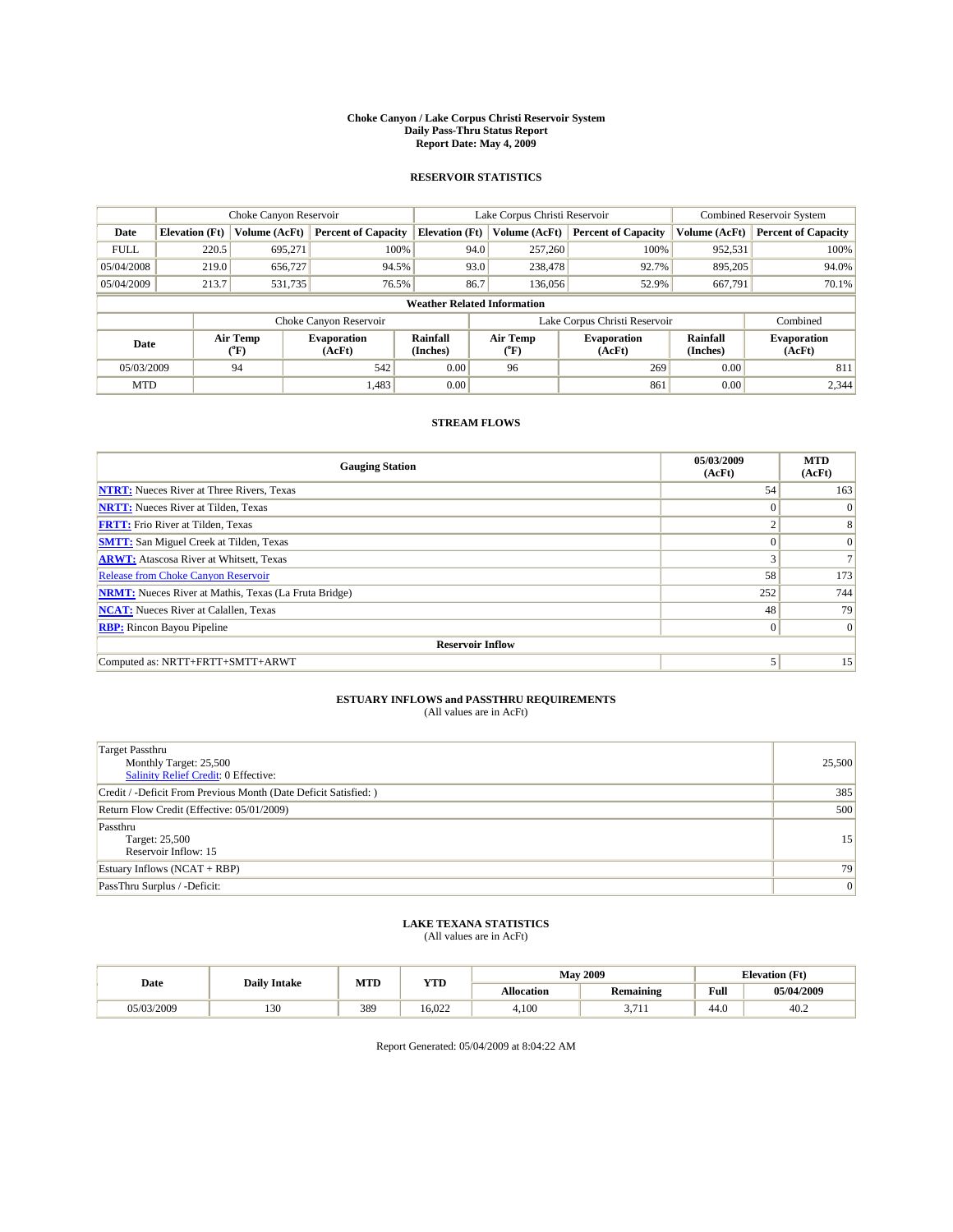#### **Choke Canyon / Lake Corpus Christi Reservoir System Daily Pass-Thru Status Report Report Date: May 5, 2009**

### **RESERVOIR STATISTICS**

|             | Choke Canyon Reservoir             |                          |                              |                       | Lake Corpus Christi Reservoir | <b>Combined Reservoir System</b> |                      |                              |  |
|-------------|------------------------------------|--------------------------|------------------------------|-----------------------|-------------------------------|----------------------------------|----------------------|------------------------------|--|
| Date        | <b>Elevation</b> (Ft)              | Volume (AcFt)            | <b>Percent of Capacity</b>   | <b>Elevation (Ft)</b> | Volume (AcFt)                 | <b>Percent of Capacity</b>       | Volume (AcFt)        | <b>Percent of Capacity</b>   |  |
| <b>FULL</b> | 220.5                              | 695,271                  | 100%                         | 94.0                  | 257,260                       | 100%                             | 952,531              | 100%                         |  |
| 05/05/2008  | 219.0                              | 656,474                  | 94.4%                        | 92.9                  | 237,229                       | 92.2%                            | 893,703              | 93.8%                        |  |
| 05/05/2009  | 213.7                              | 531.290                  | 76.4%                        | 86.6                  | 134,802                       | 52.4%                            | 666,092              | 69.9%                        |  |
|             | <b>Weather Related Information</b> |                          |                              |                       |                               |                                  |                      |                              |  |
|             |                                    |                          | Choke Canyon Reservoir       |                       |                               | Lake Corpus Christi Reservoir    |                      | Combined                     |  |
| Date        |                                    | Air Temp<br>$\rm ^{o}F)$ | <b>Evaporation</b><br>(AcFt) | Rainfall<br>(Inches)  | Air Temp<br>("F)              | <b>Evaporation</b><br>(AcFt)     | Rainfall<br>(Inches) | <b>Evaporation</b><br>(AcFt) |  |
| 05/04/2009  |                                    | 94                       | 400                          | 0.00                  | 91                            | 421                              | 0.00                 | 821                          |  |
| <b>MTD</b>  |                                    |                          | 1,883                        | 0.00                  |                               | 1,282                            | 0.00                 | 3,165                        |  |

## **STREAM FLOWS**

| <b>Gauging Station</b>                                       | 05/04/2009<br>(AcFt) | <b>MTD</b><br>(AcFt) |  |  |  |  |
|--------------------------------------------------------------|----------------------|----------------------|--|--|--|--|
| <b>NTRT:</b> Nueces River at Three Rivers, Texas             | 54                   | 216                  |  |  |  |  |
| <b>NRTT:</b> Nueces River at Tilden, Texas                   | $\Omega$             | $\Omega$             |  |  |  |  |
| <b>FRTT:</b> Frio River at Tilden, Texas                     | $\sim$               | 10 <sup>°</sup>      |  |  |  |  |
| <b>SMTT:</b> San Miguel Creek at Tilden, Texas               | $\Omega$             | $\Omega$             |  |  |  |  |
| <b>ARWT:</b> Atascosa River at Whitsett, Texas               | $\sim$               | 10                   |  |  |  |  |
| Release from Choke Canyon Reservoir                          | 58                   | 230                  |  |  |  |  |
| <b>NRMT:</b> Nueces River at Mathis, Texas (La Fruta Bridge) | 240                  | 985                  |  |  |  |  |
| <b>NCAT:</b> Nueces River at Calallen, Texas                 | 46                   | 125                  |  |  |  |  |
| <b>RBP:</b> Rincon Bayou Pipeline                            | $\overline{0}$       | $\Omega$             |  |  |  |  |
| <b>Reservoir Inflow</b>                                      |                      |                      |  |  |  |  |
| Computed as: NRTT+FRTT+SMTT+ARWT                             | 4                    | 20                   |  |  |  |  |

# **ESTUARY INFLOWS and PASSTHRU REQUIREMENTS**<br>(All values are in AcFt)

| Target Passthru<br>Monthly Target: 23,758<br>Salinity Relief Credit: 0 Effective: | 23,758 |
|-----------------------------------------------------------------------------------|--------|
| Credit / -Deficit From Previous Month (Date Deficit Satisfied: )                  | 385    |
| Return Flow Credit (Effective: 05/01/2009)                                        | 500    |
| Passthru<br>Target: 23,758<br>Reservoir Inflow: 20                                | 20     |
| Estuary Inflows (NCAT + RBP)                                                      | 125    |
| PassThru Surplus / -Deficit:                                                      | 0      |

## **LAKE TEXANA STATISTICS** (All values are in AcFt)

|            | <b>Daily Intake</b> | MTD        | <b>YTD</b>      |                   | <b>May 2009</b>  | <b>Elevation</b> (Ft)                       |            |
|------------|---------------------|------------|-----------------|-------------------|------------------|---------------------------------------------|------------|
| Date       |                     |            |                 | <b>Allocation</b> | <b>Remaining</b> | Full<br>the contract of the contract of the | 05/05/2009 |
| 05/04/2009 | $\sim$<br>1 J U     | 510<br>218 | 6,151<br>16.151 | 4.100             | 3,582            | 44.0                                        | 40.2       |

Report Generated: 05/05/2009 at 8:41:39 AM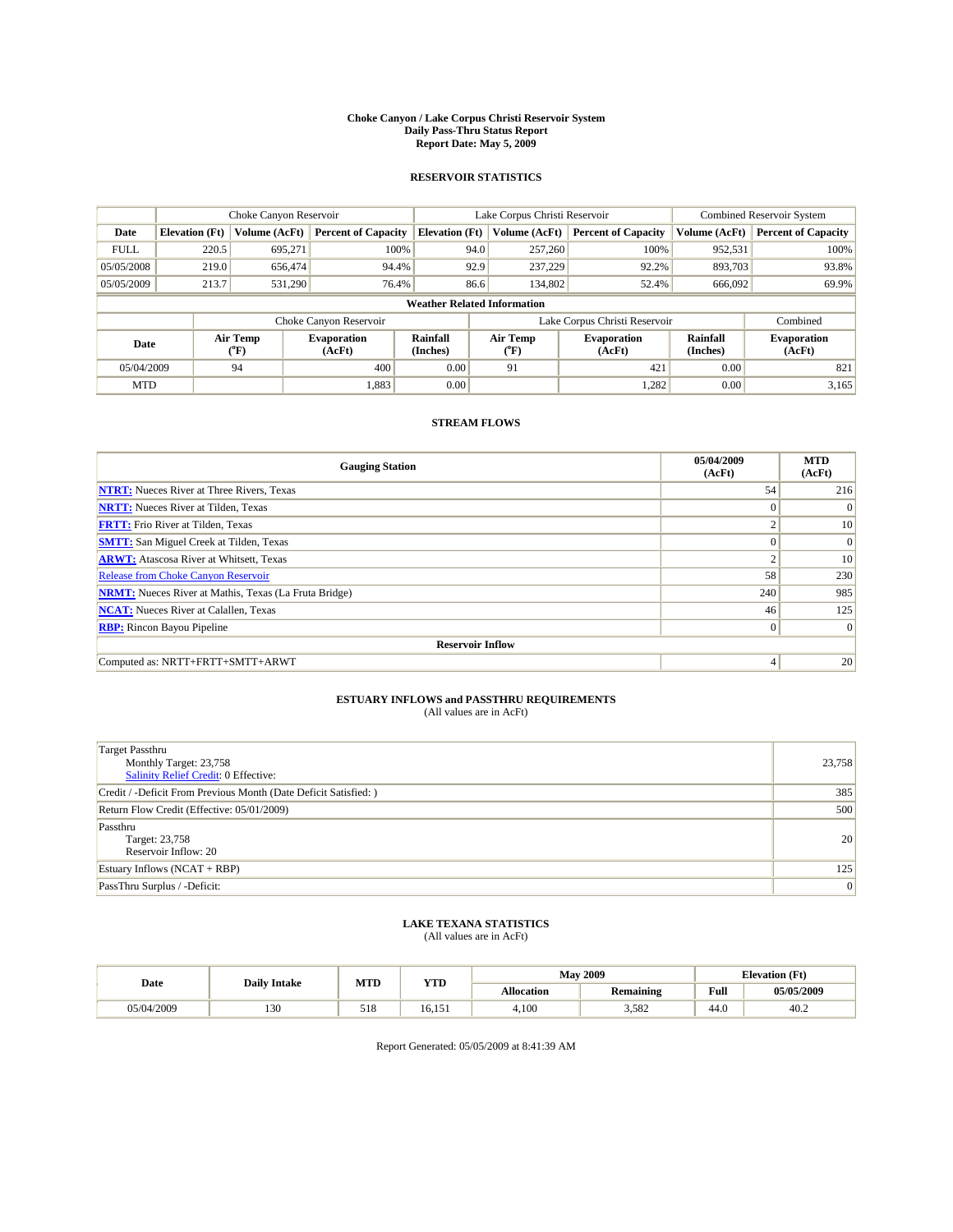#### **Choke Canyon / Lake Corpus Christi Reservoir System Daily Pass-Thru Status Report Report Date: May 6, 2009**

### **RESERVOIR STATISTICS**

|             |                                    | Choke Canyon Reservoir                    |                              |                             | Lake Corpus Christi Reservoir | <b>Combined Reservoir System</b> |                      |                              |  |  |
|-------------|------------------------------------|-------------------------------------------|------------------------------|-----------------------------|-------------------------------|----------------------------------|----------------------|------------------------------|--|--|
| Date        | <b>Elevation</b> (Ft)              | Volume (AcFt)                             | <b>Percent of Capacity</b>   | <b>Elevation</b> (Ft)       | Volume (AcFt)                 | <b>Percent of Capacity</b>       | Volume (AcFt)        | <b>Percent of Capacity</b>   |  |  |
| <b>FULL</b> | 220.5                              | 695,271                                   | 100%                         | 94.0                        | 257,260                       | 100%                             | 952,531              | 100%                         |  |  |
| 05/06/2008  | 219.0                              | 656,222                                   | 94.4%                        | 92.9                        | 237,764                       | 92.4%                            | 893,986              | 93.9%                        |  |  |
| 05/06/2009  | 213.7                              | 530,849                                   | 76.4%                        | 86.5                        | 133,554                       | 51.9%                            | 664,403              | 69.8%                        |  |  |
|             | <b>Weather Related Information</b> |                                           |                              |                             |                               |                                  |                      |                              |  |  |
|             |                                    |                                           | Choke Canyon Reservoir       |                             |                               | Lake Corpus Christi Reservoir    |                      | Combined                     |  |  |
| Date        |                                    | Air Temp<br>$({}^{\mathrm{o}}\mathrm{F})$ | <b>Evaporation</b><br>(AcFt) | <b>Rainfall</b><br>(Inches) | Air Temp<br>(°F)              | <b>Evaporation</b><br>(AcFt)     | Rainfall<br>(Inches) | <b>Evaporation</b><br>(AcFt) |  |  |
| 05/05/2009  |                                    | 97                                        | 464                          | 0.00                        | 92                            | 322                              | 0.00                 | 786                          |  |  |
| <b>MTD</b>  |                                    |                                           | 2,347                        | 0.00                        |                               | 1,604                            | 0.00                 | 3,951                        |  |  |

## **STREAM FLOWS**

| <b>Gauging Station</b>                                       | 05/05/2009<br>(AcFt) | <b>MTD</b><br>(AcFt) |  |  |  |  |  |
|--------------------------------------------------------------|----------------------|----------------------|--|--|--|--|--|
| <b>NTRT:</b> Nueces River at Three Rivers, Texas             | 54                   | 270                  |  |  |  |  |  |
| <b>NRTT:</b> Nueces River at Tilden, Texas                   | $\Omega$             | $\theta$             |  |  |  |  |  |
| <b>FRTT:</b> Frio River at Tilden, Texas                     | $\sim$               | 11                   |  |  |  |  |  |
| <b>SMTT:</b> San Miguel Creek at Tilden, Texas               | $\Omega$             | $\Omega$             |  |  |  |  |  |
| <b>ARWT:</b> Atascosa River at Whitsett, Texas               | $\sim$               | 12                   |  |  |  |  |  |
| <b>Release from Choke Canyon Reservoir</b>                   | 58                   | 288                  |  |  |  |  |  |
| <b>NRMT:</b> Nueces River at Mathis, Texas (La Fruta Bridge) | 246                  | 1,231                |  |  |  |  |  |
| <b>NCAT:</b> Nueces River at Calallen, Texas                 | 11                   | 136                  |  |  |  |  |  |
| <b>RBP:</b> Rincon Bayou Pipeline                            | $\mathbf{0}$         | $\Omega$             |  |  |  |  |  |
| <b>Reservoir Inflow</b>                                      |                      |                      |  |  |  |  |  |
| Computed as: NRTT+FRTT+SMTT+ARWT                             | 4                    | 23                   |  |  |  |  |  |

# **ESTUARY INFLOWS and PASSTHRU REQUIREMENTS**<br>(All values are in AcFt)

| <b>Target Passthru</b><br>Monthly Target: 23,758<br>Salinity Relief Credit: 0 Effective: | 23,758 |
|------------------------------------------------------------------------------------------|--------|
| Credit / -Deficit From Previous Month (Date Deficit Satisfied: )                         | 385    |
| Return Flow Credit (Effective: 05/01/2009)                                               | 500    |
| Passthru<br>Target: 23,758<br>Reservoir Inflow: 23                                       | 23     |
| Estuary Inflows $(NCAT + RBP)$                                                           | 136    |
| PassThru Surplus / -Deficit:                                                             | 0      |

## **LAKE TEXANA STATISTICS** (All values are in AcFt)

|            | <b>Daily Intake</b> | MTD | <b>YTD</b> |            | <b>May 2009</b>  | <b>Elevation</b> (Ft)                       |            |
|------------|---------------------|-----|------------|------------|------------------|---------------------------------------------|------------|
| Date       |                     |     |            | Allocation | <b>Remaining</b> | Full<br>the contract of the contract of the | 05/06/2009 |
| 05/05/2009 | $\sim$<br>1 J U     | 648 | 16.281     | 4.100      | 3.452            | 44.0                                        | 40.1       |

Report Generated: 05/06/2009 at 8:17:59 AM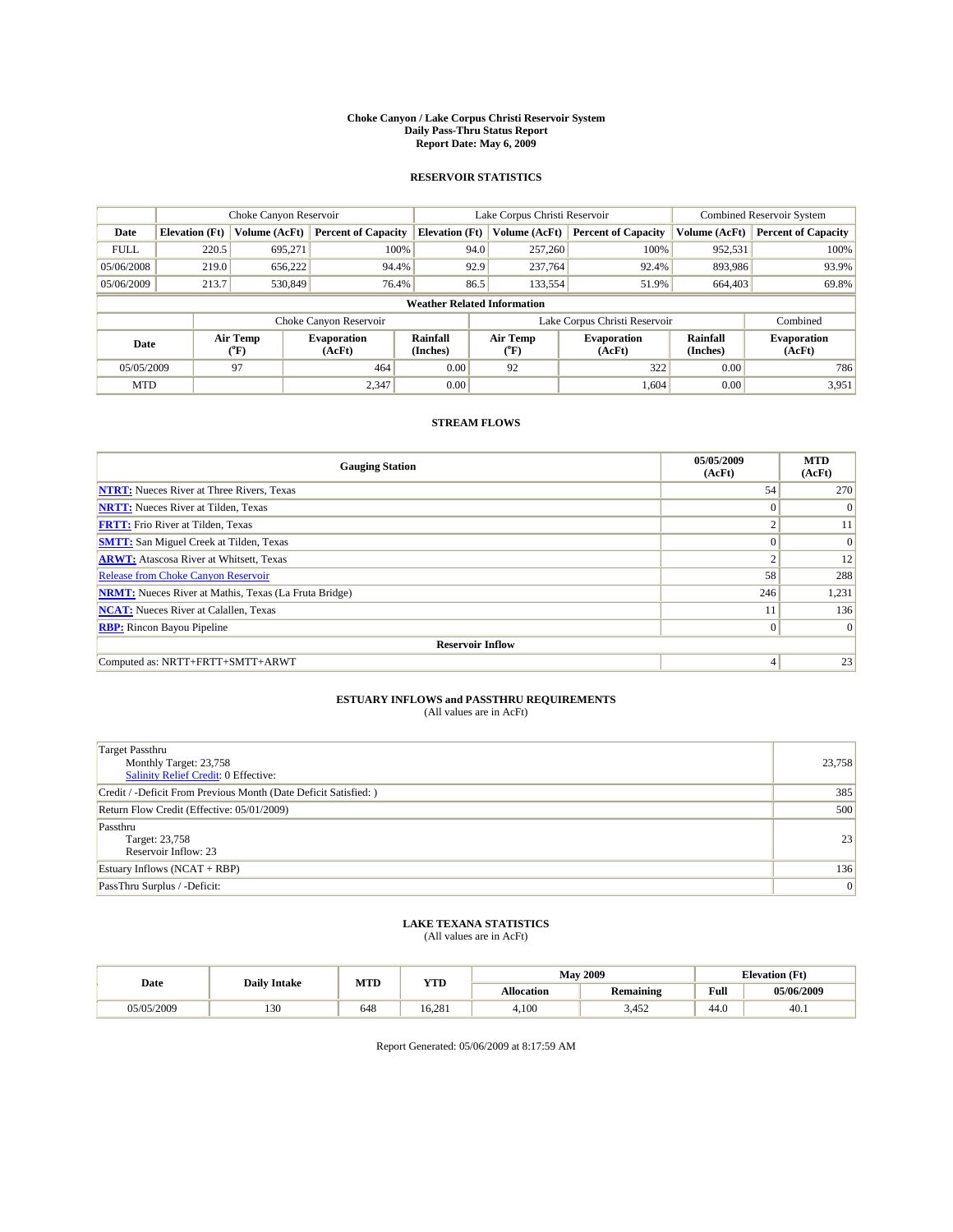#### **Choke Canyon / Lake Corpus Christi Reservoir System Daily Pass-Thru Status Report Report Date: May 7, 2009**

### **RESERVOIR STATISTICS**

|             | Choke Canyon Reservoir             |                          |                              |                       | Lake Corpus Christi Reservoir | <b>Combined Reservoir System</b> |                      |                              |  |  |
|-------------|------------------------------------|--------------------------|------------------------------|-----------------------|-------------------------------|----------------------------------|----------------------|------------------------------|--|--|
| Date        | <b>Elevation</b> (Ft)              | Volume (AcFt)            | <b>Percent of Capacity</b>   | <b>Elevation</b> (Ft) | Volume (AcFt)                 | <b>Percent of Capacity</b>       | Volume (AcFt)        | <b>Percent of Capacity</b>   |  |  |
| <b>FULL</b> | 220.5                              | 695,271                  | 100%                         | 94.0                  | 257,260                       | 100%                             | 952,531              | 100%                         |  |  |
| 05/07/2008  | 219.0                              | 656,474                  | 94.4%                        | 92.9                  | 237,050                       | 92.1%                            | 893,524              | 93.8%                        |  |  |
| 05/07/2009  | 213.7                              | 530,849                  | 76.4%                        | 86.5                  | 133,554                       | 51.9%                            | 664,403              | 69.8%                        |  |  |
|             | <b>Weather Related Information</b> |                          |                              |                       |                               |                                  |                      |                              |  |  |
|             |                                    |                          | Choke Canyon Reservoir       |                       |                               | Lake Corpus Christi Reservoir    |                      | Combined                     |  |  |
| Date        |                                    | Air Temp<br>$\rm ^{o}F)$ | <b>Evaporation</b><br>(AcFt) | Rainfall<br>(Inches)  | Air Temp<br>("F)              | <b>Evaporation</b><br>(AcFt)     | Rainfall<br>(Inches) | <b>Evaporation</b><br>(AcFt) |  |  |
| 05/06/2009  |                                    | 102                      | 580                          | 0.00                  | 97                            | 338                              | 0.00                 | 918                          |  |  |
| <b>MTD</b>  |                                    |                          | 2,927                        | 0.00                  |                               | 1,942                            | 0.00                 | 4,869                        |  |  |

## **STREAM FLOWS**

| <b>Gauging Station</b>                                       | 05/06/2009<br>(AcFt) | <b>MTD</b><br>(AcFt) |  |  |  |  |
|--------------------------------------------------------------|----------------------|----------------------|--|--|--|--|
| <b>NTRT:</b> Nueces River at Three Rivers, Texas             | 54                   | 324                  |  |  |  |  |
| <b>NRTT:</b> Nueces River at Tilden, Texas                   | $\Omega$             | $\Omega$             |  |  |  |  |
| <b>FRTT:</b> Frio River at Tilden, Texas                     | $\sim$               | 13                   |  |  |  |  |
| <b>SMTT:</b> San Miguel Creek at Tilden, Texas               | $\Omega$             | $\Omega$             |  |  |  |  |
| <b>ARWT:</b> Atascosa River at Whitsett, Texas               | ◠                    | 14                   |  |  |  |  |
| <b>Release from Choke Canyon Reservoir</b>                   | 58                   | 345                  |  |  |  |  |
| <b>NRMT:</b> Nueces River at Mathis, Texas (La Fruta Bridge) | 266                  | 1,497                |  |  |  |  |
| <b>NCAT:</b> Nueces River at Calallen, Texas                 | $\Omega$             | 136                  |  |  |  |  |
| <b>RBP:</b> Rincon Bayou Pipeline                            | $\overline{0}$       | $\Omega$             |  |  |  |  |
| <b>Reservoir Inflow</b>                                      |                      |                      |  |  |  |  |
| Computed as: NRTT+FRTT+SMTT+ARWT                             | 3                    | 27                   |  |  |  |  |

# **ESTUARY INFLOWS and PASSTHRU REQUIREMENTS**<br>(All values are in AcFt)

| <b>Target Passthru</b><br>Monthly Target: 23,758<br>Salinity Relief Credit: 0 Effective: | 23,758 |
|------------------------------------------------------------------------------------------|--------|
| Credit / -Deficit From Previous Month (Date Deficit Satisfied: )                         | 385    |
| Return Flow Credit (Effective: 05/01/2009)                                               | 500    |
| Passthru<br>Target: 23,758<br>Reservoir Inflow: 27                                       | 27     |
| Estuary Inflows $(NCAT + RBP)$                                                           | 136    |
| PassThru Surplus / -Deficit:                                                             | 0      |

## **LAKE TEXANA STATISTICS** (All values are in AcFt)

|            | <b>Daily Intake</b> | MTD | <b>YTD</b> |                   | <b>May 2009</b>  | <b>Elevation</b> (Ft)                       |            |
|------------|---------------------|-----|------------|-------------------|------------------|---------------------------------------------|------------|
| Date       |                     |     |            | <b>Allocation</b> | <b>Remaining</b> | Full<br>the contract of the contract of the | 05/07/2009 |
| 05/06/2009 | $\sim$<br>1 J U     | 778 | 16.411     | 4.100             | 2.22<br>ے بے در  | 44.0                                        | 40.1       |

Report Generated: 05/07/2009 at 8:21:14 AM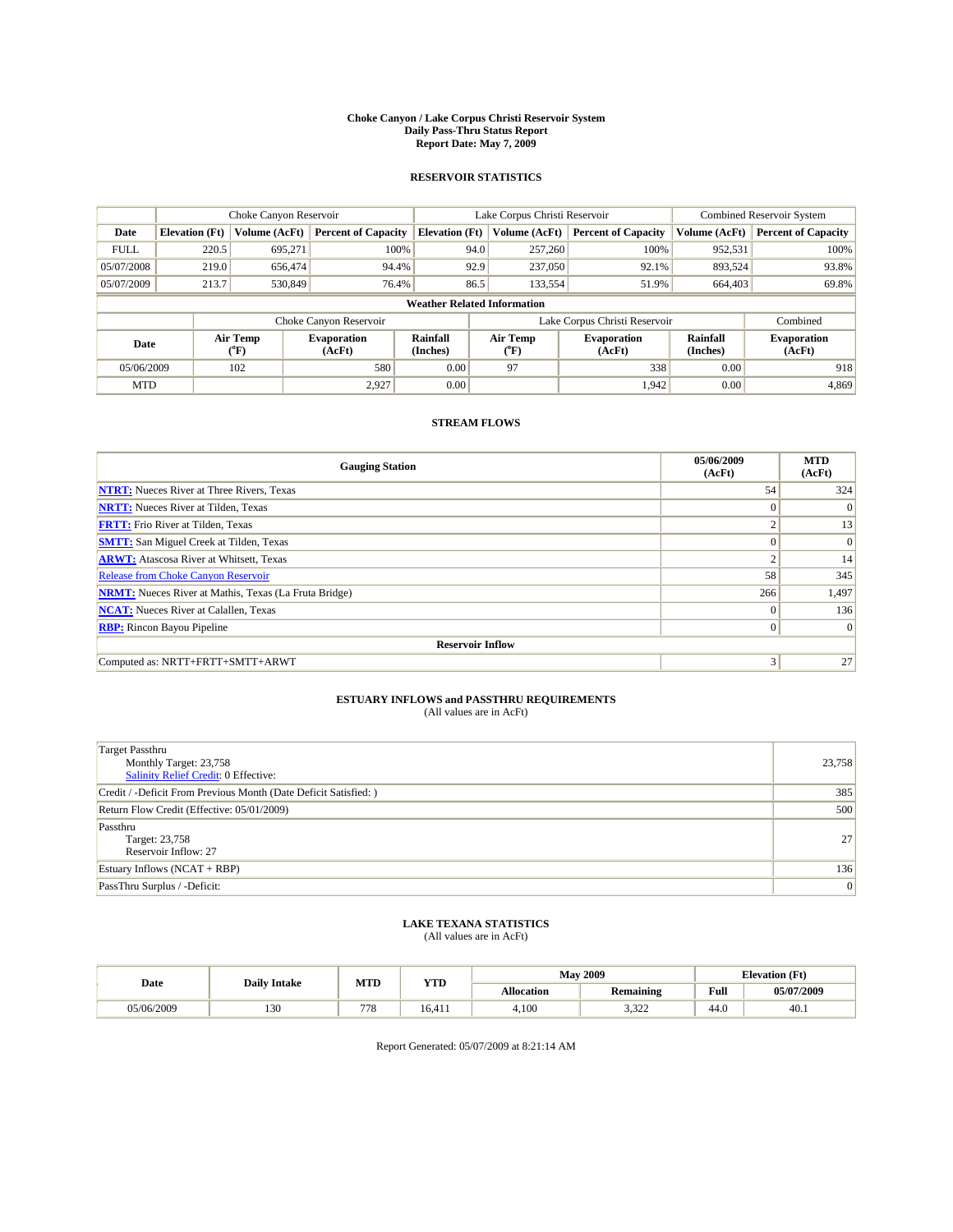#### **Choke Canyon / Lake Corpus Christi Reservoir System Daily Pass-Thru Status Report Report Date: May 8, 2009**

### **RESERVOIR STATISTICS**

|             |                                    | Choke Canyon Reservoir |                              |                       | Lake Corpus Christi Reservoir |                               | Combined Reservoir System |                              |  |  |
|-------------|------------------------------------|------------------------|------------------------------|-----------------------|-------------------------------|-------------------------------|---------------------------|------------------------------|--|--|
| Date        | <b>Elevation</b> (Ft)              | Volume (AcFt)          | <b>Percent of Capacity</b>   | <b>Elevation</b> (Ft) | Volume (AcFt)                 | <b>Percent of Capacity</b>    | Volume (AcFt)             | <b>Percent of Capacity</b>   |  |  |
| <b>FULL</b> | 220.5                              | 695,271                | 100%                         |                       | 257,260<br>94.0               | 100%                          | 952,531                   | 100%                         |  |  |
| 05/08/2008  | 219.1                              | 658,981                | 94.8%                        |                       | 92.9<br>238,121               | 92.6%                         | 897,102                   | 94.2%                        |  |  |
| 05/08/2009  | 213.7                              | 530,408                | 76.3%                        |                       | 86.4<br>132,176               | 51.4%                         | 662,584                   | 69.6%                        |  |  |
|             | <b>Weather Related Information</b> |                        |                              |                       |                               |                               |                           |                              |  |  |
|             |                                    |                        | Choke Canyon Reservoir       |                       |                               | Lake Corpus Christi Reservoir |                           | Combined                     |  |  |
| Date        |                                    | Air Temp<br>(°F)       | <b>Evaporation</b><br>(AcFt) | Rainfall<br>(Inches)  | Air Temp<br>("F)              | <b>Evaporation</b><br>(AcFt)  | Rainfall<br>(Inches)      | <b>Evaporation</b><br>(AcFt) |  |  |
| 05/07/2009  |                                    | 99                     | 554                          | 0.00                  | 95                            | 384                           | 0.00                      | 938                          |  |  |
| <b>MTD</b>  |                                    |                        | 3,481                        | 0.00                  |                               | 2,326                         | 0.00                      | 5,807                        |  |  |

## **STREAM FLOWS**

| <b>Gauging Station</b>                                       | 05/07/2009<br>(AcFt) | <b>MTD</b><br>(AcFt) |  |  |  |  |  |
|--------------------------------------------------------------|----------------------|----------------------|--|--|--|--|--|
| <b>NTRT:</b> Nueces River at Three Rivers, Texas             | 54                   | 377                  |  |  |  |  |  |
| <b>NRTT:</b> Nueces River at Tilden, Texas                   | $\Omega$             | $\Omega$             |  |  |  |  |  |
| <b>FRTT:</b> Frio River at Tilden, Texas                     |                      | 14                   |  |  |  |  |  |
| <b>SMTT:</b> San Miguel Creek at Tilden, Texas               | $\theta$             | $\Omega$             |  |  |  |  |  |
| <b>ARWT:</b> Atascosa River at Whitsett, Texas               | $\overline{2}$       | 15                   |  |  |  |  |  |
| <b>Release from Choke Canyon Reservoir</b>                   | 58                   | 403                  |  |  |  |  |  |
| <b>NRMT:</b> Nueces River at Mathis, Texas (La Fruta Bridge) | 296                  | 1,792                |  |  |  |  |  |
| <b>NCAT:</b> Nueces River at Calallen, Texas                 | $\theta$             | 136                  |  |  |  |  |  |
| <b>RBP:</b> Rincon Bayou Pipeline                            | $\mathbf{0}$         | $\vert$ 0            |  |  |  |  |  |
| <b>Reservoir Inflow</b>                                      |                      |                      |  |  |  |  |  |
| Computed as: NRTT+FRTT+SMTT+ARWT                             | 3                    | 29                   |  |  |  |  |  |

# **ESTUARY INFLOWS and PASSTHRU REQUIREMENTS**<br>(All values are in AcFt)

| <b>Target Passthru</b><br>Monthly Target: 23,758<br>Salinity Relief Credit: 0 Effective: | 23,758 |
|------------------------------------------------------------------------------------------|--------|
| Credit / -Deficit From Previous Month (Date Deficit Satisfied: )                         | 385    |
| Return Flow Credit (Effective: 05/01/2009)                                               | 500    |
| Passthru<br>Target: 23,758<br>Reservoir Inflow: 29                                       | 29     |
| Estuary Inflows $(NCAT + RBP)$                                                           | 136    |
| PassThru Surplus / -Deficit:                                                             | 0      |

## **LAKE TEXANA STATISTICS** (All values are in AcFt)

| Date       | <b>Daily Intake</b> | MTD | YTD             |                   | <b>May 2009</b>  | <b>Elevation</b> (Ft) |            |
|------------|---------------------|-----|-----------------|-------------------|------------------|-----------------------|------------|
| .          |                     |     |                 | <b>Allocation</b> | <b>Remaining</b> | Full                  | 05/08/2009 |
| 05/07/2009 | $\sim$<br>15U       | 908 | $-41$<br>16.541 | 4.100             | $19^\circ$       | 44.0                  | 40.I       |

Report Generated: 05/08/2009 at 8:12:10 AM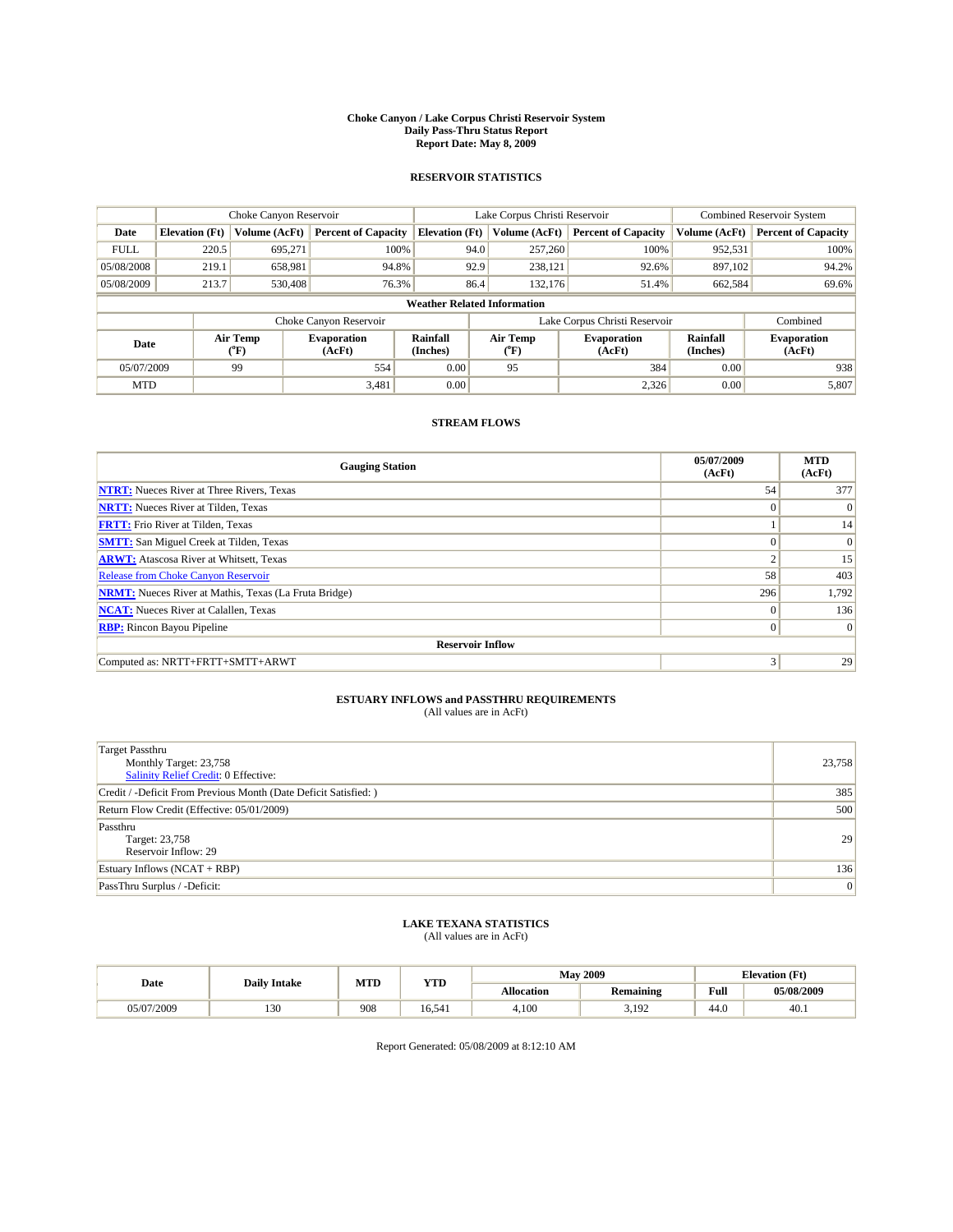#### **Choke Canyon / Lake Corpus Christi Reservoir System Daily Pass-Thru Status Report Report Date: May 9, 2009**

### **RESERVOIR STATISTICS**

|             | Choke Canyon Reservoir             |                             |                              |                             | Lake Corpus Christi Reservoir |                  |                               |                      | <b>Combined Reservoir System</b> |  |
|-------------|------------------------------------|-----------------------------|------------------------------|-----------------------------|-------------------------------|------------------|-------------------------------|----------------------|----------------------------------|--|
| Date        | <b>Elevation</b> (Ft)              | Volume (AcFt)               | <b>Percent of Capacity</b>   | <b>Elevation (Ft)</b>       |                               | Volume (AcFt)    | <b>Percent of Capacity</b>    | Volume (AcFt)        | <b>Percent of Capacity</b>       |  |
| <b>FULL</b> | 220.5                              | 695,271                     | 100%                         |                             | 94.0                          | 257,260          | 100%                          | 952,531              | 100%                             |  |
| 05/09/2008  | 219.1                              | 658,480                     | 94.7%                        |                             | 92.9                          | 236,872          | 92.1%                         | 895,352              | 94.0%                            |  |
| 05/09/2009  | 213.6                              | 529,527                     | 76.2%                        |                             | 86.4                          | 131,901          | 51.3%                         | 661.428              | 69.4%                            |  |
|             | <b>Weather Related Information</b> |                             |                              |                             |                               |                  |                               |                      |                                  |  |
|             |                                    |                             | Choke Canyon Reservoir       |                             |                               |                  | Lake Corpus Christi Reservoir |                      | Combined                         |  |
| Date        |                                    | Air Temp<br>${}^{\circ}$ F) | <b>Evaporation</b><br>(AcFt) | <b>Rainfall</b><br>(Inches) |                               | Air Temp<br>(°F) | <b>Evaporation</b><br>(AcFt)  | Rainfall<br>(Inches) | <b>Evaporation</b><br>(AcFt)     |  |
| 05/08/2009  |                                    | 104                         | 643                          | 0.00                        |                               | 100              | 424                           | 0.00                 | 1,067                            |  |
| <b>MTD</b>  |                                    |                             | 4,124                        | 0.00                        |                               |                  | 2,750                         | 0.00                 | 6,874                            |  |

## **STREAM FLOWS**

| <b>Gauging Station</b>                                       | 05/08/2009<br>(AcFt) | <b>MTD</b><br>(AcFt) |  |  |  |  |  |
|--------------------------------------------------------------|----------------------|----------------------|--|--|--|--|--|
| <b>NTRT:</b> Nueces River at Three Rivers, Texas             | 54                   | 431                  |  |  |  |  |  |
| <b>NRTT:</b> Nueces River at Tilden, Texas                   | $\Omega$             | $\theta$             |  |  |  |  |  |
| <b>FRTT:</b> Frio River at Tilden, Texas                     |                      | 16                   |  |  |  |  |  |
| <b>SMTT:</b> San Miguel Creek at Tilden, Texas               | $\Omega$             | $\Omega$             |  |  |  |  |  |
| <b>ARWT:</b> Atascosa River at Whitsett, Texas               |                      | 16                   |  |  |  |  |  |
| Release from Choke Canyon Reservoir                          | 58                   | 461                  |  |  |  |  |  |
| <b>NRMT:</b> Nueces River at Mathis, Texas (La Fruta Bridge) | 286                  | 2,078                |  |  |  |  |  |
| <b>NCAT:</b> Nueces River at Calallen, Texas                 | $\Omega$             | 136                  |  |  |  |  |  |
| <b>RBP:</b> Rincon Bayou Pipeline                            | $\Omega$             | $\Omega$             |  |  |  |  |  |
| <b>Reservoir Inflow</b>                                      |                      |                      |  |  |  |  |  |
| Computed as: NRTT+FRTT+SMTT+ARWT                             | ◠                    | 32                   |  |  |  |  |  |

# **ESTUARY INFLOWS and PASSTHRU REQUIREMENTS**<br>(All values are in AcFt)

| <b>Target Passthru</b><br>Monthly Target: 23,758<br>Salinity Relief Credit: 0 Effective: | 23,758 |
|------------------------------------------------------------------------------------------|--------|
| Credit / -Deficit From Previous Month (Date Deficit Satisfied: )                         | 385    |
| Return Flow Credit (Effective: 05/01/2009)                                               | 500    |
| Passthru<br>Target: 23,758<br>Reservoir Inflow: 32                                       | 32     |
| Estuary Inflows $(NCAT + RBP)$                                                           | 136    |
| PassThru Surplus / -Deficit:                                                             | 0      |

## **LAKE TEXANA STATISTICS** (All values are in AcFt)

|            | <b>Daily Intake</b> | MTD   | <b>YTD</b> |                   | <b>May 2009</b>  | <b>Elevation</b> (Ft)                       |            |
|------------|---------------------|-------|------------|-------------------|------------------|---------------------------------------------|------------|
| Date       |                     |       |            | <b>Allocation</b> | <b>Remaining</b> | Full<br>the contract of the contract of the | 05/09/2009 |
| 05/08/2009 | 130                 | 1.038 | 16.671     | 4,100             | 3.062            | 44.0                                        | 40.0       |

Report Generated: 05/09/2009 at 8:09:00 AM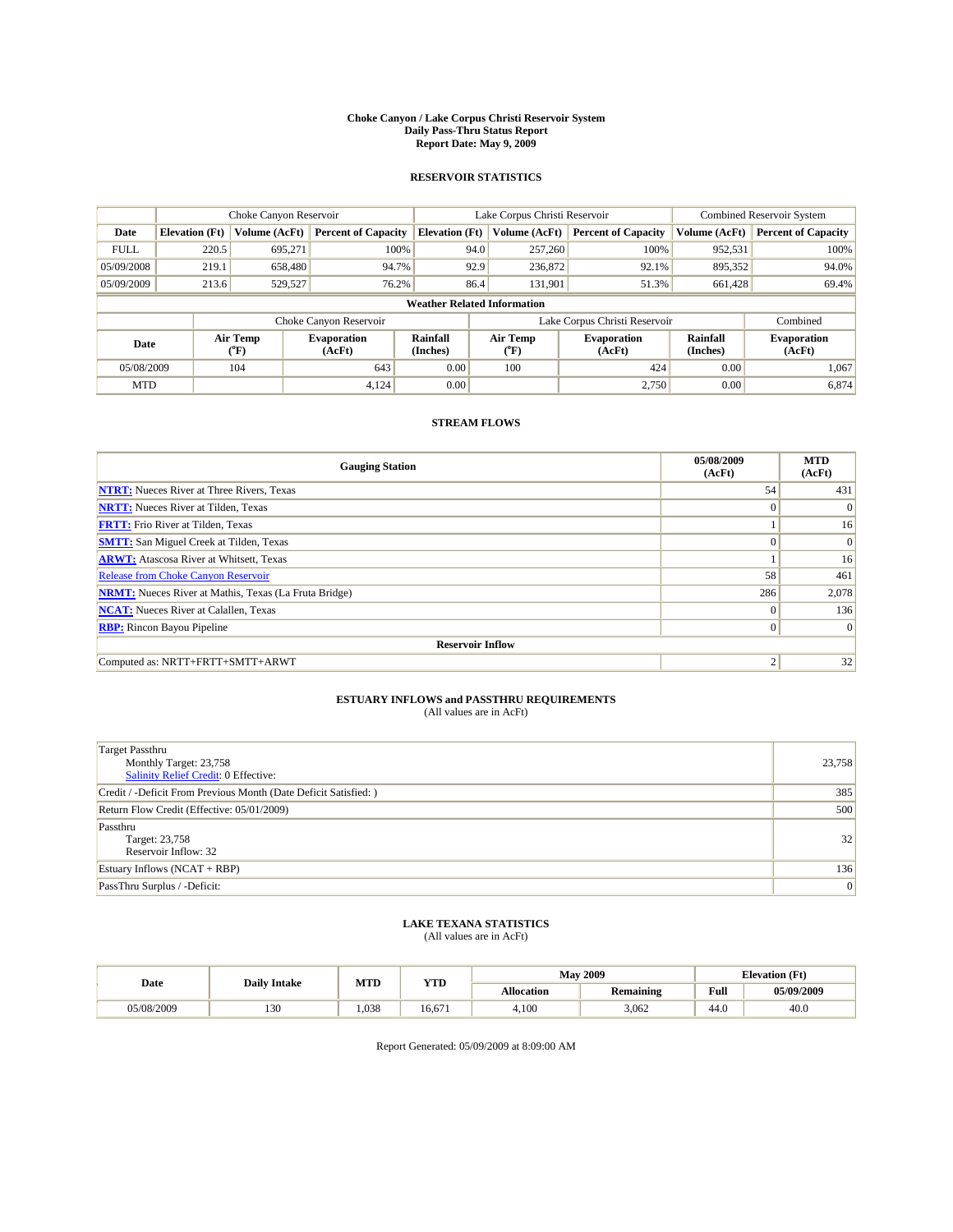#### **Choke Canyon / Lake Corpus Christi Reservoir System Daily Pass-Thru Status Report Report Date: May 10, 2009**

### **RESERVOIR STATISTICS**

|             | Choke Canyon Reservoir             |                                           |                              |                             | Lake Corpus Christi Reservoir | Combined Reservoir System     |                      |                              |  |
|-------------|------------------------------------|-------------------------------------------|------------------------------|-----------------------------|-------------------------------|-------------------------------|----------------------|------------------------------|--|
| Date        | <b>Elevation</b> (Ft)              | Volume (AcFt)                             | <b>Percent of Capacity</b>   | <b>Elevation</b> (Ft)       | Volume (AcFt)                 | <b>Percent of Capacity</b>    | Volume (AcFt)        | <b>Percent of Capacity</b>   |  |
| <b>FULL</b> | 220.5                              | 695,271                                   | 100%                         | 94.0                        | 257,260                       | 100%                          | 952,531              | 100%                         |  |
| 05/10/2008  | 219.0                              | 656,474                                   | 94.4%                        | 92.8                        | 236,337                       | 91.9%                         | 892,811              | 93.7%                        |  |
| 05/10/2009  | 213.6                              | 529,968                                   | 76.2%                        | 86.4                        | 131,901                       | 51.3%                         | 661,869              | 69.5%                        |  |
|             | <b>Weather Related Information</b> |                                           |                              |                             |                               |                               |                      |                              |  |
|             |                                    |                                           | Choke Canyon Reservoir       |                             |                               | Lake Corpus Christi Reservoir |                      | Combined                     |  |
| Date        |                                    | Air Temp<br>$({}^{\mathrm{o}}\mathrm{F})$ | <b>Evaporation</b><br>(AcFt) | <b>Rainfall</b><br>(Inches) | Air Temp<br>("F)              | <b>Evaporation</b><br>(AcFt)  | Rainfall<br>(Inches) | <b>Evaporation</b><br>(AcFt) |  |
| 05/09/2009  |                                    | 99                                        | 515                          | 0.00                        | 95                            | 320                           | 0.00                 | 835                          |  |
| <b>MTD</b>  |                                    |                                           | 4.639                        | 0.00                        |                               | 3.070                         | 0.00                 | 7.709                        |  |

## **STREAM FLOWS**

| <b>Gauging Station</b>                                       | 05/09/2009<br>(AcFt) | <b>MTD</b><br>(AcFt) |  |  |  |  |  |
|--------------------------------------------------------------|----------------------|----------------------|--|--|--|--|--|
| <b>NTRT:</b> Nueces River at Three Rivers, Texas             | 54                   | 484                  |  |  |  |  |  |
| <b>NRTT:</b> Nueces River at Tilden, Texas                   | $\Omega$             | $\Omega$             |  |  |  |  |  |
| <b>FRTT:</b> Frio River at Tilden, Texas                     |                      | 17                   |  |  |  |  |  |
| <b>SMTT:</b> San Miguel Creek at Tilden, Texas               | $\theta$             | $\vert 0 \vert$      |  |  |  |  |  |
| <b>ARWT:</b> Atascosa River at Whitsett, Texas               |                      | 18                   |  |  |  |  |  |
| <b>Release from Choke Canyon Reservoir</b>                   | 58                   | 518                  |  |  |  |  |  |
| <b>NRMT:</b> Nueces River at Mathis, Texas (La Fruta Bridge) | 284                  | 2,362                |  |  |  |  |  |
| <b>NCAT:</b> Nueces River at Calallen, Texas                 | 24                   | 159                  |  |  |  |  |  |
| <b>RBP:</b> Rincon Bayou Pipeline                            | $\mathbf{0}$         | 0                    |  |  |  |  |  |
| <b>Reservoir Inflow</b>                                      |                      |                      |  |  |  |  |  |
| Computed as: NRTT+FRTT+SMTT+ARWT                             |                      | 34                   |  |  |  |  |  |

# **ESTUARY INFLOWS and PASSTHRU REQUIREMENTS**<br>(All values are in AcFt)

| <b>Target Passthru</b><br>Monthly Target: 23,758<br>Salinity Relief Credit: 0 Effective: | 23,758 |
|------------------------------------------------------------------------------------------|--------|
| Credit / -Deficit From Previous Month (Date Deficit Satisfied: )                         | 385    |
| Return Flow Credit (Effective: 05/01/2009)                                               | 500    |
| Passthru<br>Target: 23,758<br>Reservoir Inflow: 34                                       | 34     |
| Estuary Inflows $(NCAT + RBP)$                                                           | 159    |
| PassThru Surplus / -Deficit:                                                             | 0      |

## **LAKE TEXANA STATISTICS** (All values are in AcFt)

|            | <b>Daily Intake</b> | MTD  | <b>YTD</b> |            | <b>May 2009</b>  | <b>Elevation</b> (Ft)                       |            |
|------------|---------------------|------|------------|------------|------------------|---------------------------------------------|------------|
| Date       |                     |      |            | Allocation | <b>Remaining</b> | Full<br>the contract of the contract of the | 05/10/2009 |
| 05/09/2009 | $\sim$<br>1 J U     | .168 | 16.801     | 4.100      | 1032<br>ے دری    | 44.0                                        | 40.0       |

Report Generated: 05/10/2009 at 8:10:37 AM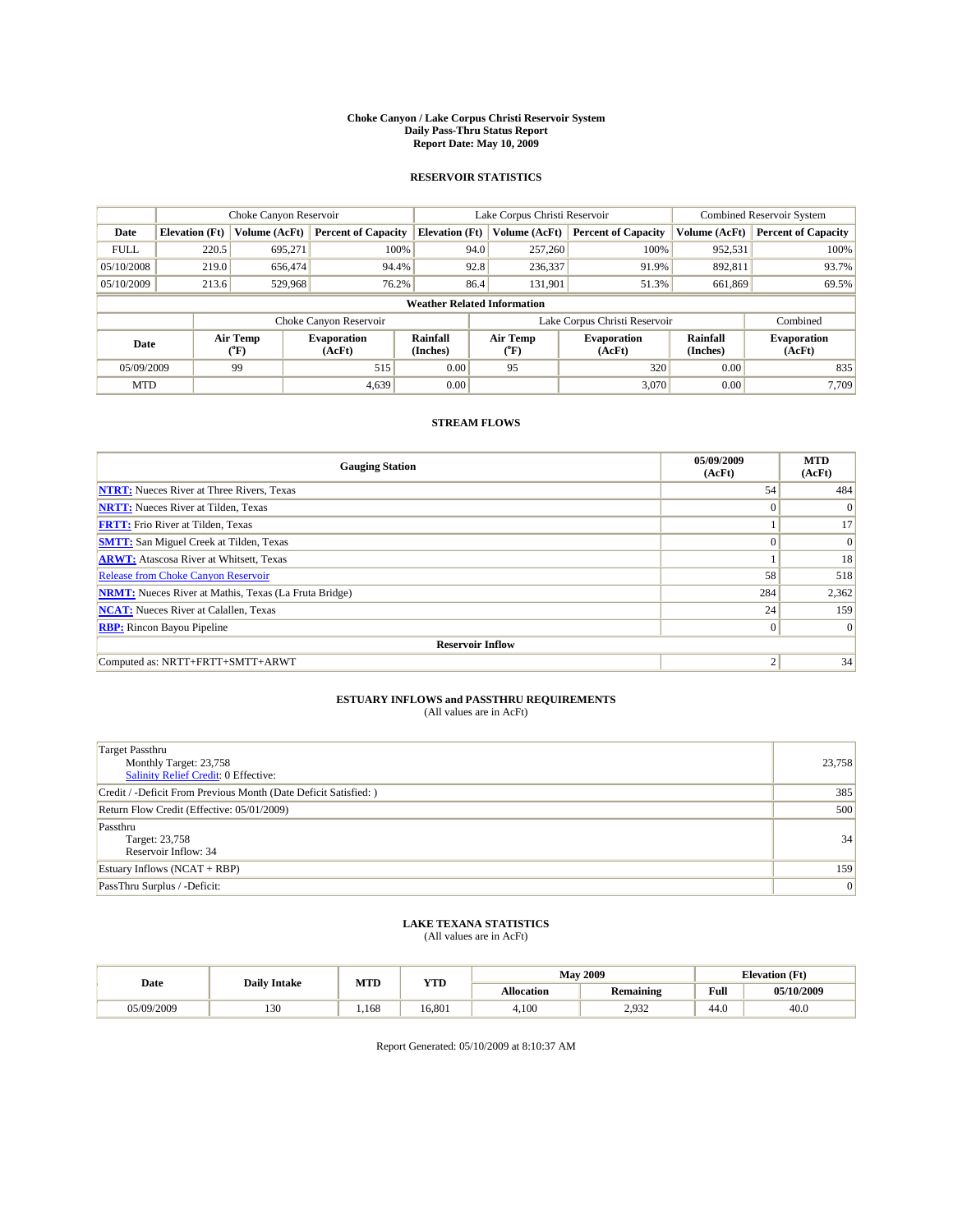#### **Choke Canyon / Lake Corpus Christi Reservoir System Daily Pass-Thru Status Report Report Date: May 11, 2009**

### **RESERVOIR STATISTICS**

|             | Choke Canyon Reservoir             |                  |                              |                       | Lake Corpus Christi Reservoir | <b>Combined Reservoir System</b> |                      |                              |  |  |
|-------------|------------------------------------|------------------|------------------------------|-----------------------|-------------------------------|----------------------------------|----------------------|------------------------------|--|--|
| Date        | <b>Elevation</b> (Ft)              | Volume (AcFt)    | <b>Percent of Capacity</b>   | <b>Elevation</b> (Ft) | Volume (AcFt)                 | <b>Percent of Capacity</b>       | Volume (AcFt)        | <b>Percent of Capacity</b>   |  |  |
| <b>FULL</b> | 220.5                              | 695,271          | 100%                         | 94.0                  | 257,260                       | 100%                             | 952,531              | 100%                         |  |  |
| 05/11/2008  | 219.0                              | 656,222          | 94.4%                        | 93.0                  | 238,300                       | 92.6%                            | 894,522              | 93.9%                        |  |  |
| 05/11/2009  | 213.6                              | 529,747          | 76.2%                        | 86.4                  | 131.490                       | 51.1%                            | 661,237              | 69.4%                        |  |  |
|             | <b>Weather Related Information</b> |                  |                              |                       |                               |                                  |                      |                              |  |  |
|             |                                    |                  | Choke Canyon Reservoir       |                       |                               | Lake Corpus Christi Reservoir    |                      | Combined                     |  |  |
| Date        |                                    | Air Temp<br>(°F) | <b>Evaporation</b><br>(AcFt) | Rainfall<br>(Inches)  | Air Temp<br>("F)              | <b>Evaporation</b><br>(AcFt)     | Rainfall<br>(Inches) | <b>Evaporation</b><br>(AcFt) |  |  |
| 05/10/2009  |                                    | 97               | 450                          | 0.00                  | 95                            | 351                              | 0.00                 | 801                          |  |  |
| <b>MTD</b>  |                                    |                  | 5.089                        | 0.00                  |                               | 3,421                            | 0.00                 | 8,510                        |  |  |

## **STREAM FLOWS**

| <b>Gauging Station</b>                                       | 05/10/2009<br>(AcFt) | <b>MTD</b><br>(AcFt) |  |  |  |  |  |
|--------------------------------------------------------------|----------------------|----------------------|--|--|--|--|--|
| <b>NTRT:</b> Nueces River at Three Rivers, Texas             | 52                   | 536                  |  |  |  |  |  |
| <b>NRTT:</b> Nueces River at Tilden, Texas                   | $\theta$             | $\Omega$             |  |  |  |  |  |
| <b>FRTT:</b> Frio River at Tilden, Texas                     |                      | 17                   |  |  |  |  |  |
| <b>SMTT:</b> San Miguel Creek at Tilden, Texas               | $\theta$             | $\vert 0 \vert$      |  |  |  |  |  |
| <b>ARWT:</b> Atascosa River at Whitsett, Texas               |                      | 18                   |  |  |  |  |  |
| <b>Release from Choke Canyon Reservoir</b>                   | 58                   | 576                  |  |  |  |  |  |
| <b>NRMT:</b> Nueces River at Mathis, Texas (La Fruta Bridge) | 274                  | 2,636                |  |  |  |  |  |
| <b>NCAT:</b> Nueces River at Calallen, Texas                 | 149                  | 308                  |  |  |  |  |  |
| <b>RBP:</b> Rincon Bayou Pipeline                            | $\Omega$             | $\vert$ 0            |  |  |  |  |  |
| <b>Reservoir Inflow</b>                                      |                      |                      |  |  |  |  |  |
| Computed as: NRTT+FRTT+SMTT+ARWT                             | $\overline{2}$       | 36                   |  |  |  |  |  |

# **ESTUARY INFLOWS and PASSTHRU REQUIREMENTS**<br>(All values are in AcFt)

| <b>Target Passthru</b><br>Monthly Target: 23,758<br>Salinity Relief Credit: 0 Effective: | 23,758 |
|------------------------------------------------------------------------------------------|--------|
| Credit / -Deficit From Previous Month (Date Deficit Satisfied: )                         | 385    |
| Return Flow Credit (Effective: 05/01/2009)                                               | 500    |
| Passthru<br>Target: 23,758<br>Reservoir Inflow: 36                                       | 36     |
| Estuary Inflows $(NCAT + RBP)$                                                           | 308    |
| PassThru Surplus / -Deficit:                                                             | 0      |

## **LAKE TEXANA STATISTICS** (All values are in AcFt)

|            | <b>Daily Intake</b> | MTD  | <b>YTD</b> |                   | <b>May 2009</b>  | <b>Elevation</b> (Ft)                       |            |
|------------|---------------------|------|------------|-------------------|------------------|---------------------------------------------|------------|
| Date       |                     |      |            | <b>Allocation</b> | <b>Remaining</b> | Full<br>the contract of the contract of the | 05/11/2009 |
| 05/10/2009 | 130                 | .298 | 16.931     | 4,100             | 2.802            | 44.0                                        | 40.0       |

Report Generated: 05/11/2009 at 8:28:28 AM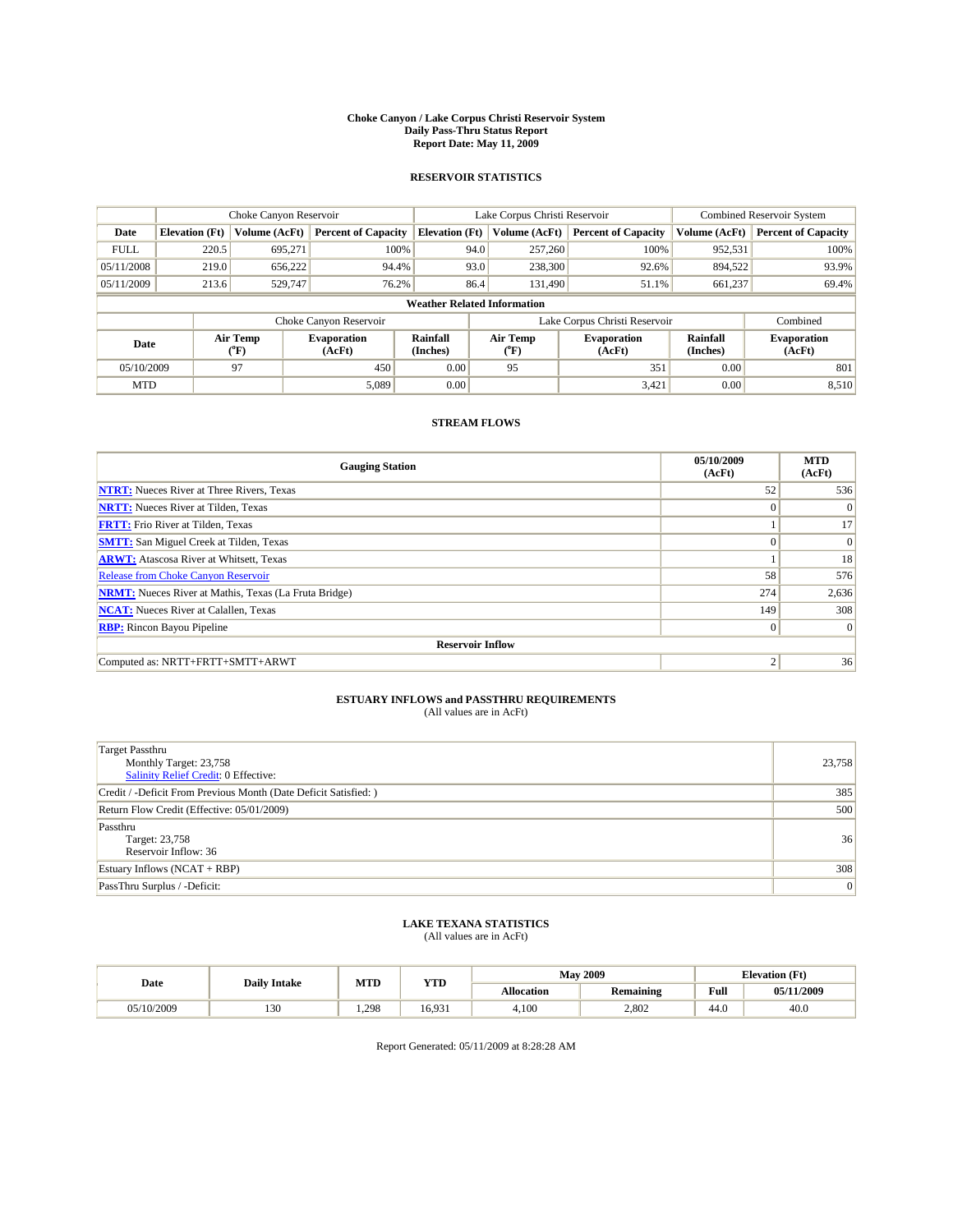#### **Choke Canyon / Lake Corpus Christi Reservoir System Daily Pass-Thru Status Report Report Date: May 12, 2009**

### **RESERVOIR STATISTICS**

|             |                                    | Choke Canyon Reservoir |                              |                             | Lake Corpus Christi Reservoir | <b>Combined Reservoir System</b> |                      |                              |  |
|-------------|------------------------------------|------------------------|------------------------------|-----------------------------|-------------------------------|----------------------------------|----------------------|------------------------------|--|
| Date        | <b>Elevation</b> (Ft)              | Volume (AcFt)          | <b>Percent of Capacity</b>   | <b>Elevation (Ft)</b>       | Volume (AcFt)                 | <b>Percent of Capacity</b>       | Volume (AcFt)        | <b>Percent of Capacity</b>   |  |
| <b>FULL</b> | 220.5                              | 695,271                | 100%                         | 94.0                        | 257,260                       | 100%                             | 952,531              | 100%                         |  |
| 05/12/2008  | 219.0                              | 657,229                | 94.5%                        |                             | 92.8<br>236,159               | 91.8%                            | 893,388              | 93.8%                        |  |
| 05/12/2009  | 213.6                              | 529,086                | 76.1%                        | 86.4                        | 131.080                       | 51.0%                            | 660,166              | 69.3%                        |  |
|             | <b>Weather Related Information</b> |                        |                              |                             |                               |                                  |                      |                              |  |
|             |                                    |                        | Choke Canyon Reservoir       |                             |                               | Lake Corpus Christi Reservoir    |                      | Combined                     |  |
| Date        |                                    | Air Temp<br>(°F)       | <b>Evaporation</b><br>(AcFt) | <b>Rainfall</b><br>(Inches) | Air Temp<br>(°F)              | <b>Evaporation</b><br>(AcFt)     | Rainfall<br>(Inches) | <b>Evaporation</b><br>(AcFt) |  |
| 05/11/2009  |                                    | 98                     | 488                          | 0.00                        | 95                            | 215                              | 0.00                 | 703                          |  |
| <b>MTD</b>  |                                    |                        | 5,577                        | 0.00                        |                               | 3,636                            | 0.00                 | 9,213                        |  |

## **STREAM FLOWS**

| <b>Gauging Station</b>                                       | 05/11/2009<br>(AcFt) | <b>MTD</b><br>(AcFt) |  |  |  |  |  |
|--------------------------------------------------------------|----------------------|----------------------|--|--|--|--|--|
| <b>NTRT:</b> Nueces River at Three Rivers, Texas             | 52                   | 588                  |  |  |  |  |  |
| <b>NRTT:</b> Nueces River at Tilden, Texas                   | $\Omega$             | $\Omega$             |  |  |  |  |  |
| <b>FRTT:</b> Frio River at Tilden, Texas                     |                      | 18                   |  |  |  |  |  |
| <b>SMTT:</b> San Miguel Creek at Tilden, Texas               | $\Omega$             | $\Omega$             |  |  |  |  |  |
| <b>ARWT:</b> Atascosa River at Whitsett, Texas               |                      | 19                   |  |  |  |  |  |
| Release from Choke Canyon Reservoir                          | 58                   | 633                  |  |  |  |  |  |
| <b>NRMT:</b> Nueces River at Mathis, Texas (La Fruta Bridge) | 262                  | 2,898                |  |  |  |  |  |
| <b>NCAT:</b> Nueces River at Calallen, Texas                 | 101                  | 410                  |  |  |  |  |  |
| <b>RBP:</b> Rincon Bayou Pipeline                            | $\overline{0}$       | $\Omega$             |  |  |  |  |  |
| <b>Reservoir Inflow</b>                                      |                      |                      |  |  |  |  |  |
| Computed as: NRTT+FRTT+SMTT+ARWT                             | 2                    | 38                   |  |  |  |  |  |

# **ESTUARY INFLOWS and PASSTHRU REQUIREMENTS**<br>(All values are in AcFt)

| <b>Target Passthru</b><br>Monthly Target: 23,758<br>Salinity Relief Credit: 0 Effective: | 23,758 |
|------------------------------------------------------------------------------------------|--------|
| Credit / -Deficit From Previous Month (Date Deficit Satisfied: )                         | 385    |
| Return Flow Credit (Effective: 05/01/2009)                                               | 500    |
| Passthru<br>Target: 23,758<br>Reservoir Inflow: 38                                       | 38     |
| Estuary Inflows $(NCAT + RBP)$                                                           | 410    |
| PassThru Surplus / -Deficit:                                                             | 0      |

## **LAKE TEXANA STATISTICS** (All values are in AcFt)

| Date  | <b>Daily Intake</b> | MTD  | YTD    |                   | <b>May 2009</b>  | <b>Elevation</b> (Ft) |            |
|-------|---------------------|------|--------|-------------------|------------------|-----------------------|------------|
|       |                     |      |        | <b>Allocation</b> | <b>Remaining</b> | Full                  | 05/12/2009 |
| /2009 | $\sim$<br>15U       | .429 | 17,062 | 4.100             | 2.67             | 44.0                  | 39.9       |

Report Generated: 05/12/2009 at 8:25:49 AM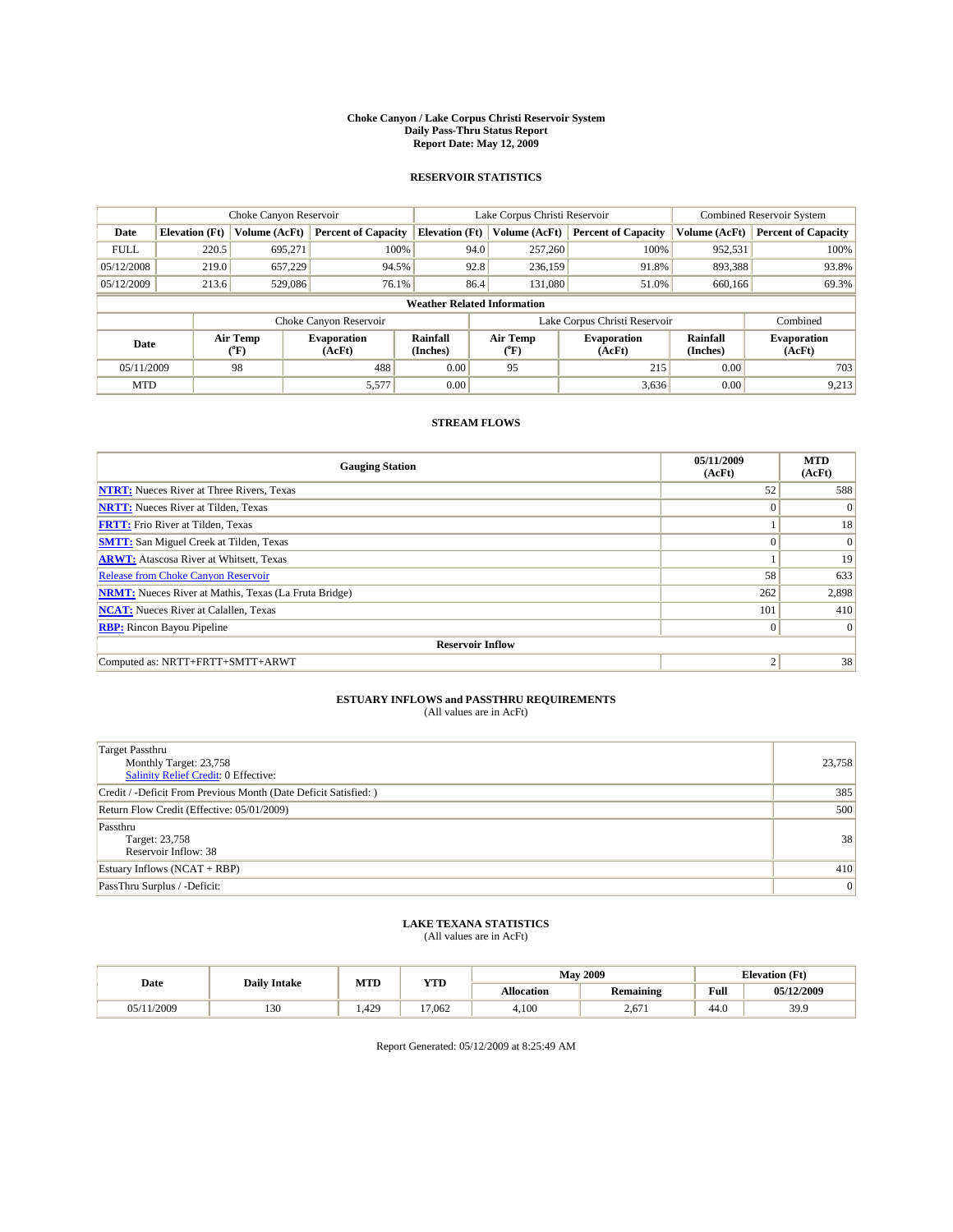#### **Choke Canyon / Lake Corpus Christi Reservoir System Daily Pass-Thru Status Report Report Date: May 13, 2009**

### **RESERVOIR STATISTICS**

|             | Choke Canyon Reservoir             |                  |                              |                       | Lake Corpus Christi Reservoir | <b>Combined Reservoir System</b> |                      |                              |  |  |
|-------------|------------------------------------|------------------|------------------------------|-----------------------|-------------------------------|----------------------------------|----------------------|------------------------------|--|--|
| Date        | <b>Elevation</b> (Ft)              | Volume (AcFt)    | <b>Percent of Capacity</b>   | <b>Elevation</b> (Ft) | Volume (AcFt)                 | <b>Percent of Capacity</b>       | Volume (AcFt)        | <b>Percent of Capacity</b>   |  |  |
| <b>FULL</b> | 220.5                              | 695,271          | 100%                         | 94.0                  | 257,260                       | 100%                             | 952,531              | 100%                         |  |  |
| 05/13/2008  | 219.0                              | 655,969          | 94.3%                        | 92.7                  | 234,379                       | 91.1%                            | 890,348              | 93.5%                        |  |  |
| 05/13/2009  | 213.6                              | 528,425          | 76.0%                        | 86.2                  | 129,445                       | 50.3%                            | 657,870              | 69.1%                        |  |  |
|             | <b>Weather Related Information</b> |                  |                              |                       |                               |                                  |                      |                              |  |  |
|             |                                    |                  | Choke Canyon Reservoir       |                       |                               | Lake Corpus Christi Reservoir    |                      | Combined                     |  |  |
| Date        |                                    | Air Temp<br>(°F) | <b>Evaporation</b><br>(AcFt) | Rainfall<br>(Inches)  | Air Temp<br>("F)              | <b>Evaporation</b><br>(AcFt)     | Rainfall<br>(Inches) | <b>Evaporation</b><br>(AcFt) |  |  |
| 05/12/2009  |                                    | 99               | 604                          | 0.00                  | 96                            | 435                              | 0.00                 | 1.039                        |  |  |
| <b>MTD</b>  |                                    |                  | 6.181                        | 0.00                  |                               | 4.071                            | 0.00                 | 10,252                       |  |  |

## **STREAM FLOWS**

| <b>Gauging Station</b>                                       | 05/12/2009<br>(AcFt) | <b>MTD</b><br>(AcFt) |  |  |  |  |  |
|--------------------------------------------------------------|----------------------|----------------------|--|--|--|--|--|
| <b>NTRT:</b> Nueces River at Three Rivers, Texas             | 52                   | 639                  |  |  |  |  |  |
| <b>NRTT:</b> Nueces River at Tilden, Texas                   | $\theta$             | $\Omega$             |  |  |  |  |  |
| <b>FRTT:</b> Frio River at Tilden, Texas                     |                      | 19                   |  |  |  |  |  |
| <b>SMTT:</b> San Miguel Creek at Tilden, Texas               | $\theta$             | $\vert 0 \vert$      |  |  |  |  |  |
| <b>ARWT:</b> Atascosa River at Whitsett, Texas               |                      | 20                   |  |  |  |  |  |
| Release from Choke Canyon Reservoir                          | 58                   | 691                  |  |  |  |  |  |
| <b>NRMT:</b> Nueces River at Mathis, Texas (La Fruta Bridge) | 260                  | 3,158                |  |  |  |  |  |
| <b>NCAT:</b> Nueces River at Calallen, Texas                 | 6                    | 415                  |  |  |  |  |  |
| <b>RBP:</b> Rincon Bayou Pipeline                            | $\mathbf{0}$         | $\vert$ 0            |  |  |  |  |  |
| <b>Reservoir Inflow</b>                                      |                      |                      |  |  |  |  |  |
| Computed as: NRTT+FRTT+SMTT+ARWT                             |                      | 39                   |  |  |  |  |  |

# **ESTUARY INFLOWS and PASSTHRU REQUIREMENTS**<br>(All values are in AcFt)

| Target Passthru<br>Monthly Target: 23,758<br>Salinity Relief Credit: 0 Effective: | 23,758 |
|-----------------------------------------------------------------------------------|--------|
| Credit / -Deficit From Previous Month (Date Deficit Satisfied: )                  | 385    |
| Return Flow Credit (Effective: 05/01/2009)                                        | 500    |
| Passthru<br>Target: 23,758<br>Reservoir Inflow: 39                                | 39     |
| Estuary Inflows (NCAT + RBP)                                                      | 415    |
| PassThru Surplus / -Deficit:                                                      | 0      |

## **LAKE TEXANA STATISTICS** (All values are in AcFt)

|            | <b>Daily Intake</b> | MTD  | YTD         |            | <b>May 2009</b>  | <b>Elevation</b> (Ft) |            |
|------------|---------------------|------|-------------|------------|------------------|-----------------------|------------|
| Date       |                     |      |             | Allocation | <b>Remaining</b> | Full                  | 05/13/2009 |
| 05/12/2009 | 1 J 1               | .560 | $-$<br>.193 | 4.100      | 540<br>2.70      | 44.0                  | 39.9       |

Report Generated: 05/13/2009 at 8:42:24 AM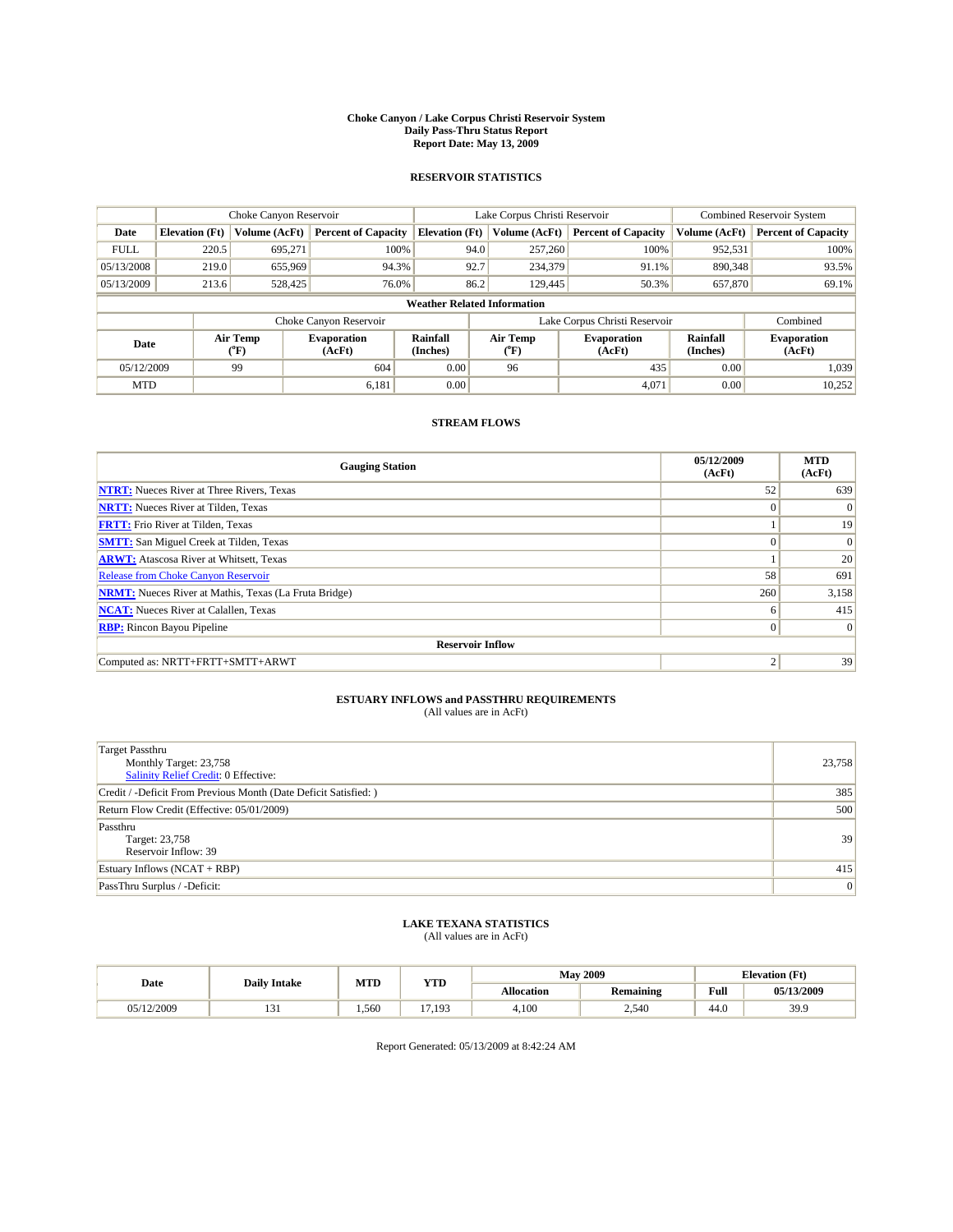#### **Choke Canyon / Lake Corpus Christi Reservoir System Daily Pass-Thru Status Report Report Date: May 14, 2009**

### **RESERVOIR STATISTICS**

|             | Choke Canyon Reservoir             |                  |                              |                       | Lake Corpus Christi Reservoir | <b>Combined Reservoir System</b> |                      |                              |  |  |
|-------------|------------------------------------|------------------|------------------------------|-----------------------|-------------------------------|----------------------------------|----------------------|------------------------------|--|--|
| Date        | <b>Elevation</b> (Ft)              | Volume (AcFt)    | <b>Percent of Capacity</b>   | <b>Elevation</b> (Ft) | Volume (AcFt)                 | <b>Percent of Capacity</b>       | Volume (AcFt)        | <b>Percent of Capacity</b>   |  |  |
| <b>FULL</b> | 220.5                              | 695,271          | 100%                         | 94.0                  | 257,260                       | 100%                             | 952,531              | 100%                         |  |  |
| 05/14/2008  | 219.0                              | 655,969          | 94.3%                        | 92.7                  | 234,557                       | 91.2%                            | 890,526              | 93.5%                        |  |  |
| 05/14/2009  | 213.5                              | 527,544          | 75.9%                        | 86.1                  | 128,226                       | 49.8%                            | 655,770              | 68.8%                        |  |  |
|             | <b>Weather Related Information</b> |                  |                              |                       |                               |                                  |                      |                              |  |  |
|             |                                    |                  | Choke Canyon Reservoir       |                       |                               | Lake Corpus Christi Reservoir    |                      | Combined                     |  |  |
| Date        |                                    | Air Temp<br>(°F) | <b>Evaporation</b><br>(AcFt) | Rainfall<br>(Inches)  | Air Temp<br>("F)              | <b>Evaporation</b><br>(AcFt)     | Rainfall<br>(Inches) | <b>Evaporation</b><br>(AcFt) |  |  |
| 05/13/2009  |                                    | 99               | 667                          | 0.00                  | 93                            | 393                              | 0.00                 | 1.060                        |  |  |
| <b>MTD</b>  |                                    |                  | 6.848                        | 0.00                  |                               | 4.464                            | 0.00                 | 11,312                       |  |  |

## **STREAM FLOWS**

| <b>Gauging Station</b>                                       | 05/13/2009<br>(AcFt) | <b>MTD</b><br>(AcFt) |  |  |  |  |  |
|--------------------------------------------------------------|----------------------|----------------------|--|--|--|--|--|
| <b>NTRT:</b> Nueces River at Three Rivers, Texas             | 52                   | 691                  |  |  |  |  |  |
| <b>NRTT:</b> Nueces River at Tilden, Texas                   | $\theta$             | $\Omega$             |  |  |  |  |  |
| <b>FRTT:</b> Frio River at Tilden, Texas                     | $\sim$               | 21                   |  |  |  |  |  |
| <b>SMTT:</b> San Miguel Creek at Tilden, Texas               | $\theta$             | $\Omega$             |  |  |  |  |  |
| <b>ARWT:</b> Atascosa River at Whitsett, Texas               |                      | 21                   |  |  |  |  |  |
| <b>Release from Choke Canyon Reservoir</b>                   | 58                   | 748                  |  |  |  |  |  |
| <b>NRMT:</b> Nueces River at Mathis, Texas (La Fruta Bridge) | 262                  | 3,420                |  |  |  |  |  |
| <b>NCAT:</b> Nueces River at Calallen, Texas                 | $\theta$             | 415                  |  |  |  |  |  |
| <b>RBP:</b> Rincon Bayou Pipeline                            | $\mathbf{0}$         | $\vert$ 0            |  |  |  |  |  |
| <b>Reservoir Inflow</b>                                      |                      |                      |  |  |  |  |  |
| Computed as: NRTT+FRTT+SMTT+ARWT                             | 3                    | 42                   |  |  |  |  |  |

# **ESTUARY INFLOWS and PASSTHRU REQUIREMENTS**<br>(All values are in AcFt)

| <b>Target Passthru</b><br>Monthly Target: 23,758<br>Salinity Relief Credit: 0 Effective: | 23,758 |
|------------------------------------------------------------------------------------------|--------|
| Credit / -Deficit From Previous Month (Date Deficit Satisfied: )                         | 385    |
| Return Flow Credit (Effective: 05/01/2009)                                               | 500    |
| Passthru<br>Target: 23,758<br>Reservoir Inflow: 42                                       | 42     |
| Estuary Inflows $(NCAT + RBP)$                                                           | 415    |
| PassThru Surplus / -Deficit:                                                             | 0      |

## **LAKE TEXANA STATISTICS** (All values are in AcFt)

| Date       | <b>Daily Intake</b> | MTD  | <b>YTD</b>      |                   | <b>May 2009</b>  | <b>Elevation</b> (Ft) |            |
|------------|---------------------|------|-----------------|-------------------|------------------|-----------------------|------------|
|            |                     |      |                 | <b>Allocation</b> | <b>Remaining</b> | Full                  | 05/14/2009 |
| 05/13/2009 | 1J 1                | .691 | 222<br>د ے د. ا | 4.100             | 2,409            | 44.0                  | 39.8       |

Report Generated: 05/14/2009 at 8:33:45 AM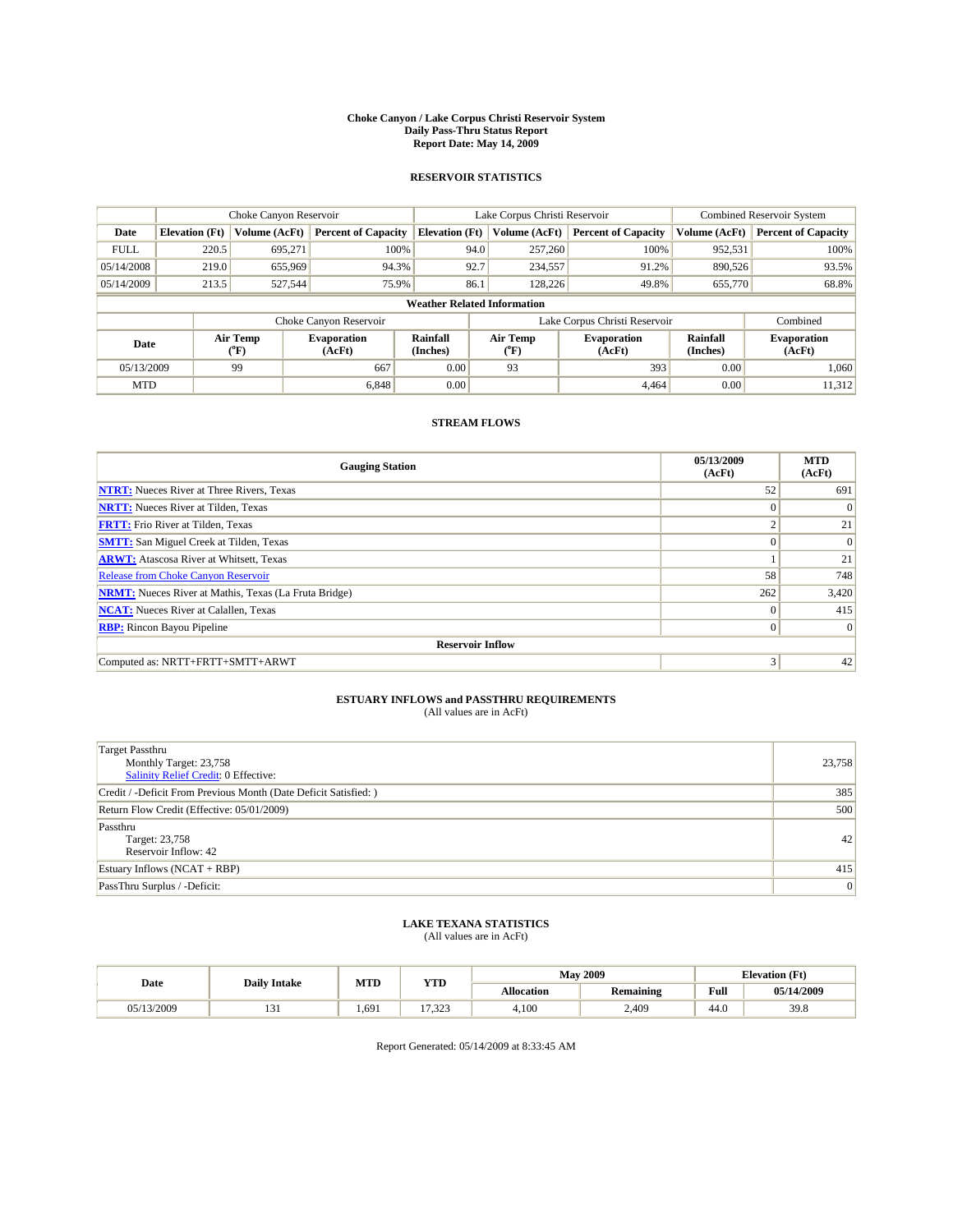#### **Choke Canyon / Lake Corpus Christi Reservoir System Daily Pass-Thru Status Report Report Date: May 15, 2009**

### **RESERVOIR STATISTICS**

|             | Choke Canyon Reservoir             |                  |                              |                             | Lake Corpus Christi Reservoir | Combined Reservoir System     |                      |                              |  |  |
|-------------|------------------------------------|------------------|------------------------------|-----------------------------|-------------------------------|-------------------------------|----------------------|------------------------------|--|--|
| Date        | <b>Elevation</b> (Ft)              | Volume (AcFt)    | <b>Percent of Capacity</b>   | <b>Elevation</b> (Ft)       | Volume (AcFt)                 | <b>Percent of Capacity</b>    | Volume (AcFt)        | <b>Percent of Capacity</b>   |  |  |
| <b>FULL</b> | 220.5                              | 695,271          | 100%                         | 94.0                        | 257,260                       | 100%                          | 952,531              | 100%                         |  |  |
| 05/15/2008  | 218.9                              | 655,212          | 94.2%                        | 92.8                        | 235,981                       | 91.7%                         | 891,193              | 93.6%                        |  |  |
| 05/15/2009  | 213.5                              | 526,883          | 75.8%                        | 86.2                        | 129,173                       | 50.2%                         | 656,056              | 68.9%                        |  |  |
|             | <b>Weather Related Information</b> |                  |                              |                             |                               |                               |                      |                              |  |  |
|             |                                    |                  | Choke Canyon Reservoir       |                             |                               | Lake Corpus Christi Reservoir |                      | Combined                     |  |  |
| Date        |                                    | Air Temp<br>(°F) | <b>Evaporation</b><br>(AcFt) | <b>Rainfall</b><br>(Inches) | Air Temp<br>(°F)              | <b>Evaporation</b><br>(AcFt)  | Rainfall<br>(Inches) | <b>Evaporation</b><br>(AcFt) |  |  |
| 05/14/2009  |                                    | 94               | 487                          | 0.00                        | 91                            | 348                           | 0.00                 | 835                          |  |  |
| <b>MTD</b>  |                                    |                  | 7,335                        | 0.00                        |                               | 4,812                         | 0.00                 | 12.147                       |  |  |

## **STREAM FLOWS**

| <b>Gauging Station</b>                                       | 05/14/2009<br>(AcFt) | <b>MTD</b><br>(AcFt) |  |  |  |  |  |
|--------------------------------------------------------------|----------------------|----------------------|--|--|--|--|--|
| <b>NTRT:</b> Nueces River at Three Rivers, Texas             | 50                   | 740                  |  |  |  |  |  |
| <b>NRTT:</b> Nueces River at Tilden, Texas                   | $\Omega$             | $\Omega$             |  |  |  |  |  |
| <b>FRTT:</b> Frio River at Tilden, Texas                     | $\sim$               | 24                   |  |  |  |  |  |
| <b>SMTT:</b> San Miguel Creek at Tilden, Texas               | $\Omega$             | $\Omega$             |  |  |  |  |  |
| <b>ARWT:</b> Atascosa River at Whitsett, Texas               |                      | 22                   |  |  |  |  |  |
| Release from Choke Canyon Reservoir                          | 58                   | 806                  |  |  |  |  |  |
| <b>NRMT:</b> Nueces River at Mathis, Texas (La Fruta Bridge) | 284                  | 3,704                |  |  |  |  |  |
| <b>NCAT:</b> Nueces River at Calallen, Texas                 | $\Omega$             | 415                  |  |  |  |  |  |
| <b>RBP:</b> Rincon Bayou Pipeline                            | $\vert 0 \vert$      | $\Omega$             |  |  |  |  |  |
| <b>Reservoir Inflow</b>                                      |                      |                      |  |  |  |  |  |
| Computed as: NRTT+FRTT+SMTT+ARWT                             | 3                    | 45                   |  |  |  |  |  |

# **ESTUARY INFLOWS and PASSTHRU REQUIREMENTS**<br>(All values are in AcFt)

| Target Passthru<br>Monthly Target: 23,758<br>Salinity Relief Credit: 0 Effective: | 23,758 |
|-----------------------------------------------------------------------------------|--------|
| Credit / -Deficit From Previous Month (Date Deficit Satisfied: )                  | 385    |
| Return Flow Credit (Effective: 05/01/2009)                                        | 500    |
| Passthru<br>Target: 23,758<br>Reservoir Inflow: 45                                | 45     |
| Estuary Inflows $(NCAT + RBP)$                                                    | 415    |
| PassThru Surplus / -Deficit:                                                      | 0      |

# **LAKE TEXANA STATISTICS** (All values are in AcFt)

|            | <b>Daily Intake</b> | MTD   | <b>YTD</b> |                   | <b>May 2009</b>                    | <b>Elevation</b> (Ft)                       |            |
|------------|---------------------|-------|------------|-------------------|------------------------------------|---------------------------------------------|------------|
| Date       |                     |       |            | <b>Allocation</b> | <b>Remaining</b>                   | Full<br>the contract of the contract of the | 05/15/2009 |
| 05/14/2009 | $\sim$<br>1 J 1     | 1.822 | 1.455      | 4.100             | 270<br>$\sim$ $\sim$ $\sim$ $\sim$ | 44.0                                        | 39.8       |

Report Generated: 05/15/2009 at 8:32:27 AM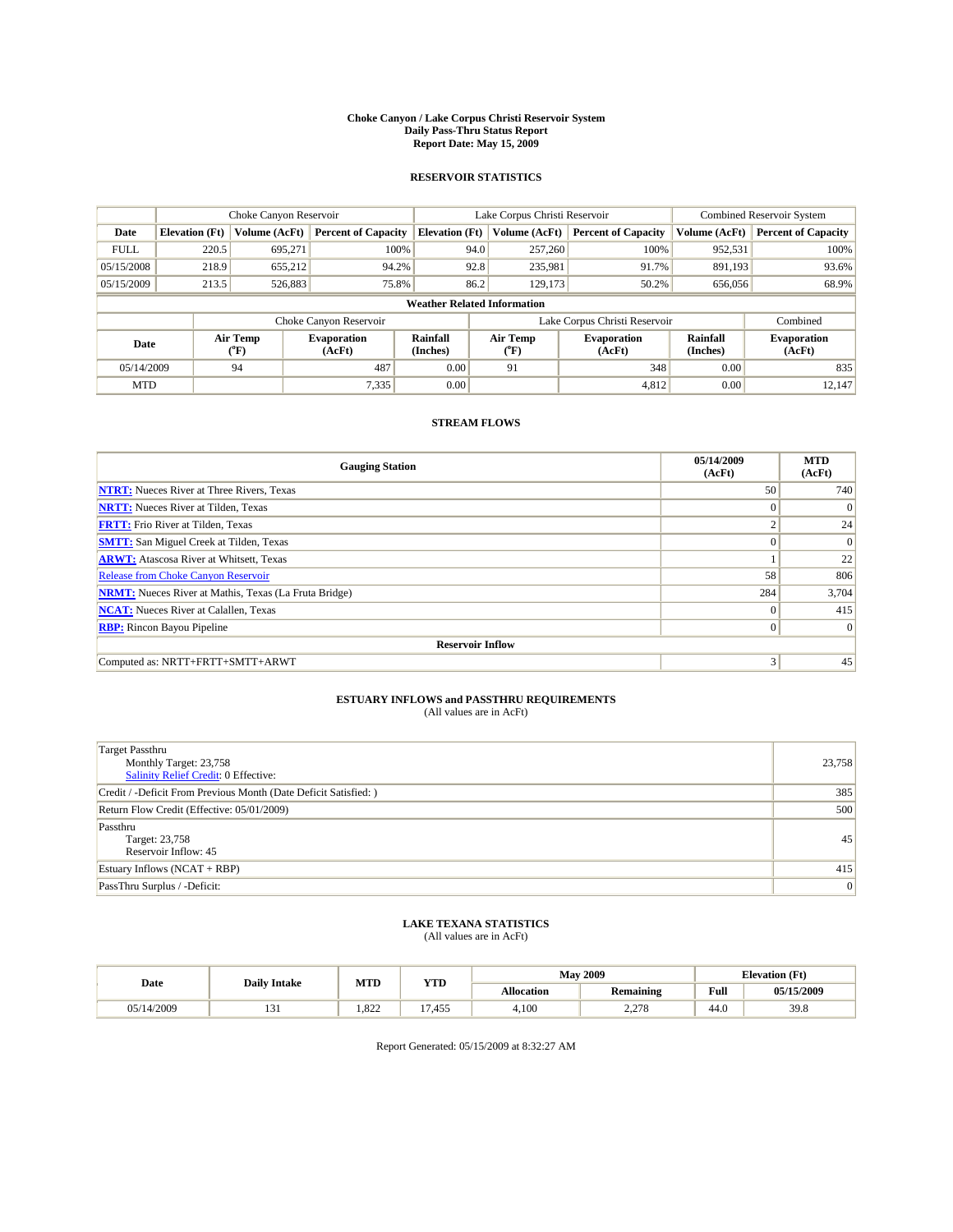#### **Choke Canyon / Lake Corpus Christi Reservoir System Daily Pass-Thru Status Report Report Date: May 16, 2009**

### **RESERVOIR STATISTICS**

|             | Choke Canyon Reservoir             |                  |                              |                             | Lake Corpus Christi Reservoir | Combined Reservoir System     |                      |                              |  |
|-------------|------------------------------------|------------------|------------------------------|-----------------------------|-------------------------------|-------------------------------|----------------------|------------------------------|--|
| Date        | <b>Elevation</b> (Ft)              | Volume (AcFt)    | <b>Percent of Capacity</b>   | <b>Elevation</b> (Ft)       | Volume (AcFt)                 | <b>Percent of Capacity</b>    | Volume (AcFt)        | <b>Percent of Capacity</b>   |  |
| <b>FULL</b> | 220.5                              | 695,271          | 100%                         | 94.0                        | 257,260                       | 100%                          | 952,531              | 100%                         |  |
| 05/16/2008  | 219.0                              | 656,474          | 94.4%                        | 92.9                        | 236,872                       | 92.1%                         | 893,346              | 93.8%                        |  |
| 05/16/2009  | 213.5                              | 526,222          | 75.7%                        | 86.1                        | 128,226                       | 49.8%                         | 654,448              | 68.7%                        |  |
|             | <b>Weather Related Information</b> |                  |                              |                             |                               |                               |                      |                              |  |
|             |                                    |                  | Choke Canyon Reservoir       |                             |                               | Lake Corpus Christi Reservoir |                      | Combined                     |  |
| Date        |                                    | Air Temp<br>(°F) | <b>Evaporation</b><br>(AcFt) | <b>Rainfall</b><br>(Inches) | Air Temp<br>(°F)              | <b>Evaporation</b><br>(AcFt)  | Rainfall<br>(Inches) | <b>Evaporation</b><br>(AcFt) |  |
| 05/15/2009  |                                    | 95               | 576                          | 0.00                        | 92                            | 338                           | 0.00                 | 914                          |  |
| <b>MTD</b>  |                                    |                  | 7.911                        | 0.00                        |                               | 5,150                         | 0.00                 | 13,061                       |  |

## **STREAM FLOWS**

| <b>Gauging Station</b>                                       | 05/15/2009<br>(AcFt) | <b>MTD</b><br>(AcFt) |  |  |  |  |  |
|--------------------------------------------------------------|----------------------|----------------------|--|--|--|--|--|
| <b>NTRT:</b> Nueces River at Three Rivers, Texas             | 50                   | 790                  |  |  |  |  |  |
| <b>NRTT:</b> Nueces River at Tilden, Texas                   | $\Omega$             | $\Omega$             |  |  |  |  |  |
| <b>FRTT:</b> Frio River at Tilden, Texas                     |                      | 24                   |  |  |  |  |  |
| <b>SMTT:</b> San Miguel Creek at Tilden, Texas               | $\Omega$             | $\Omega$             |  |  |  |  |  |
| <b>ARWT:</b> Atascosa River at Whitsett, Texas               | 3                    | 24                   |  |  |  |  |  |
| <b>Release from Choke Canyon Reservoir</b>                   | 58                   | 863                  |  |  |  |  |  |
| <b>NRMT:</b> Nueces River at Mathis, Texas (La Fruta Bridge) | 260                  | 3,964                |  |  |  |  |  |
| <b>NCAT:</b> Nueces River at Calallen, Texas                 | ◠                    | 417                  |  |  |  |  |  |
| <b>RBP:</b> Rincon Bayou Pipeline                            | $\vert 0 \vert$      | $\Omega$             |  |  |  |  |  |
| <b>Reservoir Inflow</b>                                      |                      |                      |  |  |  |  |  |
| Computed as: NRTT+FRTT+SMTT+ARWT                             | 3                    | 48                   |  |  |  |  |  |

# **ESTUARY INFLOWS and PASSTHRU REQUIREMENTS**<br>(All values are in AcFt)

| Target Passthru<br>Monthly Target: 23,758<br>Salinity Relief Credit: 0 Effective: | 23,758 |
|-----------------------------------------------------------------------------------|--------|
| Credit / -Deficit From Previous Month (Date Deficit Satisfied: )                  | 385    |
| Return Flow Credit (Effective: 05/01/2009)                                        | 500    |
| Passthru<br>Target: 23,758<br>Reservoir Inflow: 48                                | 48     |
| Estuary Inflows $(NCAT + RBP)$                                                    | 417    |
| PassThru Surplus / -Deficit:                                                      | 0      |

# **LAKE TEXANA STATISTICS** (All values are in AcFt)

| Date    | <b>Daily Intake</b> | MTD                        | <b>YTD</b>       |                   | <b>May 2009</b>  | <b>Elevation</b> (Ft) |            |
|---------|---------------------|----------------------------|------------------|-------------------|------------------|-----------------------|------------|
|         |                     |                            |                  | <b>Allocation</b> | <b>Remaining</b> | Full                  | 05/16/2009 |
| 15/2009 | 1J 1                | $Q5^{\circ}$<br>1. <i></i> | $\sim$<br>17.586 | 4,100             | 2.147            | 44.0                  | 39.8       |

Report Generated: 05/16/2009 at 8:11:25 AM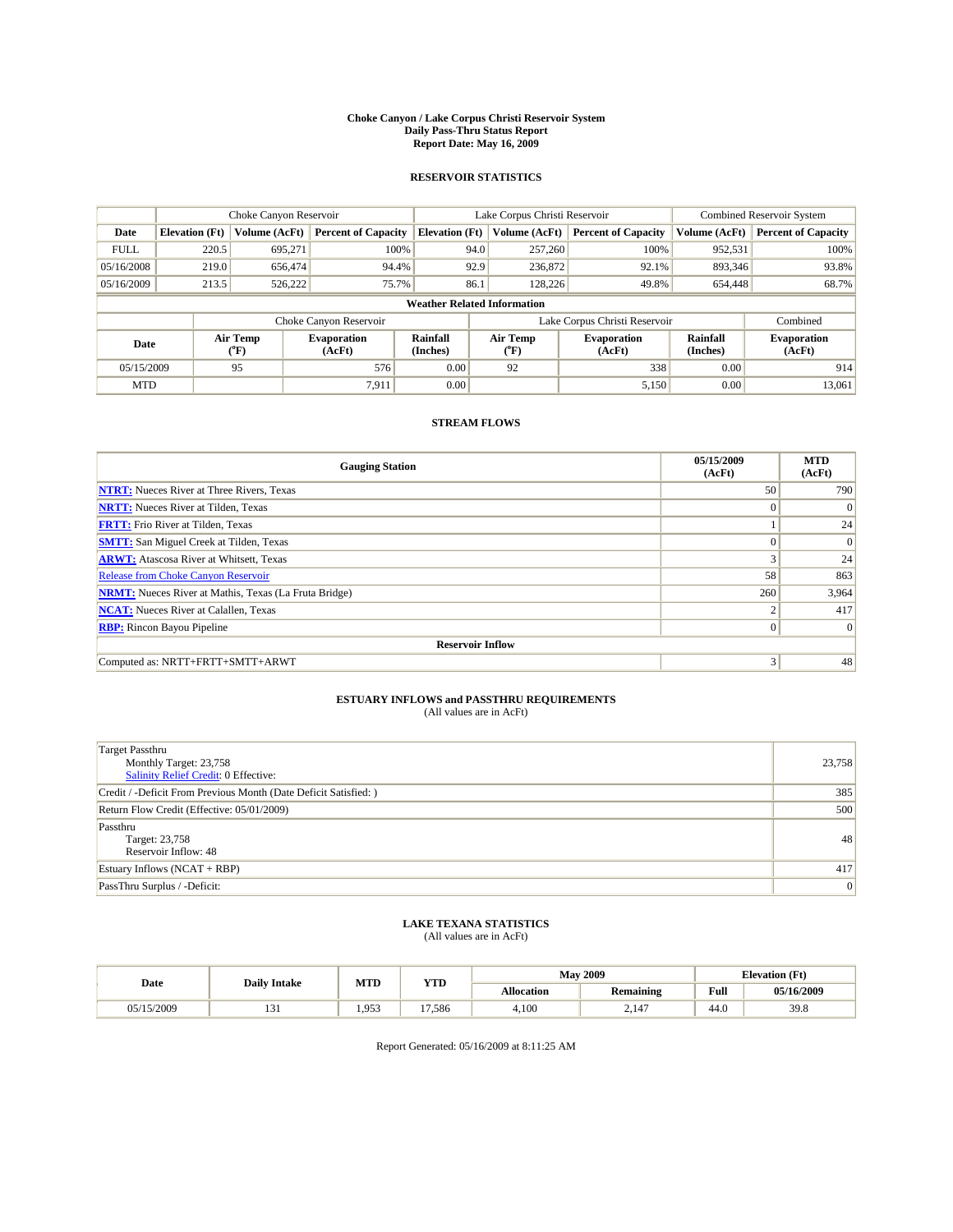#### **Choke Canyon / Lake Corpus Christi Reservoir System Daily Pass-Thru Status Report Report Date: May 17, 2009**

### **RESERVOIR STATISTICS**

|             | Choke Canyon Reservoir             |                                           |                              |                             | Lake Corpus Christi Reservoir | Combined Reservoir System     |                      |                              |  |
|-------------|------------------------------------|-------------------------------------------|------------------------------|-----------------------------|-------------------------------|-------------------------------|----------------------|------------------------------|--|
| Date        | <b>Elevation</b> (Ft)              | Volume (AcFt)                             | <b>Percent of Capacity</b>   | <b>Elevation</b> (Ft)       | Volume (AcFt)                 | <b>Percent of Capacity</b>    | Volume (AcFt)        | <b>Percent of Capacity</b>   |  |
| <b>FULL</b> | 220.5                              | 695,271                                   | 100%                         | 94.0                        | 257,260                       | 100%                          | 952,531              | 100%                         |  |
| 05/17/2008  | 219.0                              | 655,717                                   | 94.3%                        | 92.8                        | 235,447                       | 91.5%                         | 891,164              | 93.6%                        |  |
| 05/17/2009  | 213.7                              | 530,408                                   | 76.3%                        | 86.3                        | 130,806                       | 50.8%                         | 661,214              | 69.4%                        |  |
|             | <b>Weather Related Information</b> |                                           |                              |                             |                               |                               |                      |                              |  |
|             |                                    |                                           | Choke Canyon Reservoir       |                             |                               | Lake Corpus Christi Reservoir |                      | Combined                     |  |
| Date        |                                    | Air Temp<br>$({}^{\mathrm{o}}\mathrm{F})$ | <b>Evaporation</b><br>(AcFt) | <b>Rainfall</b><br>(Inches) | Air Temp<br>(°F)              | <b>Evaporation</b><br>(AcFt)  | Rainfall<br>(Inches) | <b>Evaporation</b><br>(AcFt) |  |
| 05/16/2009  |                                    | 89                                        | 361                          | 0.85                        | 86                            | 215                           | 0.75                 | 576                          |  |
| <b>MTD</b>  |                                    |                                           | 8,272                        | 0.85                        |                               | 5,365                         | 0.75                 | 13,637                       |  |

## **STREAM FLOWS**

| <b>Gauging Station</b>                                       | 05/16/2009<br>(AcFt) | <b>MTD</b><br>(AcFt) |  |  |  |  |  |
|--------------------------------------------------------------|----------------------|----------------------|--|--|--|--|--|
| <b>NTRT:</b> Nueces River at Three Rivers, Texas             | 52                   | 842                  |  |  |  |  |  |
| <b>NRTT:</b> Nueces River at Tilden, Texas                   | $\Omega$             | $\Omega$             |  |  |  |  |  |
| <b>FRTT:</b> Frio River at Tilden, Texas                     |                      | 25                   |  |  |  |  |  |
| <b>SMTT:</b> San Miguel Creek at Tilden, Texas               | $\Omega$             | $\Omega$             |  |  |  |  |  |
| <b>ARWT:</b> Atascosa River at Whitsett, Texas               | 3                    | 27                   |  |  |  |  |  |
| <b>Release from Choke Canyon Reservoir</b>                   | 58                   | 921                  |  |  |  |  |  |
| <b>NRMT:</b> Nueces River at Mathis, Texas (La Fruta Bridge) | 262                  | 4,226                |  |  |  |  |  |
| <b>NCAT:</b> Nueces River at Calallen, Texas                 | 34                   | 451                  |  |  |  |  |  |
| <b>RBP:</b> Rincon Bayou Pipeline                            | $\overline{0}$       | $\Omega$             |  |  |  |  |  |
| <b>Reservoir Inflow</b>                                      |                      |                      |  |  |  |  |  |
| Computed as: NRTT+FRTT+SMTT+ARWT                             | 4                    | 53                   |  |  |  |  |  |

# **ESTUARY INFLOWS and PASSTHRU REQUIREMENTS**<br>(All values are in AcFt)

| <b>Target Passthru</b><br>Monthly Target: 23,758<br>Salinity Relief Credit: 0 Effective: | 23,758 |
|------------------------------------------------------------------------------------------|--------|
| Credit / -Deficit From Previous Month (Date Deficit Satisfied: )                         | 385    |
| Return Flow Credit (Effective: 05/01/2009)                                               | 500    |
| Passthru<br>Target: 23,758<br>Reservoir Inflow: 53                                       | 53     |
| Estuary Inflows $(NCAT + RBP)$                                                           | 451    |
| PassThru Surplus / -Deficit:                                                             | 0      |

## **LAKE TEXANA STATISTICS** (All values are in AcFt)

|            | <b>Daily Intake</b> | MTD   | <b>YTD</b> |                   | <b>May 2009</b>  | <b>Elevation</b> (Ft)                       |            |
|------------|---------------------|-------|------------|-------------------|------------------|---------------------------------------------|------------|
| Date       |                     |       |            | <b>Allocation</b> | <b>Remaining</b> | Full<br>the contract of the contract of the | 05/17/2009 |
| 05/16/2009 | $\sim$<br>1 J 4     | 2.085 | 17.718     | 4.100             | 2.015            | 44.0                                        | 39.8       |

Report Generated: 05/17/2009 at 8:33:31 AM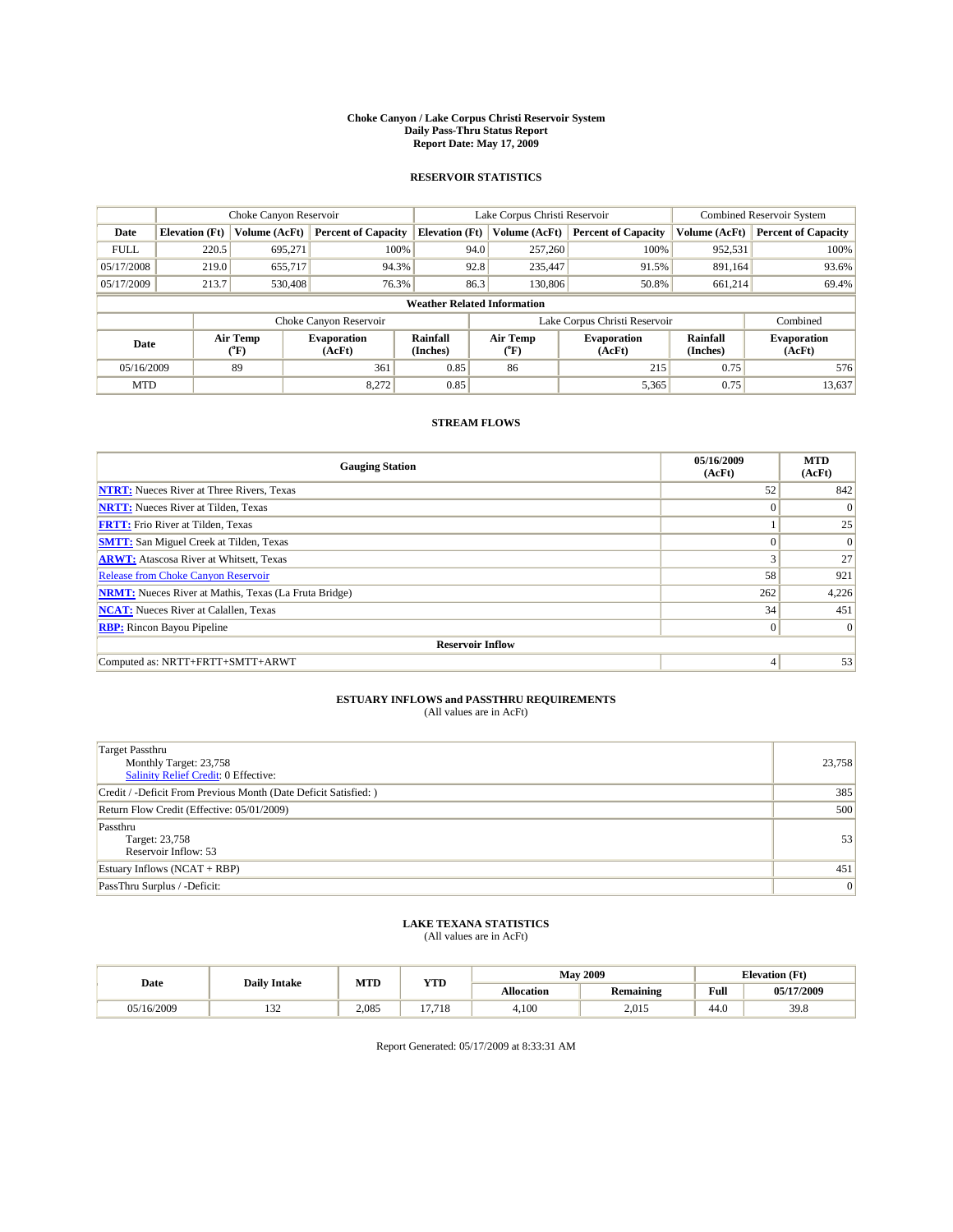#### **Choke Canyon / Lake Corpus Christi Reservoir System Daily Pass-Thru Status Report Report Date: May 18, 2009**

### **RESERVOIR STATISTICS**

|             | Choke Canyon Reservoir             |                  |                              |                       | Lake Corpus Christi Reservoir | <b>Combined Reservoir System</b> |                      |                              |  |
|-------------|------------------------------------|------------------|------------------------------|-----------------------|-------------------------------|----------------------------------|----------------------|------------------------------|--|
| Date        | <b>Elevation</b> (Ft)              | Volume (AcFt)    | <b>Percent of Capacity</b>   | <b>Elevation</b> (Ft) | Volume (AcFt)                 | <b>Percent of Capacity</b>       | Volume (AcFt)        | <b>Percent of Capacity</b>   |  |
| <b>FULL</b> | 220.5                              | 695,271          | 100%                         | 94.0                  | 257,260                       | 100%                             | 952,531              | 100%                         |  |
| 05/18/2008  | 219.0                              | 655,717          | 94.3%                        | 92.8                  | 234,735                       | 91.2%                            | 890,452              | 93.5%                        |  |
| 05/18/2009  | 213.6                              | 529,747          | 76.2%                        | 86.3                  | 129,716                       | 50.4%                            | 659,463              | 69.2%                        |  |
|             | <b>Weather Related Information</b> |                  |                              |                       |                               |                                  |                      |                              |  |
|             |                                    |                  | Choke Canyon Reservoir       |                       |                               | Lake Corpus Christi Reservoir    |                      | Combined                     |  |
| Date        |                                    | Air Temp<br>(°F) | <b>Evaporation</b><br>(AcFt) | Rainfall<br>(Inches)  | Air Temp<br>("F)              | <b>Evaporation</b><br>(AcFt)     | Rainfall<br>(Inches) | <b>Evaporation</b><br>(AcFt) |  |
| 05/17/2009  |                                    | 81               | 322                          | 0.00                  | 80                            | 222                              | 0.00                 | 544                          |  |
| <b>MTD</b>  |                                    |                  | 8,594                        | 0.85                  |                               | 5,587                            | 0.75                 | 14.181                       |  |

## **STREAM FLOWS**

| <b>Gauging Station</b>                                       | 05/17/2009<br>(AcFt) | <b>MTD</b><br>(AcFt) |  |  |  |  |  |
|--------------------------------------------------------------|----------------------|----------------------|--|--|--|--|--|
| <b>NTRT:</b> Nueces River at Three Rivers, Texas             | 54                   | 895                  |  |  |  |  |  |
| <b>NRTT:</b> Nueces River at Tilden, Texas                   | $\Omega$             | $\Omega$             |  |  |  |  |  |
| <b>FRTT:</b> Frio River at Tilden, Texas                     |                      | 28                   |  |  |  |  |  |
| <b>SMTT:</b> San Miguel Creek at Tilden, Texas               | $\theta$             | $\Omega$             |  |  |  |  |  |
| <b>ARWT:</b> Atascosa River at Whitsett, Texas               |                      | 32                   |  |  |  |  |  |
| <b>Release from Choke Canyon Reservoir</b>                   | 58                   | 979                  |  |  |  |  |  |
| <b>NRMT:</b> Nueces River at Mathis, Texas (La Fruta Bridge) | 260                  | 4,486                |  |  |  |  |  |
| <b>NCAT:</b> Nueces River at Calallen, Texas                 | 64                   | 515                  |  |  |  |  |  |
| <b>RBP:</b> Rincon Bayou Pipeline                            | $\mathbf{0}$         | $\vert$ 0            |  |  |  |  |  |
| <b>Reservoir Inflow</b>                                      |                      |                      |  |  |  |  |  |
| Computed as: NRTT+FRTT+SMTT+ARWT                             |                      | 60                   |  |  |  |  |  |

# **ESTUARY INFLOWS and PASSTHRU REQUIREMENTS**<br>(All values are in AcFt)

| <b>Target Passthru</b><br>Monthly Target: 23,758<br>Salinity Relief Credit: 0 Effective: | 23,758 |
|------------------------------------------------------------------------------------------|--------|
| Credit / -Deficit From Previous Month (Date Deficit Satisfied: )                         | 385    |
| Return Flow Credit (Effective: 05/01/2009)                                               | 500    |
| Passthru<br>Target: 23,758<br>Reservoir Inflow: 60                                       | 60     |
| Estuary Inflows $(NCAT + RBP)$                                                           | 515    |
| PassThru Surplus / -Deficit:                                                             | 0      |

## **LAKE TEXANA STATISTICS** (All values are in AcFt)

|            | <b>Daily Intake</b> | MTD                 | <b>YTD</b> |            | <b>May 2009</b>  | <b>Elevation</b> (Ft)                       |            |
|------------|---------------------|---------------------|------------|------------|------------------|---------------------------------------------|------------|
| Date       |                     |                     |            | Allocation | <b>Remaining</b> | Full<br>the contract of the contract of the | 05/18/2009 |
| 05/17/2009 | $\sim$<br>1 J 4     | 2.217<br><u>_ _</u> | 17.850     | 4.100      | .883             | 44.0                                        | 39.8       |

Report Generated: 05/18/2009 at 8:23:11 AM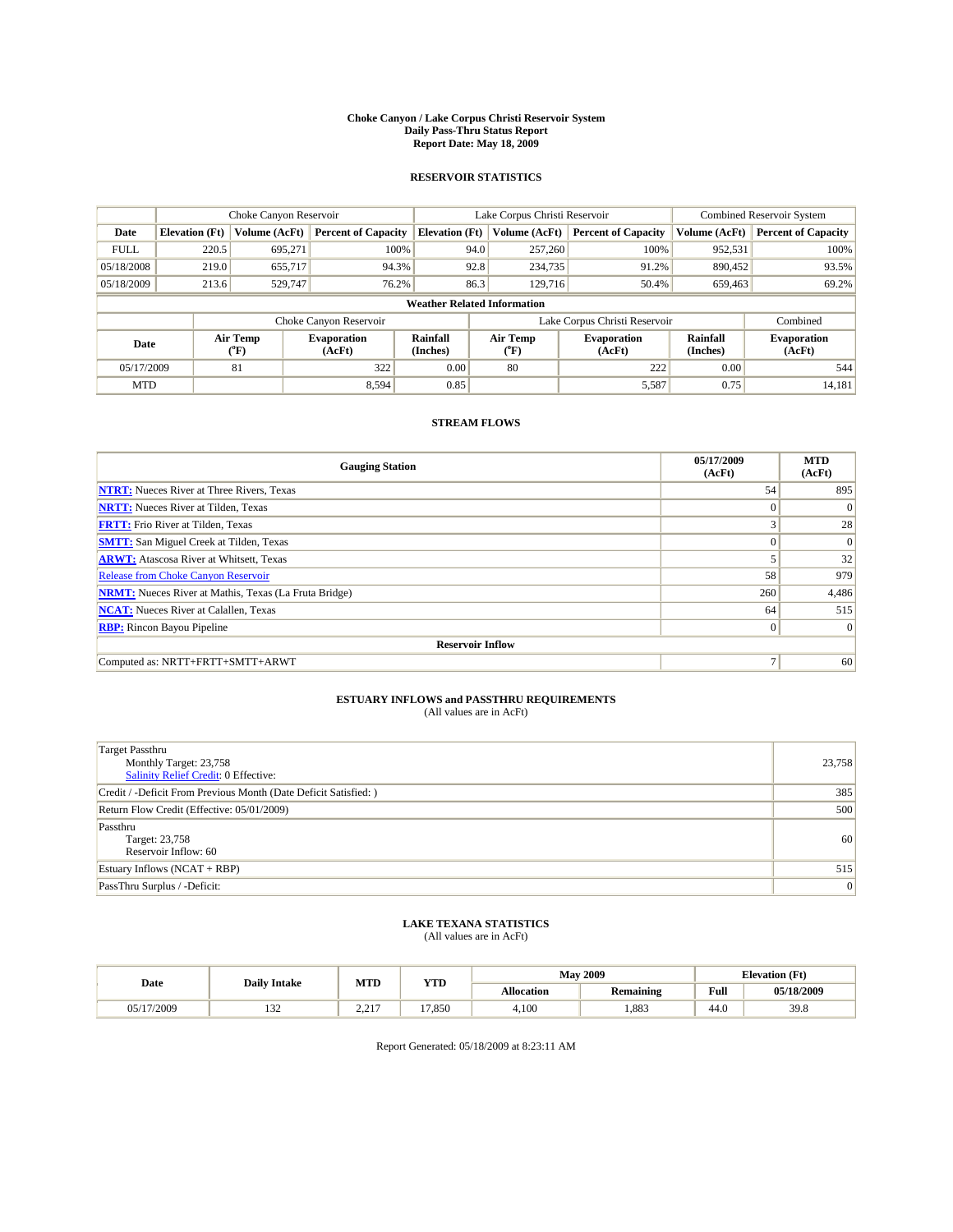#### **Choke Canyon / Lake Corpus Christi Reservoir System Daily Pass-Thru Status Report Report Date: May 19, 2009**

### **RESERVOIR STATISTICS**

|             |                                    | Choke Canyon Reservoir |                              |                       | Lake Corpus Christi Reservoir | <b>Combined Reservoir System</b> |                      |                              |  |  |
|-------------|------------------------------------|------------------------|------------------------------|-----------------------|-------------------------------|----------------------------------|----------------------|------------------------------|--|--|
| Date        | <b>Elevation</b> (Ft)              | Volume (AcFt)          | <b>Percent of Capacity</b>   | <b>Elevation</b> (Ft) | Volume (AcFt)                 | <b>Percent of Capacity</b>       | Volume (AcFt)        | <b>Percent of Capacity</b>   |  |  |
| <b>FULL</b> | 220.5                              | 695,271                | 100%                         | 94.0                  | 257,260                       | 100%                             | 952,531              | 100%                         |  |  |
| 05/19/2008  | 218.9                              | 655,464                | 94.3%                        | 92.7                  | 234,202                       | 91.0%                            | 889,666              | 93.4%                        |  |  |
| 05/19/2009  | 213.6                              | 529,086                | 76.1%                        | 86.2                  | 129,173                       | 50.2%                            | 658,259              | 69.1%                        |  |  |
|             | <b>Weather Related Information</b> |                        |                              |                       |                               |                                  |                      |                              |  |  |
|             |                                    |                        | Choke Canyon Reservoir       |                       |                               | Lake Corpus Christi Reservoir    |                      | Combined                     |  |  |
| Date        |                                    | Air Temp<br>(°F)       | <b>Evaporation</b><br>(AcFt) | Rainfall<br>(Inches)  | Air Temp<br>("F)              | <b>Evaporation</b><br>(AcFt)     | Rainfall<br>(Inches) | <b>Evaporation</b><br>(AcFt) |  |  |
| 05/18/2009  |                                    | 85                     | 386                          | 0.00                  | 84                            | 276                              | 0.00                 | 662                          |  |  |
| <b>MTD</b>  |                                    |                        | 8.980                        | 0.85                  |                               | 5,863                            | 0.75                 | 14.843                       |  |  |

## **STREAM FLOWS**

| <b>Gauging Station</b>                                       | 05/18/2009<br>(AcFt) | <b>MTD</b><br>(AcFt) |  |  |  |  |  |
|--------------------------------------------------------------|----------------------|----------------------|--|--|--|--|--|
| <b>NTRT:</b> Nueces River at Three Rivers, Texas             | 52                   | 947                  |  |  |  |  |  |
| <b>NRTT:</b> Nueces River at Tilden, Texas                   | $\theta$             | $\Omega$             |  |  |  |  |  |
| <b>FRTT:</b> Frio River at Tilden, Texas                     |                      | 29                   |  |  |  |  |  |
| <b>SMTT:</b> San Miguel Creek at Tilden, Texas               | $\theta$             | $\Omega$             |  |  |  |  |  |
| <b>ARWT:</b> Atascosa River at Whitsett, Texas               |                      | 36                   |  |  |  |  |  |
| Release from Choke Canyon Reservoir                          | 58                   | 1,036                |  |  |  |  |  |
| <b>NRMT:</b> Nueces River at Mathis, Texas (La Fruta Bridge) | 242                  | 4,728                |  |  |  |  |  |
| <b>NCAT:</b> Nueces River at Calallen, Texas                 | 40                   | 554                  |  |  |  |  |  |
| <b>RBP:</b> Rincon Bayou Pipeline                            | 12                   | 12                   |  |  |  |  |  |
| <b>Reservoir Inflow</b>                                      |                      |                      |  |  |  |  |  |
| Computed as: NRTT+FRTT+SMTT+ARWT                             | 6                    | 65                   |  |  |  |  |  |

# **ESTUARY INFLOWS and PASSTHRU REQUIREMENTS**<br>(All values are in AcFt)

| Target Passthru<br>Monthly Target: 23,758<br>Salinity Relief Credit: 0 Effective: | 23,758 |
|-----------------------------------------------------------------------------------|--------|
| Credit / -Deficit From Previous Month (Date Deficit Satisfied: )                  | 385    |
| Return Flow Credit (Effective: 05/01/2009)                                        | 500    |
| Passthru<br>Target: 23,758<br>Reservoir Inflow: 65                                | 65     |
| Estuary Inflows (NCAT + RBP)                                                      | 566    |
| PassThru Surplus / -Deficit:                                                      | 0      |

## **LAKE TEXANA STATISTICS** (All values are in AcFt)

|            | <b>Daily Intake</b> | MTD   | <b>YTD</b> |                   | <b>May 2009</b>  | <b>Elevation</b> (Ft)                       |            |
|------------|---------------------|-------|------------|-------------------|------------------|---------------------------------------------|------------|
| Date       |                     |       |            | <b>Allocation</b> | <b>Remaining</b> | Full<br>the contract of the contract of the | 05/19/2009 |
| 05/18/2009 | $\sim$<br>.         | 2.350 | 17.983     | 4.100             | 750              | 44.0                                        | 39.9       |

Report Generated: 05/19/2009 at 10:13:36 AM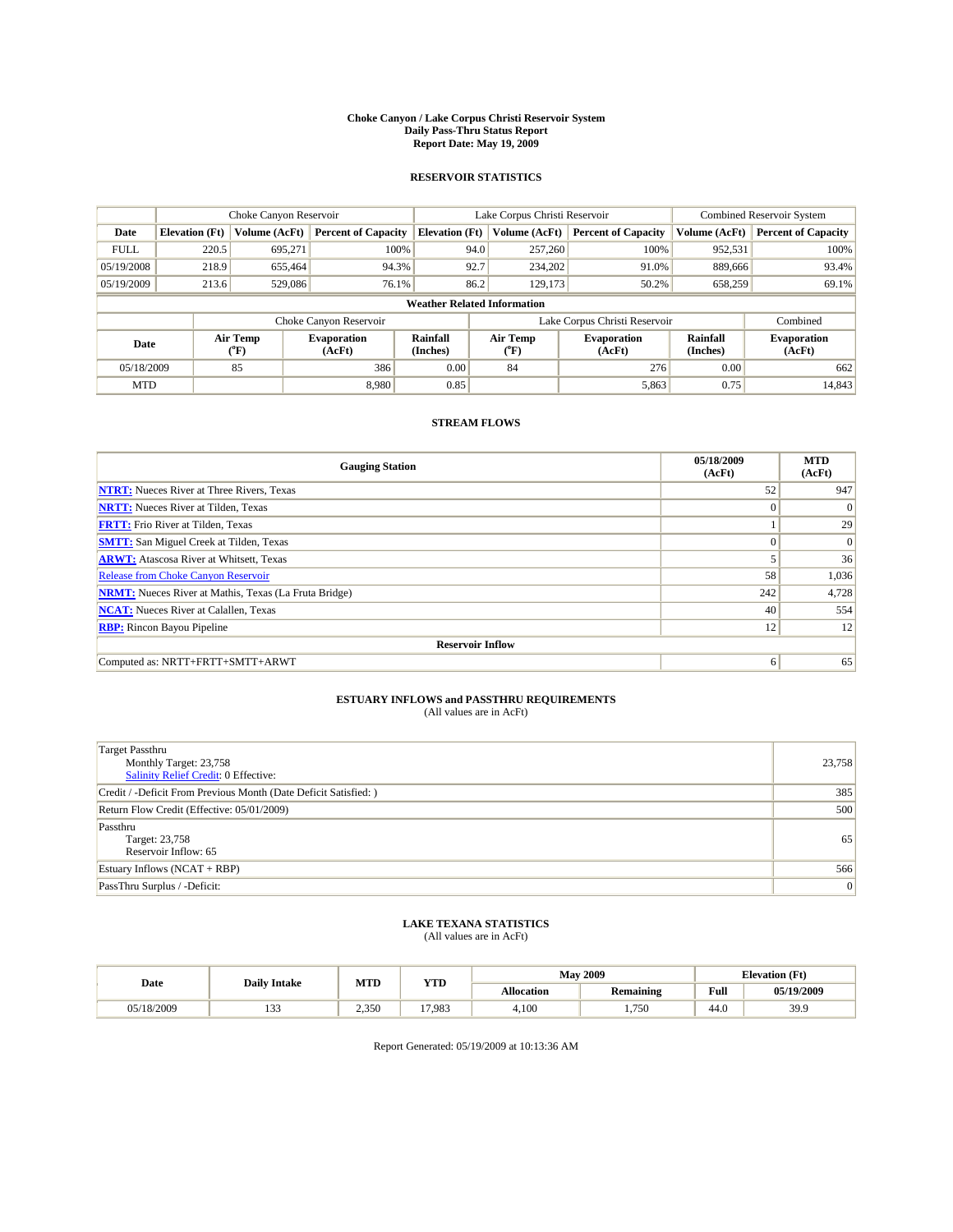#### **Choke Canyon / Lake Corpus Christi Reservoir System Daily Pass-Thru Status Report Report Date: May 20, 2009**

### **RESERVOIR STATISTICS**

|             | Choke Canyon Reservoir             |                  |                              |                       | Lake Corpus Christi Reservoir | <b>Combined Reservoir System</b> |                      |                              |  |  |
|-------------|------------------------------------|------------------|------------------------------|-----------------------|-------------------------------|----------------------------------|----------------------|------------------------------|--|--|
| Date        | <b>Elevation</b> (Ft)              | Volume (AcFt)    | <b>Percent of Capacity</b>   | <b>Elevation</b> (Ft) | Volume (AcFt)                 | <b>Percent of Capacity</b>       | Volume (AcFt)        | <b>Percent of Capacity</b>   |  |  |
| <b>FULL</b> | 220.5                              | 695,271          | 100%                         | 94.0                  | 257,260                       | 100%                             | 952,531              | 100%                         |  |  |
| 05/20/2008  | 218.9                              | 654,707          | 94.2%                        | 92.7                  | 233,313                       | 90.7%                            | 888,020              | 93.2%                        |  |  |
| 05/20/2009  | 213.6                              | 528,205          | 76.0%                        | 86.2                  | 128,361                       | 49.9%                            | 656,566              | 68.9%                        |  |  |
|             | <b>Weather Related Information</b> |                  |                              |                       |                               |                                  |                      |                              |  |  |
|             |                                    |                  | Choke Canyon Reservoir       |                       |                               | Lake Corpus Christi Reservoir    |                      | Combined                     |  |  |
| Date        |                                    | Air Temp<br>(°F) | <b>Evaporation</b><br>(AcFt) | Rainfall<br>(Inches)  | Air Temp<br>("F)              | <b>Evaporation</b><br>(AcFt)     | Rainfall<br>(Inches) | <b>Evaporation</b><br>(AcFt) |  |  |
| 05/19/2009  |                                    | 87               | 424                          | 0.00                  | 86                            | 276                              | 0.00                 | 700                          |  |  |
| <b>MTD</b>  |                                    |                  | 9.404                        | 0.85                  |                               | 6.139                            | 0.75                 | 15,543                       |  |  |

## **STREAM FLOWS**

| <b>Gauging Station</b>                                       | 05/19/2009<br>(AcFt) | <b>MTD</b><br>(AcFt) |  |  |  |  |  |
|--------------------------------------------------------------|----------------------|----------------------|--|--|--|--|--|
| <b>NTRT:</b> Nueces River at Three Rivers, Texas             | 52                   | 998                  |  |  |  |  |  |
| <b>NRTT:</b> Nueces River at Tilden, Texas                   | 58                   | 58                   |  |  |  |  |  |
| <b>FRTT:</b> Frio River at Tilden, Texas                     |                      | 30                   |  |  |  |  |  |
| <b>SMTT:</b> San Miguel Creek at Tilden, Texas               | $\Omega$             | $\vert 0 \vert$      |  |  |  |  |  |
| <b>ARWT:</b> Atascosa River at Whitsett, Texas               | 36                   | 72                   |  |  |  |  |  |
| Release from Choke Canyon Reservoir                          | 58                   | 1,094                |  |  |  |  |  |
| <b>NRMT:</b> Nueces River at Mathis, Texas (La Fruta Bridge) | 238                  | 4,966                |  |  |  |  |  |
| <b>NCAT:</b> Nueces River at Calallen, Texas                 | 64                   | 618                  |  |  |  |  |  |
| <b>RBP:</b> Rincon Bayou Pipeline                            | $\mathbf{0}$         | 12                   |  |  |  |  |  |
| <b>Reservoir Inflow</b>                                      |                      |                      |  |  |  |  |  |
| Computed as: NRTT+FRTT+SMTT+ARWT                             | 94                   | 159                  |  |  |  |  |  |

# **ESTUARY INFLOWS and PASSTHRU REQUIREMENTS**<br>(All values are in AcFt)

| Target Passthru<br>Monthly Target: 23,758<br>Salinity Relief Credit: 0 Effective: | 23,758 |
|-----------------------------------------------------------------------------------|--------|
| Credit / -Deficit From Previous Month (Date Deficit Satisfied: )                  | 385    |
| Return Flow Credit (Effective: 05/01/2009)                                        | 500    |
| Passthru<br>Target: 23,758<br>Reservoir Inflow: 159                               | 159    |
| Estuary Inflows $(NCAT + RBP)$                                                    | 630    |
| PassThru Surplus / -Deficit:                                                      | 0      |

## **LAKE TEXANA STATISTICS** (All values are in AcFt)

|            | <b>Daily Intake</b> | MTD   | YTD    |            | <b>May 2009</b>  | <b>Elevation</b> (Ft) |            |
|------------|---------------------|-------|--------|------------|------------------|-----------------------|------------|
| Date       |                     |       |        | Allocation | <b>Remaining</b> | Full                  | 05/20/2009 |
| 05/19/2009 | $\sim$<br>1 J J     | 2.484 | 18.116 | 4.100      | 1.616            | 44.0                  | 39.8       |

Report Generated: 05/20/2009 at 8:50:49 AM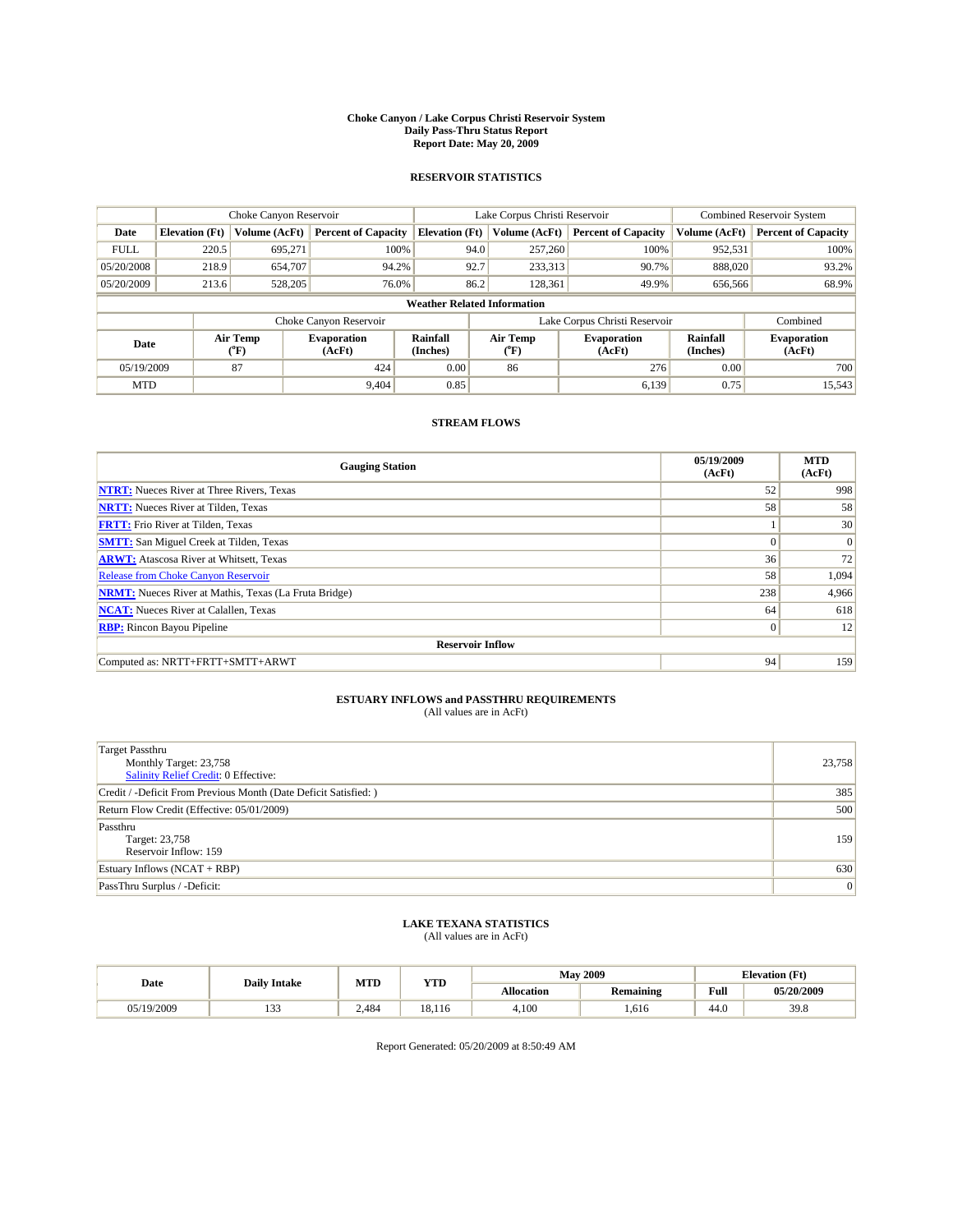#### **Choke Canyon / Lake Corpus Christi Reservoir System Daily Pass-Thru Status Report Report Date: May 21, 2009**

### **RESERVOIR STATISTICS**

|             |                                    | Choke Canyon Reservoir |                              |                       | Lake Corpus Christi Reservoir | <b>Combined Reservoir System</b> |                      |                              |  |  |
|-------------|------------------------------------|------------------------|------------------------------|-----------------------|-------------------------------|----------------------------------|----------------------|------------------------------|--|--|
| Date        | <b>Elevation</b> (Ft)              | Volume (AcFt)          | <b>Percent of Capacity</b>   | <b>Elevation</b> (Ft) | Volume (AcFt)                 | <b>Percent of Capacity</b>       | Volume (AcFt)        | <b>Percent of Capacity</b>   |  |  |
| <b>FULL</b> | 220.5                              | 695,271                | 100%                         | 94.0                  | 257,260                       | 100%                             | 952,531              | 100%                         |  |  |
| 05/21/2008  | 218.8                              | 652,952                | 93.9%                        | 92.6                  | 232,603                       | 90.4%                            | 885,555              | 93.0%                        |  |  |
| 05/21/2009  | 213.5                              | 527,764                | 75.9%                        | 86.1                  | 127,956                       | 49.7%                            | 655,720              | 68.8%                        |  |  |
|             | <b>Weather Related Information</b> |                        |                              |                       |                               |                                  |                      |                              |  |  |
|             |                                    |                        | Choke Canyon Reservoir       |                       |                               | Lake Corpus Christi Reservoir    |                      | Combined                     |  |  |
| Date        |                                    | Air Temp<br>(°F)       | <b>Evaporation</b><br>(AcFt) | Rainfall<br>(Inches)  | Air Temp<br>("F)              | <b>Evaporation</b><br>(AcFt)     | Rainfall<br>(Inches) | <b>Evaporation</b><br>(AcFt) |  |  |
| 05/20/2009  |                                    | 88                     | 449                          | 0.00                  | 85                            | 275                              | 0.00                 | 724                          |  |  |
| <b>MTD</b>  |                                    |                        | 9,853                        | 0.85                  |                               | 6.414                            | 0.75                 | 16.267                       |  |  |

## **STREAM FLOWS**

| <b>Gauging Station</b>                                       | 05/20/2009<br>(AcFt) | <b>MTD</b><br>(AcFt) |  |  |  |  |  |
|--------------------------------------------------------------|----------------------|----------------------|--|--|--|--|--|
| <b>NTRT:</b> Nueces River at Three Rivers, Texas             | 66                   | 1,064                |  |  |  |  |  |
| <b>NRTT:</b> Nueces River at Tilden, Texas                   | 234                  | 292                  |  |  |  |  |  |
| <b>FRTT:</b> Frio River at Tilden, Texas                     |                      | 30                   |  |  |  |  |  |
| <b>SMTT:</b> San Miguel Creek at Tilden, Texas               |                      | $\Omega$             |  |  |  |  |  |
| <b>ARWT:</b> Atascosa River at Whitsett, Texas               | 20                   | 92                   |  |  |  |  |  |
| <b>Release from Choke Canyon Reservoir</b>                   | 58                   | 1,151                |  |  |  |  |  |
| <b>NRMT:</b> Nueces River at Mathis, Texas (La Fruta Bridge) | 232                  | 5,199                |  |  |  |  |  |
| <b>NCAT:</b> Nueces River at Calallen, Texas                 | 32                   | 649                  |  |  |  |  |  |
| <b>RBP:</b> Rincon Bayou Pipeline<br>$\vert 0 \vert$         |                      |                      |  |  |  |  |  |
| <b>Reservoir Inflow</b>                                      |                      |                      |  |  |  |  |  |
| Computed as: (NTRT+FRTT+SMTT)-Release From Choke Canyon      | 8 <sup>1</sup>       | 168                  |  |  |  |  |  |

# **ESTUARY INFLOWS and PASSTHRU REQUIREMENTS**<br>(All values are in AcFt)

| Target Passthru                                                  |                 |
|------------------------------------------------------------------|-----------------|
| Monthly Target: 23,758                                           | 23,758          |
| <b>Salinity Relief Credit: 0 Effective:</b>                      |                 |
| Credit / -Deficit From Previous Month (Date Deficit Satisfied: ) | 385             |
| Return Flow Credit (Effective: 05/01/2009)                       | 500             |
| Passthru                                                         |                 |
| Target: 23,758                                                   | 168             |
| Reservoir Inflow: 168                                            |                 |
| Estuary Inflows $(NCAT + RBP)$                                   | 661             |
| PassThru Surplus / -Deficit:                                     | $\vert 0 \vert$ |

## **LAKE TEXANA STATISTICS** (All values are in AcFt)

|            | <b>Daily Intake</b> | MTD   | <b>YTD</b> |                   | <b>May 2009</b>  | <b>Elevation</b> (Ft)                       |            |
|------------|---------------------|-------|------------|-------------------|------------------|---------------------------------------------|------------|
| Date       |                     |       |            | <b>Allocation</b> | <b>Remaining</b> | Full<br>the contract of the contract of the | 05/21/2009 |
| 05/20/2009 | سور                 | 2.617 | 18.250     | 4.100             | .483             | 44.0                                        | 39.8       |

Report Generated: 05/21/2009 at 8:21:09 AM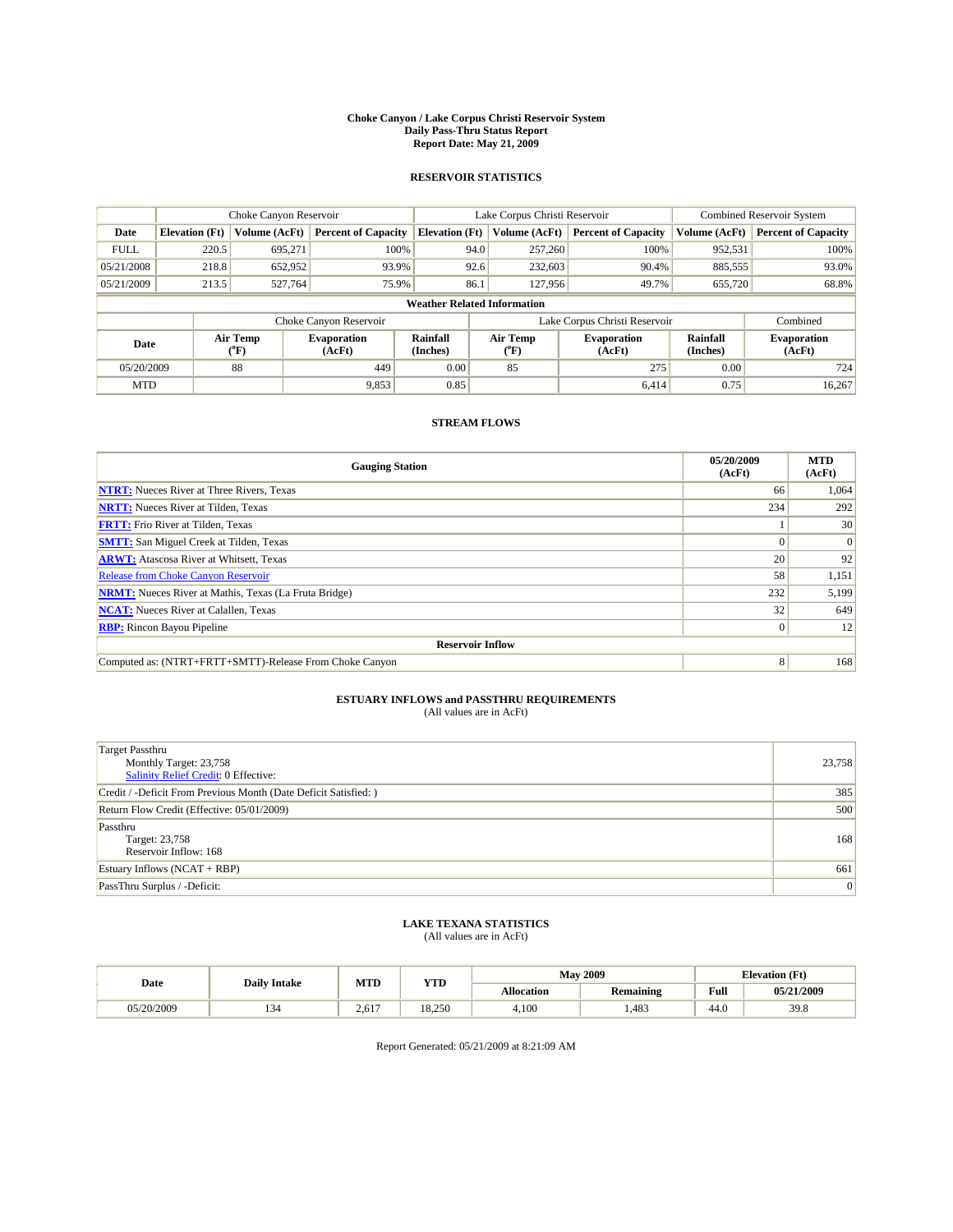#### **Choke Canyon / Lake Corpus Christi Reservoir System Daily Pass-Thru Status Report Report Date: May 22, 2009**

### **RESERVOIR STATISTICS**

|             | Choke Canyon Reservoir             |                  |                              |                       | Lake Corpus Christi Reservoir | <b>Combined Reservoir System</b> |                      |                              |  |
|-------------|------------------------------------|------------------|------------------------------|-----------------------|-------------------------------|----------------------------------|----------------------|------------------------------|--|
| Date        | <b>Elevation</b> (Ft)              | Volume (AcFt)    | <b>Percent of Capacity</b>   | <b>Elevation</b> (Ft) | Volume (AcFt)                 | <b>Percent of Capacity</b>       | Volume (AcFt)        | <b>Percent of Capacity</b>   |  |
| <b>FULL</b> | 220.5                              | 695,271          | 100%                         | 94.0                  | 257,260                       | 100%                             | 952,531              | 100%                         |  |
| 05/22/2008  | 218.8                              | 651,701          | 93.7%                        | 92.6                  | 231,363                       | 89.9%                            | 883,064              | 92.7%                        |  |
| 05/22/2009  | 213.5                              | 527,324          | 75.8%                        | 86.1                  | 127,552                       | 49.6%                            | 654,876              | 68.8%                        |  |
|             | <b>Weather Related Information</b> |                  |                              |                       |                               |                                  |                      |                              |  |
|             |                                    |                  | Choke Canyon Reservoir       |                       |                               | Lake Corpus Christi Reservoir    |                      | Combined                     |  |
| Date        |                                    | Air Temp<br>(°F) | <b>Evaporation</b><br>(AcFt) | Rainfall<br>(Inches)  | Air Temp<br>("F)              | <b>Evaporation</b><br>(AcFt)     | Rainfall<br>(Inches) | <b>Evaporation</b><br>(AcFt) |  |
| 05/21/2009  |                                    | 90               | 436                          | 0.00                  | 89                            | 243                              | 0.00                 | 679                          |  |
| <b>MTD</b>  |                                    |                  | 10.289                       | 0.85                  |                               | 6,657                            | 0.75                 | 16.946                       |  |

## **STREAM FLOWS**

| <b>Gauging Station</b>                                       | 05/21/2009<br>(AcFt) | <b>MTD</b><br>(AcFt) |  |  |  |  |
|--------------------------------------------------------------|----------------------|----------------------|--|--|--|--|
| <b>NTRT:</b> Nueces River at Three Rivers, Texas             | 64                   | 1,127                |  |  |  |  |
| <b>NRTT:</b> Nueces River at Tilden, Texas                   | 93                   | 385                  |  |  |  |  |
| <b>FRTT:</b> Frio River at Tilden, Texas                     |                      | 31                   |  |  |  |  |
| <b>SMTT:</b> San Miguel Creek at Tilden, Texas               |                      | $\Omega$             |  |  |  |  |
| <b>ARWT:</b> Atascosa River at Whitsett, Texas               | 13                   | 104                  |  |  |  |  |
| <b>Release from Choke Canyon Reservoir</b>                   | 58                   | 1,209                |  |  |  |  |
| <b>NRMT:</b> Nueces River at Mathis, Texas (La Fruta Bridge) | 238                  | 5,437                |  |  |  |  |
| <b>NCAT:</b> Nueces River at Calallen, Texas                 |                      | 657                  |  |  |  |  |
| <b>RBP:</b> Rincon Bayou Pipeline                            | $\Omega$             | 12                   |  |  |  |  |
| <b>Reservoir Inflow</b>                                      |                      |                      |  |  |  |  |
| Computed as: (NTRT+FRTT+SMTT)-Release From Choke Canyon      | 6                    | 174                  |  |  |  |  |

# **ESTUARY INFLOWS and PASSTHRU REQUIREMENTS**<br>(All values are in AcFt)

| <b>Target Passthru</b><br>Monthly Target: 23,758<br><b>Salinity Relief Credit: 0 Effective:</b> | 23,758          |
|-------------------------------------------------------------------------------------------------|-----------------|
| Credit / -Deficit From Previous Month (Date Deficit Satisfied: )                                | 385             |
| Return Flow Credit (Effective: 05/01/2009)                                                      | 500             |
| Passthru<br>Target: 23,758<br>Reservoir Inflow: 174                                             | 174             |
| Estuary Inflows $(NCAT + RBP)$                                                                  | 669             |
| PassThru Surplus / -Deficit:                                                                    | $\vert 0 \vert$ |

## **LAKE TEXANA STATISTICS** (All values are in AcFt)

|            | <b>Daily Intake</b> | MTD  | <b>YTD</b> |                   | <b>May 2009</b>  | <b>Elevation</b> (Ft)                       |            |
|------------|---------------------|------|------------|-------------------|------------------|---------------------------------------------|------------|
| Date       |                     |      |            | <b>Allocation</b> | <b>Remaining</b> | Full<br>the contract of the contract of the | 05/22/2009 |
| 05/21/2009 | ىد ر                | 1751 | 18.384     | 4,100             | .349             | 44.0                                        | 39.7       |

Report Generated: 05/22/2009 at 8:17:46 AM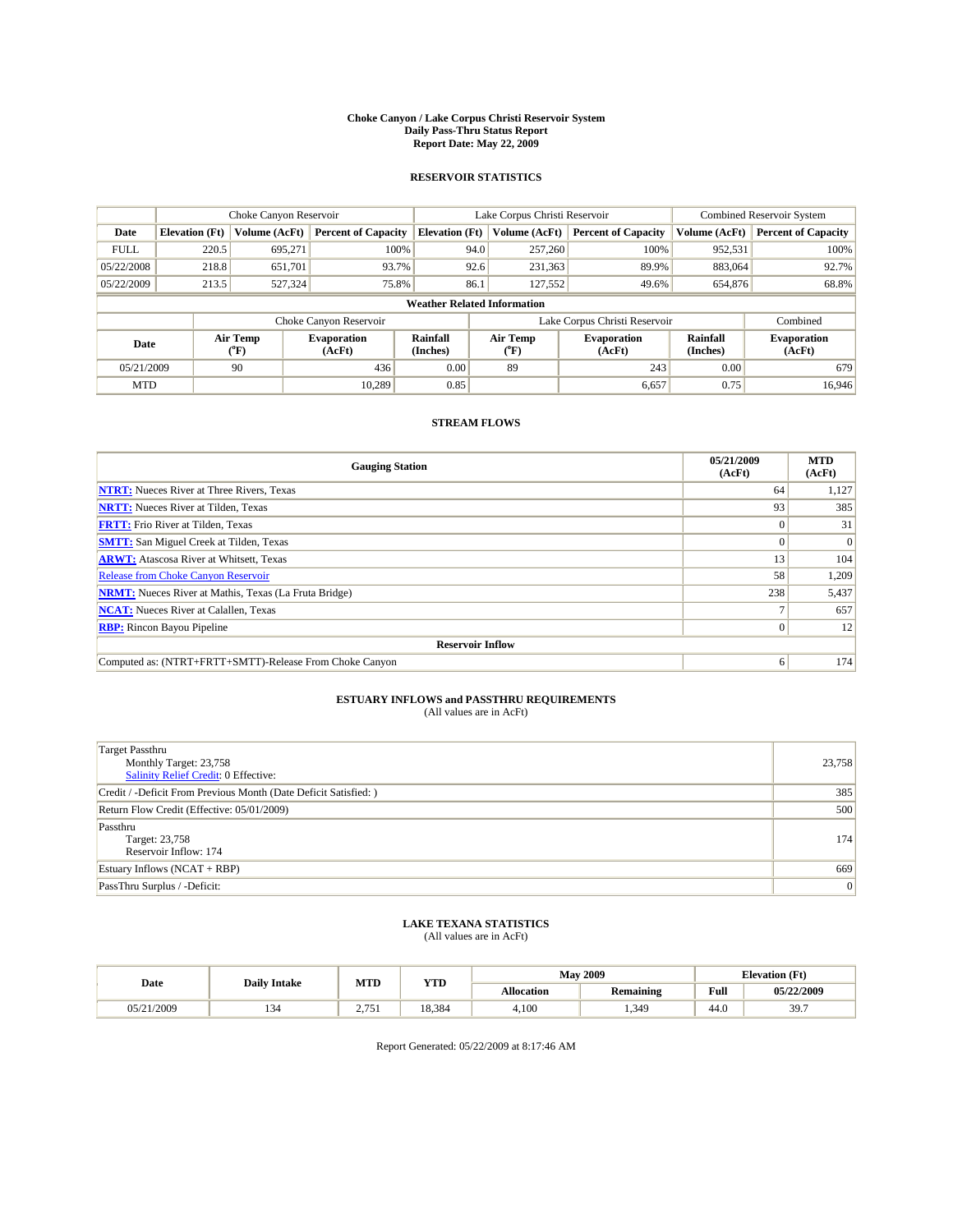#### **Choke Canyon / Lake Corpus Christi Reservoir System Daily Pass-Thru Status Report Report Date: May 23, 2009**

### **RESERVOIR STATISTICS**

|             | Choke Canyon Reservoir             |                  |                              |                       | Lake Corpus Christi Reservoir | <b>Combined Reservoir System</b> |                      |                              |  |
|-------------|------------------------------------|------------------|------------------------------|-----------------------|-------------------------------|----------------------------------|----------------------|------------------------------|--|
| Date        | <b>Elevation</b> (Ft)              | Volume (AcFt)    | <b>Percent of Capacity</b>   | <b>Elevation</b> (Ft) | Volume (AcFt)                 | <b>Percent of Capacity</b>       | Volume (AcFt)        | <b>Percent of Capacity</b>   |  |
| <b>FULL</b> | 220.5                              | 695,271          | 100%                         | 94.0                  | 257,260                       | 100%                             | 952,531              | 100%                         |  |
| 05/23/2008  | 218.8                              | 650,950          | 93.6%                        | 92.6                  | 231,540                       | 90.0%                            | 882,490              | 92.6%                        |  |
| 05/23/2009  | 213.5                              | 526,883          | 75.8%                        | 86.1                  | 127,282                       | 49.5%                            | 654,165              | 68.7%                        |  |
|             | <b>Weather Related Information</b> |                  |                              |                       |                               |                                  |                      |                              |  |
|             |                                    |                  | Choke Canyon Reservoir       |                       |                               | Lake Corpus Christi Reservoir    |                      | Combined                     |  |
| Date        |                                    | Air Temp<br>(°F) | <b>Evaporation</b><br>(AcFt) | Rainfall<br>(Inches)  | Air Temp<br>("F)              | <b>Evaporation</b><br>(AcFt)     | Rainfall<br>(Inches) | <b>Evaporation</b><br>(AcFt) |  |
| 05/22/2009  |                                    | 90               | 449                          | 0.00                  | 89                            | 212                              | 0.00                 | 661                          |  |
| <b>MTD</b>  |                                    |                  | 10.738                       | 0.85                  |                               | 6.869                            | 0.75                 | 17.607                       |  |

## **STREAM FLOWS**

| <b>Gauging Station</b>                                       | 05/22/2009<br>(AcFt) | <b>MTD</b><br>(AcFt) |  |  |  |  |
|--------------------------------------------------------------|----------------------|----------------------|--|--|--|--|
| <b>NTRT:</b> Nueces River at Three Rivers, Texas             | 60                   | 1,187                |  |  |  |  |
| <b>NRTT:</b> Nueces River at Tilden, Texas                   | 28                   | 413                  |  |  |  |  |
| <b>FRTT:</b> Frio River at Tilden, Texas                     |                      | 31                   |  |  |  |  |
| <b>SMTT:</b> San Miguel Creek at Tilden, Texas               |                      | $\Omega$             |  |  |  |  |
| <b>ARWT:</b> Atascosa River at Whitsett, Texas               | o                    | 111                  |  |  |  |  |
| Release from Choke Canyon Reservoir                          | 58                   | 1,266                |  |  |  |  |
| <b>NRMT:</b> Nueces River at Mathis, Texas (La Fruta Bridge) | 296                  | 5,733                |  |  |  |  |
| <b>NCAT:</b> Nueces River at Calallen, Texas                 |                      | 663                  |  |  |  |  |
| <b>RBP:</b> Rincon Bayou Pipeline                            | $\Omega$             | 12                   |  |  |  |  |
| <b>Reservoir Inflow</b>                                      |                      |                      |  |  |  |  |
| Computed as: (NTRT+FRTT+SMTT)-Release From Choke Canyon      |                      | 177                  |  |  |  |  |

# **ESTUARY INFLOWS and PASSTHRU REQUIREMENTS**<br>(All values are in AcFt)

| Target Passthru                                                  |                |
|------------------------------------------------------------------|----------------|
| Monthly Target: 23,758                                           | 23,758         |
| <b>Salinity Relief Credit: 0 Effective:</b>                      |                |
| Credit / -Deficit From Previous Month (Date Deficit Satisfied: ) | 385            |
| Return Flow Credit (Effective: 05/01/2009)                       | 500            |
| Passthru                                                         |                |
| Target: 23,758                                                   | 177            |
| Reservoir Inflow: 177                                            |                |
| Estuary Inflows $(NCAT + RBP)$                                   | 675            |
| PassThru Surplus / -Deficit:                                     | $\overline{0}$ |

## **LAKE TEXANA STATISTICS** (All values are in AcFt)

|            | <b>Daily Intake</b> | MTD   | <b>YTD</b> |                   | <b>May 2009</b>  | <b>Elevation</b> (Ft)                       |            |
|------------|---------------------|-------|------------|-------------------|------------------|---------------------------------------------|------------|
| Date       |                     |       |            | <b>Allocation</b> | <b>Remaining</b> | Full<br>the contract of the contract of the | 05/23/2009 |
| 05/22/2009 | سور                 | 2.886 | 18.519     | 4.100             | .214             | 44.0                                        | 39.7       |

Report Generated: 05/23/2009 at 8:06:22 AM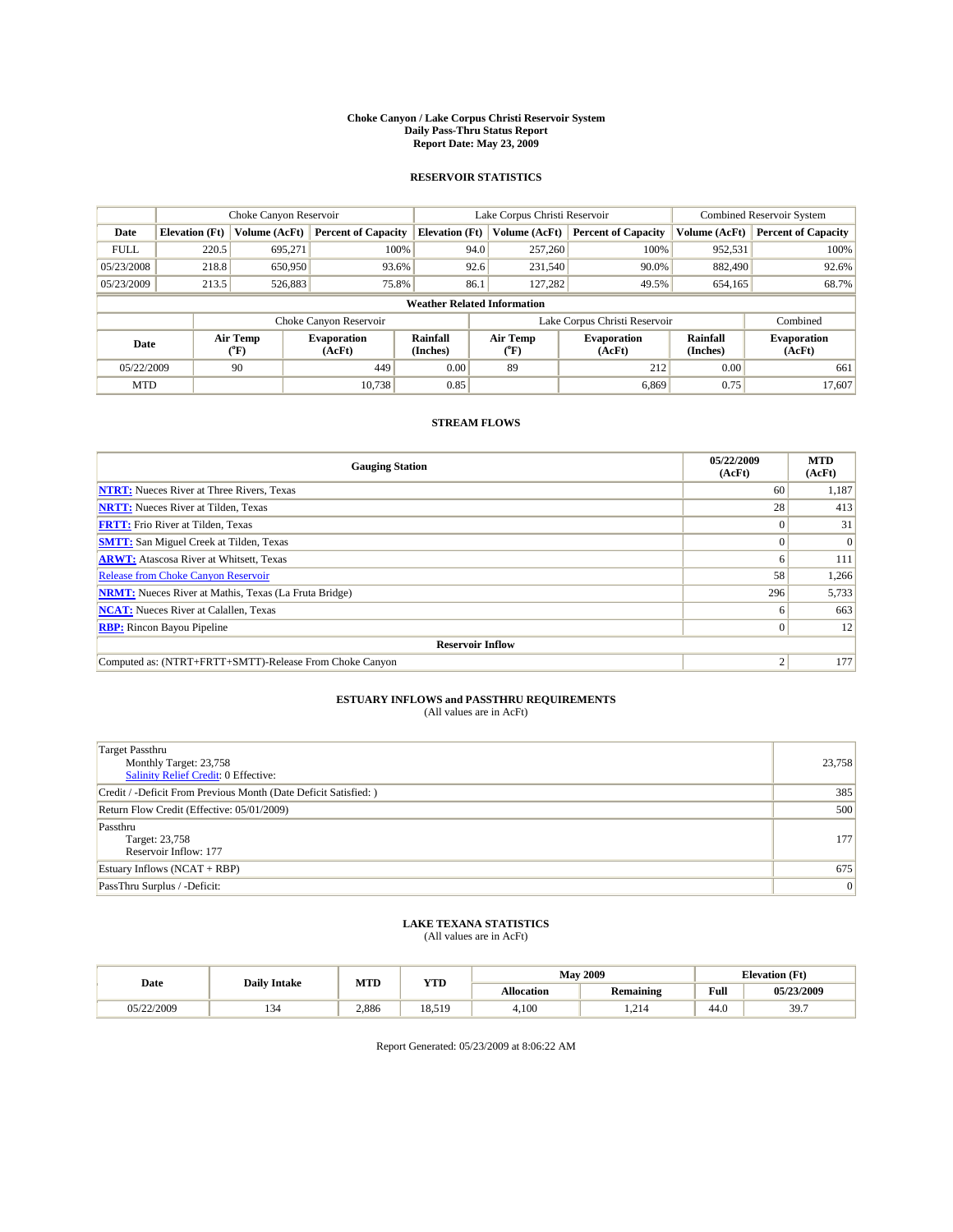#### **Choke Canyon / Lake Corpus Christi Reservoir System Daily Pass-Thru Status Report Report Date: May 24, 2009**

### **RESERVOIR STATISTICS**

|                                    | Choke Canyon Reservoir |                  |                              |                       | Lake Corpus Christi Reservoir | <b>Combined Reservoir System</b> |                      |                              |
|------------------------------------|------------------------|------------------|------------------------------|-----------------------|-------------------------------|----------------------------------|----------------------|------------------------------|
| Date                               | <b>Elevation</b> (Ft)  | Volume (AcFt)    | <b>Percent of Capacity</b>   | <b>Elevation</b> (Ft) | Volume (AcFt)                 | <b>Percent of Capacity</b>       | Volume (AcFt)        | <b>Percent of Capacity</b>   |
| <b>FULL</b>                        | 220.5                  | 695,271          | 100%                         | 94.0                  | 257,260                       | 100%                             | 952,531              | 100%                         |
| 05/24/2008                         | 218.7                  | 650,450          | 93.6%                        | 92.6                  | 231,186                       | 89.9%                            | 881,636              | 92.6%                        |
| 05/24/2009                         | 213.5                  | 526,442          | 75.7%                        | 86.1                  | 127,417                       | 49.5%                            | 653,859              | 68.6%                        |
| <b>Weather Related Information</b> |                        |                  |                              |                       |                               |                                  |                      |                              |
|                                    |                        |                  | Choke Canyon Reservoir       |                       |                               | Lake Corpus Christi Reservoir    |                      | Combined                     |
| Date                               |                        | Air Temp<br>(°F) | <b>Evaporation</b><br>(AcFt) | Rainfall<br>(Inches)  | Air Temp<br>("F)              | <b>Evaporation</b><br>(AcFt)     | Rainfall<br>(Inches) | <b>Evaporation</b><br>(AcFt) |
| 05/23/2009                         |                        | 91               | 423                          | 0.05                  | 91                            | 267                              | 0.67                 | 690                          |
| <b>MTD</b>                         |                        |                  | 11.161                       | 0.90                  |                               | 7.136                            | 1.42                 | 18.297                       |

## **STREAM FLOWS**

| <b>Gauging Station</b>                                       | 05/23/2009<br>(AcFt) | <b>MTD</b><br>(AcFt) |  |  |  |  |
|--------------------------------------------------------------|----------------------|----------------------|--|--|--|--|
| <b>NTRT:</b> Nueces River at Three Rivers, Texas             | 77                   | 1,264                |  |  |  |  |
| <b>NRTT:</b> Nueces River at Tilden, Texas                   | 8                    | 421                  |  |  |  |  |
| <b>FRTT:</b> Frio River at Tilden, Texas                     |                      | 32                   |  |  |  |  |
| <b>SMTT:</b> San Miguel Creek at Tilden, Texas               |                      | $\Omega$             |  |  |  |  |
| <b>ARWT:</b> Atascosa River at Whitsett, Texas               |                      | 115                  |  |  |  |  |
| <b>Release from Choke Canyon Reservoir</b>                   | 58                   | 1,324                |  |  |  |  |
| <b>NRMT:</b> Nueces River at Mathis, Texas (La Fruta Bridge) | 276                  | 6,009                |  |  |  |  |
| <b>NCAT:</b> Nueces River at Calallen, Texas                 | 54                   | 717                  |  |  |  |  |
| <b>RBP:</b> Rincon Bayou Pipeline                            | $\vert 0 \vert$      | 12                   |  |  |  |  |
| <b>Reservoir Inflow</b>                                      |                      |                      |  |  |  |  |
| Computed as: (NTRT+FRTT+SMTT)-Release From Choke Canyon      | 20                   | 197                  |  |  |  |  |

# **ESTUARY INFLOWS and PASSTHRU REQUIREMENTS**<br>(All values are in AcFt)

| <b>Target Passthru</b><br>Monthly Target: 23,758<br>23,758<br><b>Salinity Relief Credit: 0 Effective:</b><br>Credit / -Deficit From Previous Month (Date Deficit Satisfied: )<br>Return Flow Credit (Effective: 05/01/2009)<br>Passthru<br>Target: 23,758<br>Reservoir Inflow: 197<br>Estuary Inflows $(NCAT + RBP)$<br>$\overline{0}$<br>PassThru Surplus / -Deficit: |     |
|------------------------------------------------------------------------------------------------------------------------------------------------------------------------------------------------------------------------------------------------------------------------------------------------------------------------------------------------------------------------|-----|
|                                                                                                                                                                                                                                                                                                                                                                        |     |
|                                                                                                                                                                                                                                                                                                                                                                        |     |
|                                                                                                                                                                                                                                                                                                                                                                        |     |
|                                                                                                                                                                                                                                                                                                                                                                        | 385 |
|                                                                                                                                                                                                                                                                                                                                                                        | 500 |
|                                                                                                                                                                                                                                                                                                                                                                        |     |
|                                                                                                                                                                                                                                                                                                                                                                        | 197 |
|                                                                                                                                                                                                                                                                                                                                                                        |     |
|                                                                                                                                                                                                                                                                                                                                                                        | 728 |
|                                                                                                                                                                                                                                                                                                                                                                        |     |

## **LAKE TEXANA STATISTICS** (All values are in AcFt)

|            | <b>Daily Intake</b>    | MTD   | <b>YTD</b> |                   | <b>May 2009</b>  | <b>Elevation</b> (Ft)                       |            |
|------------|------------------------|-------|------------|-------------------|------------------|---------------------------------------------|------------|
| Date       |                        |       |            | <b>Allocation</b> | <b>Remaining</b> | Full<br>the contract of the contract of the | 05/24/2009 |
| 05/23/2009 | $\sim$ $\sim$<br>ر د د | 3.020 | 18.653     | 4.100             | .080             | 44.0                                        | 39.7       |

Report Generated: 05/24/2009 at 8:16:45 AM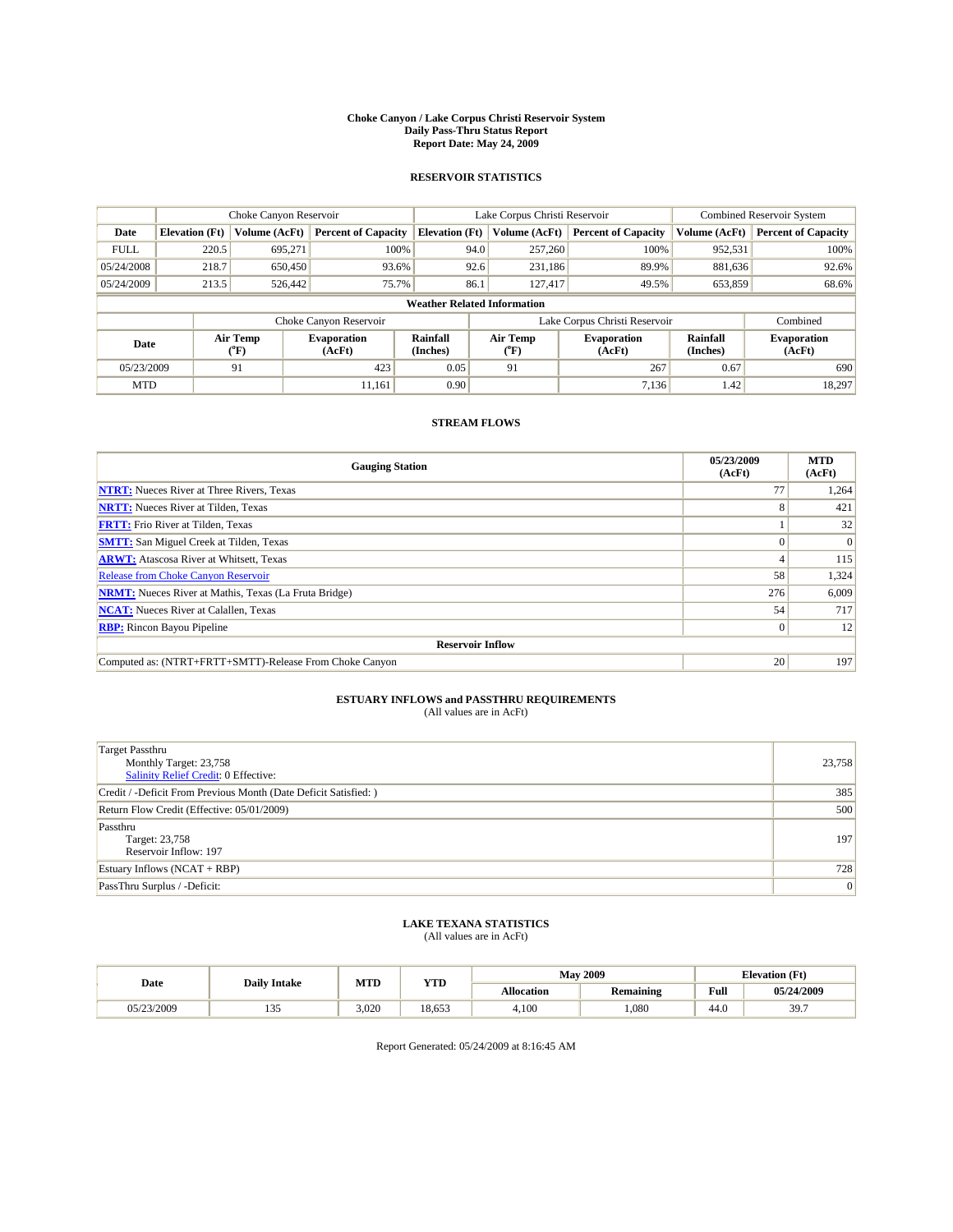#### **Choke Canyon / Lake Corpus Christi Reservoir System Daily Pass-Thru Status Report Report Date: May 25, 2009**

### **RESERVOIR STATISTICS**

|             | Choke Canyon Reservoir             |                  |                              |                       | Lake Corpus Christi Reservoir | <b>Combined Reservoir System</b> |                      |                              |  |
|-------------|------------------------------------|------------------|------------------------------|-----------------------|-------------------------------|----------------------------------|----------------------|------------------------------|--|
| Date        | <b>Elevation</b> (Ft)              | Volume (AcFt)    | <b>Percent of Capacity</b>   | <b>Elevation</b> (Ft) | Volume (AcFt)                 | <b>Percent of Capacity</b>       | Volume (AcFt)        | <b>Percent of Capacity</b>   |  |
| <b>FULL</b> | 220.5                              | 695,271          | 100%                         | 94.0                  | 257,260                       | 100%                             | 952,531              | 100%                         |  |
| 05/25/2008  | 218.8                              | 651,451          | 93.7%                        | 92.5                  | 231,008                       | 89.8%                            | 882,459              | 92.6%                        |  |
| 05/25/2009  | 213.5                              | 526,442          | 75.7%                        | 86.0                  | 126,879                       | 49.3%                            | 653,321              | 68.6%                        |  |
|             | <b>Weather Related Information</b> |                  |                              |                       |                               |                                  |                      |                              |  |
|             |                                    |                  | Choke Canyon Reservoir       |                       |                               | Lake Corpus Christi Reservoir    |                      | Combined                     |  |
| Date        |                                    | Air Temp<br>(°F) | <b>Evaporation</b><br>(AcFt) | Rainfall<br>(Inches)  | Air Temp<br>("F)              | <b>Evaporation</b><br>(AcFt)     | Rainfall<br>(Inches) | <b>Evaporation</b><br>(AcFt) |  |
| 05/24/2009  |                                    | 92               | 448                          | 0.00                  | 89                            | 242                              | 0.33                 | 690                          |  |
| <b>MTD</b>  |                                    |                  | 11,609                       | 0.90                  |                               | 7,378                            | 1.75                 | 18,987                       |  |

## **STREAM FLOWS**

| <b>Gauging Station</b>                                       | 05/24/2009<br>(AcFt) | <b>MTD</b><br>(AcFt) |  |  |  |  |
|--------------------------------------------------------------|----------------------|----------------------|--|--|--|--|
| <b>NTRT:</b> Nueces River at Three Rivers, Texas             |                      | 1,336                |  |  |  |  |
| <b>NRTT:</b> Nueces River at Tilden, Texas                   |                      | 423                  |  |  |  |  |
| <b>FRTT:</b> Frio River at Tilden, Texas                     |                      | 32                   |  |  |  |  |
| <b>SMTT:</b> San Miguel Creek at Tilden, Texas               |                      | $\Omega$             |  |  |  |  |
| <b>ARWT:</b> Atascosa River at Whitsett, Texas               |                      | 118                  |  |  |  |  |
| <b>Release from Choke Canyon Reservoir</b>                   | 58                   | 1,382                |  |  |  |  |
| <b>NRMT:</b> Nueces River at Mathis, Texas (La Fruta Bridge) | 244                  | 6,253                |  |  |  |  |
| <b>NCAT:</b> Nueces River at Calallen, Texas                 | 141                  | 858                  |  |  |  |  |
| <b>RBP:</b> Rincon Bayou Pipeline                            | $\Omega$             | 12                   |  |  |  |  |
| <b>Reservoir Inflow</b>                                      |                      |                      |  |  |  |  |
| Computed as: (NTRT+FRTT+SMTT)-Release From Choke Canyon      | 14                   | 212                  |  |  |  |  |

# **ESTUARY INFLOWS and PASSTHRU REQUIREMENTS**<br>(All values are in AcFt)

| Target Passthru<br>Monthly Target: 23,758                        | 23,758         |
|------------------------------------------------------------------|----------------|
| <b>Salinity Relief Credit: 0 Effective:</b>                      |                |
| Credit / -Deficit From Previous Month (Date Deficit Satisfied: ) | 385            |
| Return Flow Credit (Effective: 05/01/2009)                       | 500            |
| Passthru                                                         |                |
| Target: 23,758                                                   | 212            |
| Reservoir Inflow: 212                                            |                |
| Estuary Inflows $(NCAT + RBP)$                                   | 869            |
| PassThru Surplus / -Deficit:                                     | $\overline{0}$ |

## **LAKE TEXANA STATISTICS** (All values are in AcFt)

|            | <b>Daily Intake</b>    | MTD             | <b>YTD</b> |                   | <b>May 2009</b>  | <b>Elevation</b> (Ft)                       |            |
|------------|------------------------|-----------------|------------|-------------------|------------------|---------------------------------------------|------------|
| Date       |                        |                 |            | <b>Allocation</b> | <b>Remaining</b> | Full<br>the contract of the contract of the | 05/25/2009 |
| 05/24/2009 | $\sim$ $\sim$<br>1 J J | 155<br><u>.</u> | 18.788     | 4,100             | 945              | 44.0                                        | 39.7       |

Report Generated: 05/25/2009 at 8:28:07 AM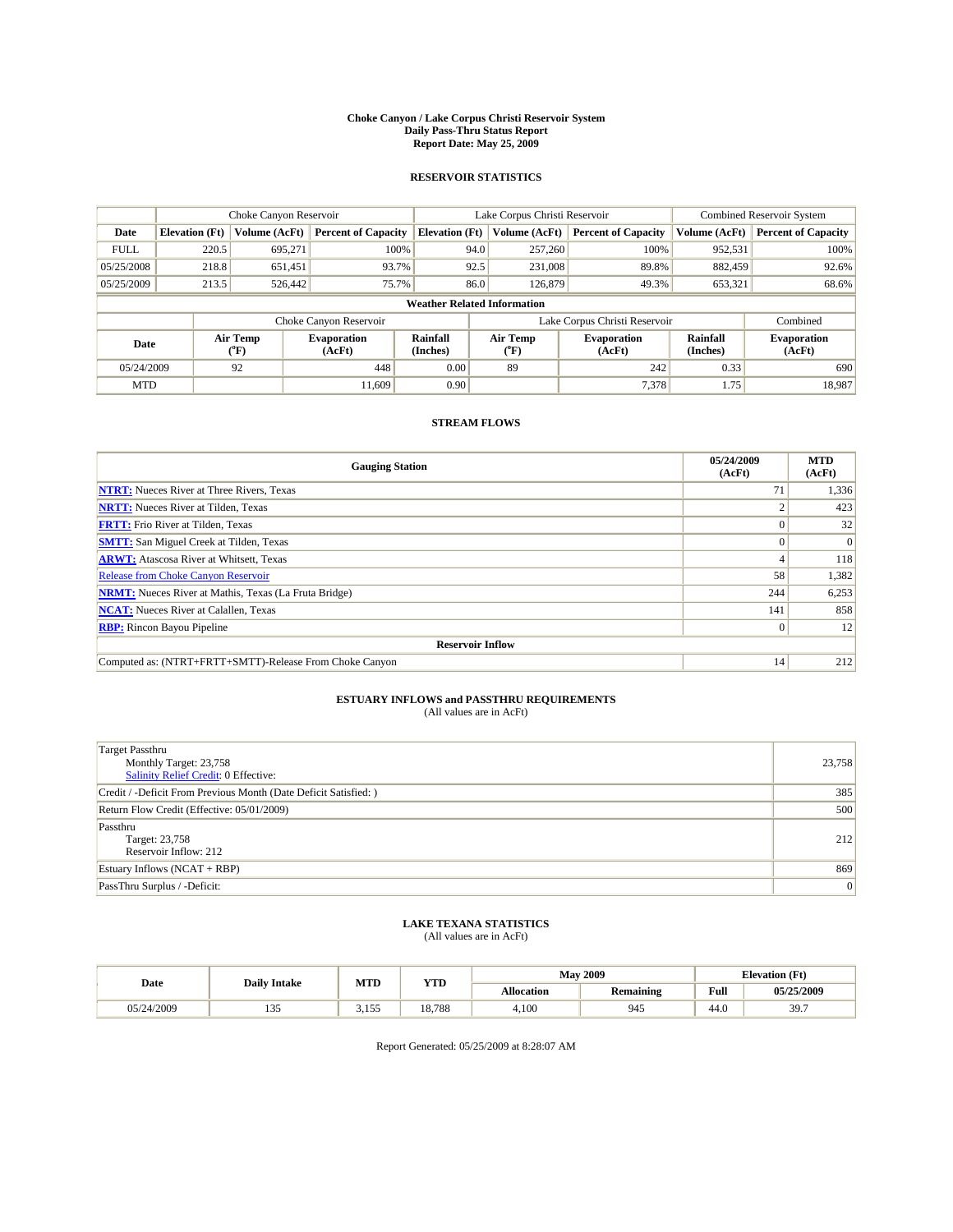#### **Choke Canyon / Lake Corpus Christi Reservoir System Daily Pass-Thru Status Report Report Date: May 26, 2009**

### **RESERVOIR STATISTICS**

|             | Choke Canyon Reservoir             |                  |                              |                       | Lake Corpus Christi Reservoir | <b>Combined Reservoir System</b> |                      |                              |  |
|-------------|------------------------------------|------------------|------------------------------|-----------------------|-------------------------------|----------------------------------|----------------------|------------------------------|--|
| Date        | <b>Elevation</b> (Ft)              | Volume (AcFt)    | <b>Percent of Capacity</b>   | <b>Elevation</b> (Ft) | Volume (AcFt)                 | <b>Percent of Capacity</b>       | Volume (AcFt)        | <b>Percent of Capacity</b>   |  |
| <b>FULL</b> | 220.5                              | 695,271          | 100%                         | 94.0                  | 257,260                       | 100%                             | 952,531              | 100%                         |  |
| 05/26/2008  | 218.8                              | 651,701          | 93.7%                        | 92.5                  | 230,477                       | 89.6%                            | 882,178              | 92.6%                        |  |
| 05/26/2009  | 213.5                              | 527,103          | 75.8%                        | 86.0                  | 125,808                       | 48.9%                            | 652,911              | 68.5%                        |  |
|             | <b>Weather Related Information</b> |                  |                              |                       |                               |                                  |                      |                              |  |
|             |                                    |                  | Choke Canyon Reservoir       |                       |                               | Lake Corpus Christi Reservoir    |                      | Combined                     |  |
| Date        |                                    | Air Temp<br>(°F) | <b>Evaporation</b><br>(AcFt) | Rainfall<br>(Inches)  | Air Temp<br>("F)              | <b>Evaporation</b><br>(AcFt)     | Rainfall<br>(Inches) | <b>Evaporation</b><br>(AcFt) |  |
| 05/25/2009  |                                    | 97               | 667                          | 0.94                  | 94                            | 319                              | 0.31                 | 986                          |  |
| <b>MTD</b>  |                                    |                  | 12.276                       | 1.84                  |                               | 7.697                            | 2.06                 | 19,973                       |  |

## **STREAM FLOWS**

| <b>Gauging Station</b>                                       | 05/25/2009<br>(AcFt) | <b>MTD</b><br>(AcFt) |  |  |  |  |
|--------------------------------------------------------------|----------------------|----------------------|--|--|--|--|
| <b>NTRT:</b> Nueces River at Three Rivers, Texas             | 62                   | 1,397                |  |  |  |  |
| <b>NRTT:</b> Nueces River at Tilden, Texas                   |                      | 424                  |  |  |  |  |
| <b>FRTT:</b> Frio River at Tilden, Texas                     |                      | 33                   |  |  |  |  |
| <b>SMTT:</b> San Miguel Creek at Tilden, Texas               |                      | $\Omega$             |  |  |  |  |
| <b>ARWT:</b> Atascosa River at Whitsett, Texas               |                      | 122                  |  |  |  |  |
| Release from Choke Canyon Reservoir                          | 58                   | 1,439                |  |  |  |  |
| <b>NRMT:</b> Nueces River at Mathis, Texas (La Fruta Bridge) | 226                  | 6,479                |  |  |  |  |
| <b>NCAT:</b> Nueces River at Calallen, Texas                 | 105                  | 963                  |  |  |  |  |
| <b>RBP:</b> Rincon Bayou Pipeline                            | $\Omega$             | 12                   |  |  |  |  |
| <b>Reservoir Inflow</b>                                      |                      |                      |  |  |  |  |
| Computed as: (NTRT+FRTT+SMTT)-Release From Choke Canyon      |                      | 216                  |  |  |  |  |

# **ESTUARY INFLOWS and PASSTHRU REQUIREMENTS**<br>(All values are in AcFt)

| <b>Target Passthru</b><br>Monthly Target: 23,758<br>23,758<br><b>Salinity Relief Credit: 0 Effective:</b><br>385<br>Credit / -Deficit From Previous Month (Date Deficit Satisfied: )<br>500<br>Return Flow Credit (Effective: 05/01/2009)<br>Passthru<br>216<br>Target: 23,758<br>Reservoir Inflow: 216<br>975<br>Estuary Inflows $(NCAT + RBP)$<br>PassThru Surplus / -Deficit:<br>$\overline{0}$ |  |
|----------------------------------------------------------------------------------------------------------------------------------------------------------------------------------------------------------------------------------------------------------------------------------------------------------------------------------------------------------------------------------------------------|--|
|                                                                                                                                                                                                                                                                                                                                                                                                    |  |
|                                                                                                                                                                                                                                                                                                                                                                                                    |  |
|                                                                                                                                                                                                                                                                                                                                                                                                    |  |
|                                                                                                                                                                                                                                                                                                                                                                                                    |  |
|                                                                                                                                                                                                                                                                                                                                                                                                    |  |
|                                                                                                                                                                                                                                                                                                                                                                                                    |  |
|                                                                                                                                                                                                                                                                                                                                                                                                    |  |
|                                                                                                                                                                                                                                                                                                                                                                                                    |  |
|                                                                                                                                                                                                                                                                                                                                                                                                    |  |
|                                                                                                                                                                                                                                                                                                                                                                                                    |  |

## **LAKE TEXANA STATISTICS** (All values are in AcFt)

|            | <b>Daily Intake</b> | MTD                | <b>YTD</b> |                   | <b>May 2009</b>  | <b>Elevation</b> (Ft)                       |            |
|------------|---------------------|--------------------|------------|-------------------|------------------|---------------------------------------------|------------|
| Date       |                     |                    |            | <b>Allocation</b> | <b>Remaining</b> | Full<br>the contract of the contract of the | 05/26/2009 |
| 05/25/2009 | 136                 | 3.291<br>التركيدات | 18.924     | 4.100             | 809              | 44.0                                        | 39.7       |

Report Generated: 05/26/2009 at 8:30:04 AM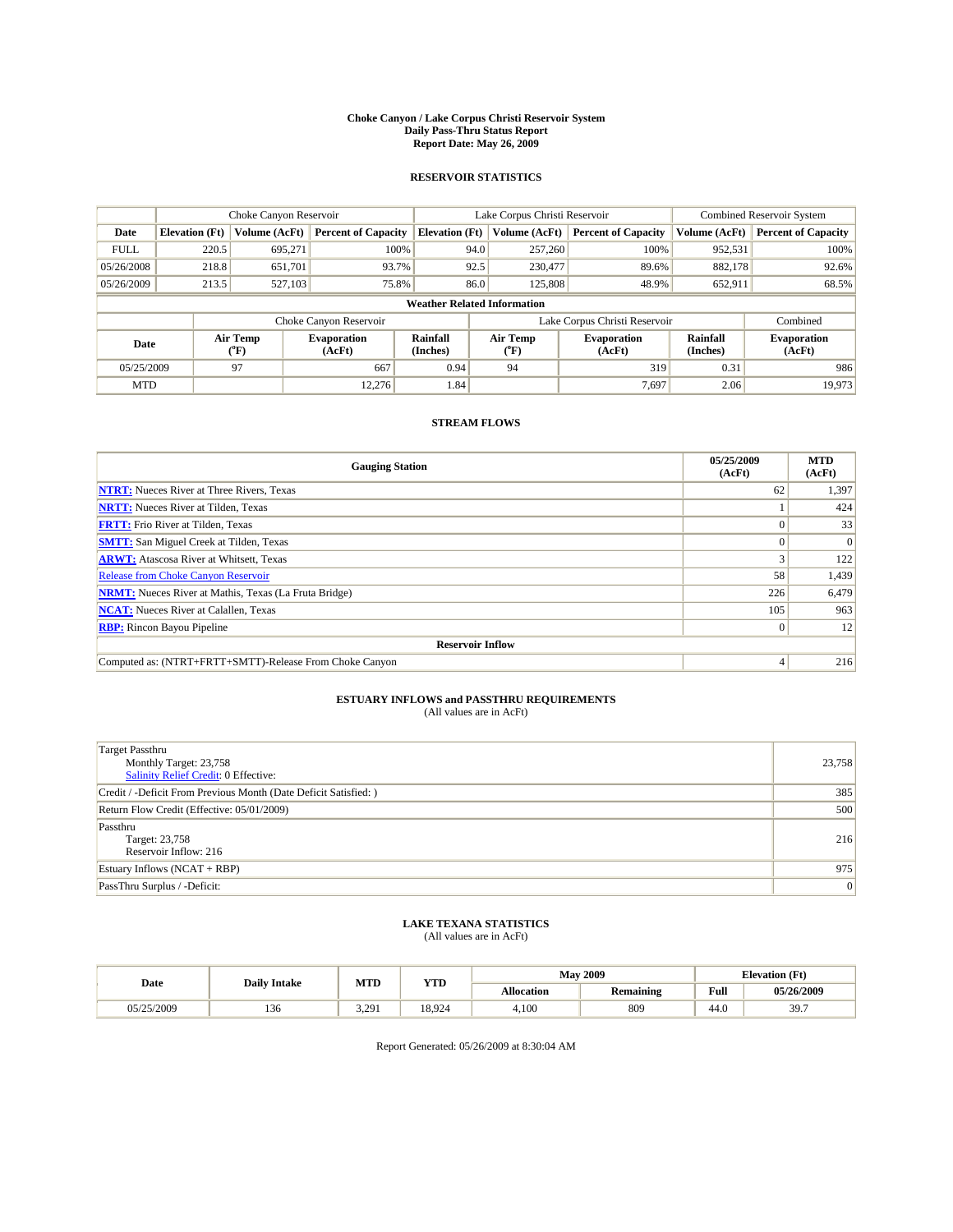#### **Choke Canyon / Lake Corpus Christi Reservoir System Daily Pass-Thru Status Report Report Date: May 27, 2009**

### **RESERVOIR STATISTICS**

|             | Choke Canyon Reservoir             |                  |                              |                       | Lake Corpus Christi Reservoir | <b>Combined Reservoir System</b> |                      |                              |  |
|-------------|------------------------------------|------------------|------------------------------|-----------------------|-------------------------------|----------------------------------|----------------------|------------------------------|--|
| Date        | <b>Elevation</b> (Ft)              | Volume (AcFt)    | <b>Percent of Capacity</b>   | <b>Elevation</b> (Ft) | Volume (AcFt)                 | <b>Percent of Capacity</b>       | Volume (AcFt)        | <b>Percent of Capacity</b>   |  |
| <b>FULL</b> | 220.5                              | 695,271          | 100%                         | 94.0                  | 257,260                       | 100%                             | 952,531              | 100%                         |  |
| 05/27/2008  | 218.8                              | 650,950          | 93.6%                        | 92.5                  | 229,947                       | 89.4%                            | 880,897              | 92.5%                        |  |
| 05/27/2009  | 213.5                              | 527,324          | 75.8%                        | 86.0                  | 126,879                       | 49.3%                            | 654,203              | 68.7%                        |  |
|             | <b>Weather Related Information</b> |                  |                              |                       |                               |                                  |                      |                              |  |
|             |                                    |                  | Choke Canyon Reservoir       |                       |                               | Lake Corpus Christi Reservoir    |                      | Combined                     |  |
| Date        |                                    | Air Temp<br>(°F) | <b>Evaporation</b><br>(AcFt) | Rainfall<br>(Inches)  | Air Temp<br>("F)              | <b>Evaporation</b><br>(AcFt)     | Rainfall<br>(Inches) | <b>Evaporation</b><br>(AcFt) |  |
| 05/26/2009  |                                    | 90               | 231                          | 0.00                  | 86                            | 133                              | 0.03                 | 364                          |  |
| <b>MTD</b>  |                                    |                  | 12.507                       | 1.84                  |                               | 7,830                            | 2.09                 | 20,337                       |  |

## **STREAM FLOWS**

| <b>Gauging Station</b>                                       | 05/26/2009<br>(AcFt) | <b>MTD</b><br>(AcFt) |  |  |  |  |
|--------------------------------------------------------------|----------------------|----------------------|--|--|--|--|
| <b>NTRT:</b> Nueces River at Three Rivers, Texas             | 62                   | 1,459                |  |  |  |  |
| <b>NRTT:</b> Nueces River at Tilden, Texas                   |                      | 425                  |  |  |  |  |
| <b>FRTT:</b> Frio River at Tilden, Texas                     |                      | 33                   |  |  |  |  |
| <b>SMTT:</b> San Miguel Creek at Tilden, Texas               |                      | $\Omega$             |  |  |  |  |
| <b>ARWT:</b> Atascosa River at Whitsett, Texas               |                      | 126                  |  |  |  |  |
| <b>Release from Choke Canyon Reservoir</b>                   | 58                   | 1,497                |  |  |  |  |
| <b>NRMT:</b> Nueces River at Mathis, Texas (La Fruta Bridge) | 226                  | 6,705                |  |  |  |  |
| <b>NCAT:</b> Nueces River at Calallen, Texas                 | 105                  | 1,068                |  |  |  |  |
| <b>RBP:</b> Rincon Bayou Pipeline                            | $\vert 0 \vert$      | 12                   |  |  |  |  |
| <b>Reservoir Inflow</b>                                      |                      |                      |  |  |  |  |
| Computed as: (NTRT+FRTT+SMTT)-Release From Choke Canyon      |                      | 221                  |  |  |  |  |

# **ESTUARY INFLOWS and PASSTHRU REQUIREMENTS**<br>(All values are in AcFt)

| <b>Target Passthru</b>                                                |                |
|-----------------------------------------------------------------------|----------------|
| Monthly Target: 23,758<br><b>Salinity Relief Credit: 0 Effective:</b> | 23,758         |
| Credit / -Deficit From Previous Month (Date Deficit Satisfied: )      | 385            |
| Return Flow Credit (Effective: 05/01/2009)                            | 500            |
| Passthru                                                              |                |
| Target: 23,758                                                        | 221            |
| Reservoir Inflow: 221                                                 |                |
| Estuary Inflows $(NCAT + RBP)$                                        | 1,080          |
| PassThru Surplus / -Deficit:                                          | $\overline{0}$ |

## **LAKE TEXANA STATISTICS** (All values are in AcFt)

|            | <b>Daily Intake</b> | MTD   | <b>YTD</b> | <b>May 2009</b> |                  |                                             | <b>Elevation</b> (Ft) |  |
|------------|---------------------|-------|------------|-----------------|------------------|---------------------------------------------|-----------------------|--|
| Date       |                     |       |            | Allocation      | <b>Remaining</b> | Full<br>the contract of the contract of the | 05/27/2009            |  |
| 05/26/2009 | 136                 | 5.427 | 19.060     | 4.100           | 673              | 44.0                                        | 39.6                  |  |

Report Generated: 05/27/2009 at 8:36:10 AM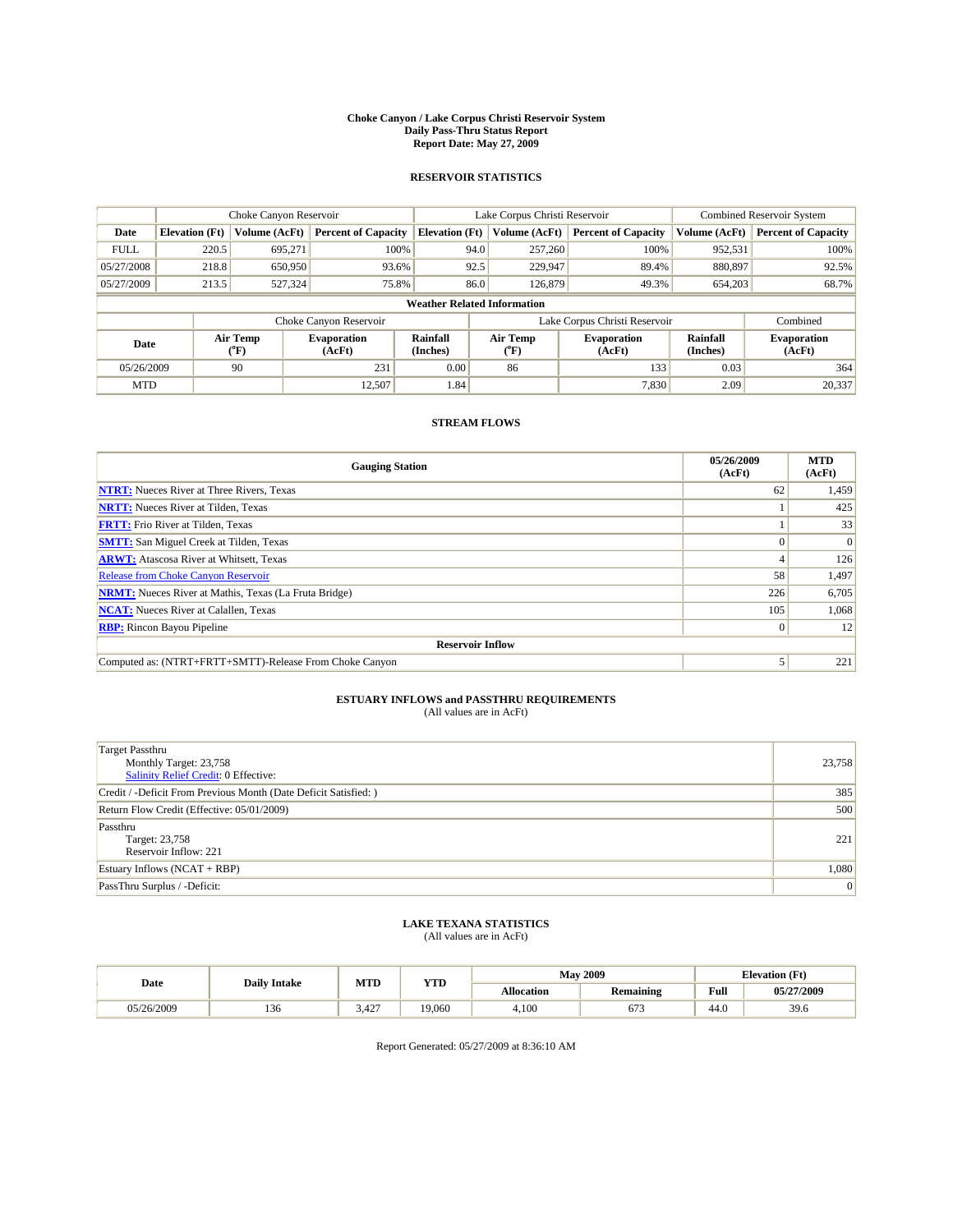#### **Choke Canyon / Lake Corpus Christi Reservoir System Daily Pass-Thru Status Report Report Date: May 28, 2009**

## **RESERVOIR STATISTICS**

|                                    | Choke Canyon Reservoir |                  | Lake Corpus Christi Reservoir |                       |      |                                         | Combined Reservoir System     |                             |                              |
|------------------------------------|------------------------|------------------|-------------------------------|-----------------------|------|-----------------------------------------|-------------------------------|-----------------------------|------------------------------|
| Date                               | <b>Elevation</b> (Ft)  | Volume (AcFt)    | <b>Percent of Capacity</b>    | <b>Elevation</b> (Ft) |      | Volume (AcFt)                           | <b>Percent of Capacity</b>    | Volume (AcFt)               | <b>Percent of Capacity</b>   |
| <b>FULL</b>                        | 220.5                  | 695.271          | 100%                          |                       | 94.0 | 257,260                                 | 100%                          | 952,531                     | 100%                         |
| 05/28/2008                         | 218.8                  | 651.200          | 93.7%                         |                       | 92.5 | 230.124                                 | 89.5%                         | 881.324                     | 92.5%                        |
| 05/28/2009                         | 213.5                  | 526,663          | 75.7%                         |                       | 85.9 | 125,407                                 | 48.7%                         | 652,070                     | 68.5%                        |
| <b>Weather Related Information</b> |                        |                  |                               |                       |      |                                         |                               |                             |                              |
|                                    |                        |                  | Choke Canyon Reservoir        |                       |      |                                         | Lake Corpus Christi Reservoir |                             | Combined                     |
| Date                               |                        | Air Temp<br>(°F) | <b>Evaporation</b><br>(AcFt)  | Rainfall<br>(Inches)  |      | Air Temp<br>$(^{\mathrm{o}}\mathrm{F})$ | <b>Evaporation</b><br>(AcFt)  | <b>Rainfall</b><br>(Inches) | <b>Evaporation</b><br>(AcFt) |
| 05/27/2009                         |                        | 88               | 397                           | 0.08                  |      | 80                                      | 163                           | 0.06                        | 560                          |
| <b>MTD</b>                         |                        |                  | 12.904                        | 1.92                  |      |                                         | 7,993                         | 2.15                        | 20,897                       |

## **STREAM FLOWS**

| <b>Gauging Station</b>                                       | 05/27/2009<br>(AcFt) | <b>MTD</b><br>(AcFt) |
|--------------------------------------------------------------|----------------------|----------------------|
| <b>NTRT:</b> Nueces River at Three Rivers, Texas             | 64                   | 1,522                |
| <b>NRTT:</b> Nueces River at Tilden, Texas                   |                      | 426                  |
| <b>FRTT:</b> Frio River at Tilden, Texas                     |                      | 34                   |
| <b>SMTT:</b> San Miguel Creek at Tilden, Texas               |                      | $\vert 0 \vert$      |
| <b>ARWT:</b> Atascosa River at Whitsett, Texas               |                      | 129                  |
| <b>Release from Choke Canyon Reservoir</b>                   | 58                   | 1,554                |
| <b>NRMT:</b> Nueces River at Mathis, Texas (La Fruta Bridge) | 197                  | 6,902                |
| <b>NCAT:</b> Nueces River at Calallen, Texas                 | 111                  | 1,179                |
| <b>RBP:</b> Rincon Bayou Pipeline                            | $\Omega$             | 12                   |
| <b>Reservoir Inflow</b>                                      |                      |                      |
| Computed as: (NTRT+FRTT+SMTT)-Release From Choke Canyon      | 6                    | 227                  |

## **ESTUARY INFLOWS and PASSTHRU REQUIREMENTS**<br>(All values are in AcFt)

| <b>Target Passthru</b><br>Monthly Target: 23,758<br>Salinity Relief Credit: 0 Effective: | 23,758 |
|------------------------------------------------------------------------------------------|--------|
| Credit / -Deficit From Previous Month (Date Deficit Satisfied: )                         | 385    |
| Return Flow Credit (Effective: 05/01/2009)                                               | 500    |
| Passthru<br>Target: 23,758<br>Reservoir Inflow: 227                                      | 227    |
| Estuary Inflows $(NCAT + RBP)$                                                           | 1,191  |
| PassThru Surplus / -Deficit:                                                             | 0      |

# **LAKE TEXANA STATISTICS** (All values are in AcFt)

| Date            | <b>Daily Intake</b> | MTD   | <b>YTD</b> |                   | <b>May 2009</b>  | <b>Elevation</b> (Ft) |            |
|-----------------|---------------------|-------|------------|-------------------|------------------|-----------------------|------------|
|                 |                     |       |            | <b>Allocation</b> | <b>Remaining</b> | Full                  | 05/28/2009 |
| /27/2009<br>75/ | $\sim$<br>136       | 3,563 | 19.196     | 4.100             | $-0$<br>ັບ       | 44.0                  | 39.6       |

Report Generated: 05/28/2009 at 8:40:02 AM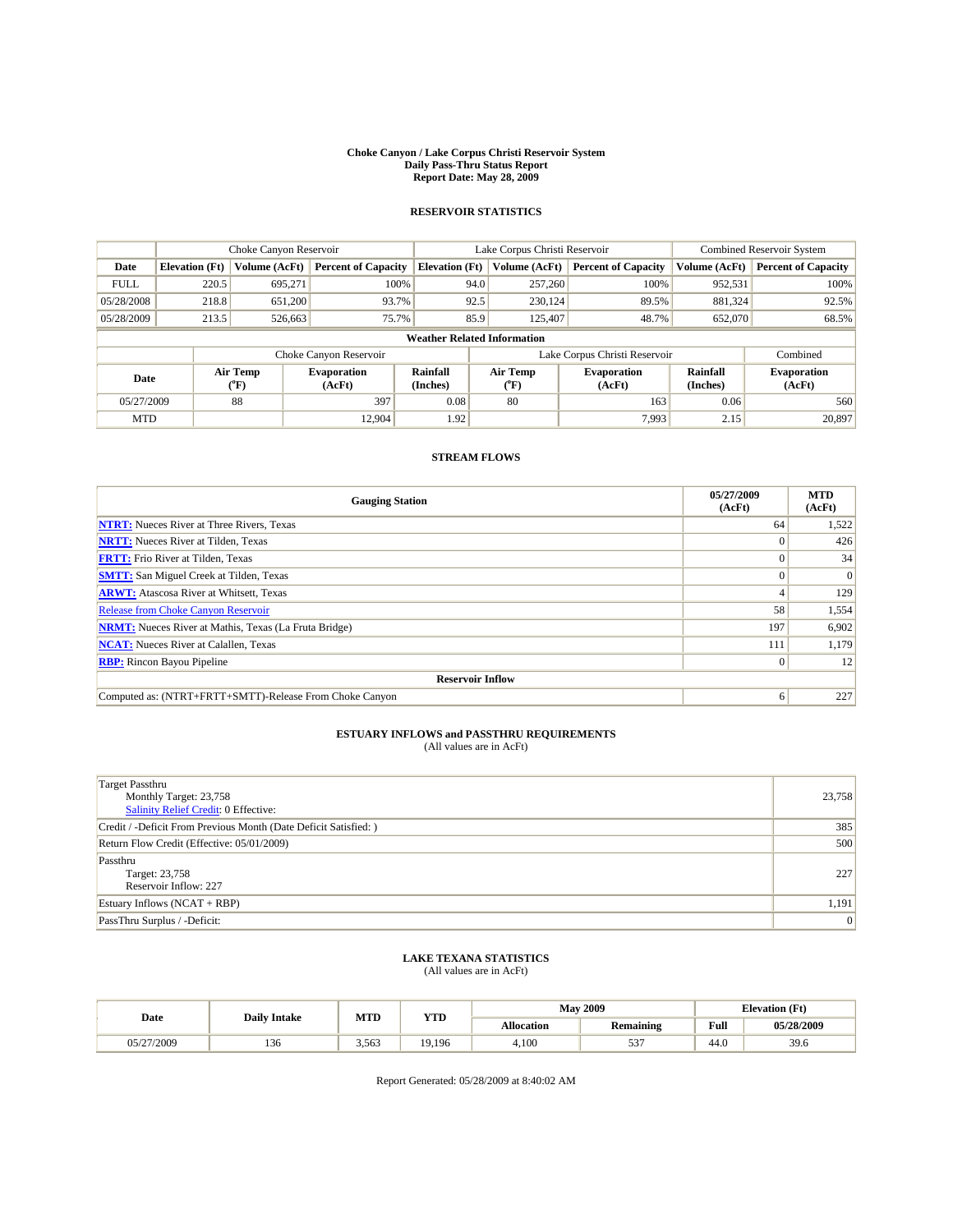#### **Choke Canyon / Lake Corpus Christi Reservoir System Daily Pass-Thru Status Report Report Date: May 29, 2009**

### **RESERVOIR STATISTICS**

|             |                                    | Choke Canyon Reservoir |                              |                       | Lake Corpus Christi Reservoir | <b>Combined Reservoir System</b> |                      |                              |  |  |
|-------------|------------------------------------|------------------------|------------------------------|-----------------------|-------------------------------|----------------------------------|----------------------|------------------------------|--|--|
| Date        | <b>Elevation</b> (Ft)              | Volume (AcFt)          | <b>Percent of Capacity</b>   | <b>Elevation</b> (Ft) | Volume (AcFt)                 | <b>Percent of Capacity</b>       | Volume (AcFt)        | <b>Percent of Capacity</b>   |  |  |
| <b>FULL</b> | 220.5                              | 695,271                | 100%                         | 94.0                  | 257,260                       | 100%                             | 952,531              | 100%                         |  |  |
| 05/29/2008  | 218.7                              | 650,450                | 93.6%                        | 92.5                  | 229,593                       | 89.2%                            | 880,043              | 92.4%                        |  |  |
| 05/29/2009  | 213.5                              | 526,883                | 75.8%                        | 86.0                  | 126,209                       | 49.1%                            | 653,092              | 68.6%                        |  |  |
|             | <b>Weather Related Information</b> |                        |                              |                       |                               |                                  |                      |                              |  |  |
|             |                                    |                        | Choke Canyon Reservoir       |                       |                               | Lake Corpus Christi Reservoir    |                      | Combined                     |  |  |
| Date        |                                    | Air Temp<br>(°F)       | <b>Evaporation</b><br>(AcFt) | Rainfall<br>(Inches)  | Air Temp<br>("F)              | <b>Evaporation</b><br>(AcFt)     | Rainfall<br>(Inches) | <b>Evaporation</b><br>(AcFt) |  |  |
| 05/28/2009  |                                    | 93                     | 384                          | 0.00                  | 89                            | 242                              | 0.00                 | 626                          |  |  |
| <b>MTD</b>  |                                    |                        | 13.288                       | 1.92                  |                               | 8,235                            | 2.15                 | 21,523                       |  |  |

## **STREAM FLOWS**

| <b>Gauging Station</b>                                       | 05/28/2009<br>(AcFt) | <b>MTD</b><br>(AcFt) |  |  |  |  |
|--------------------------------------------------------------|----------------------|----------------------|--|--|--|--|
| <b>NTRT:</b> Nueces River at Three Rivers, Texas             | 60                   | 1,582                |  |  |  |  |
| <b>NRTT:</b> Nueces River at Tilden, Texas                   | $\Omega$             | 426                  |  |  |  |  |
| <b>FRTT:</b> Frio River at Tilden, Texas                     |                      | 34                   |  |  |  |  |
| <b>SMTT:</b> San Miguel Creek at Tilden, Texas               |                      | $\Omega$             |  |  |  |  |
| <b>ARWT:</b> Atascosa River at Whitsett, Texas               |                      | 133                  |  |  |  |  |
| Release from Choke Canyon Reservoir                          | 58                   | 1,612                |  |  |  |  |
| <b>NRMT:</b> Nueces River at Mathis, Texas (La Fruta Bridge) | 171                  | 7,073                |  |  |  |  |
| <b>NCAT:</b> Nueces River at Calallen, Texas                 | 77                   | 1,257                |  |  |  |  |
| <b>RBP:</b> Rincon Bayou Pipeline                            | $\overline{0}$       | 12                   |  |  |  |  |
| <b>Reservoir Inflow</b>                                      |                      |                      |  |  |  |  |
| Computed as: (NTRT+FRTT+SMTT)-Release From Choke Canyon      | 3                    | 230                  |  |  |  |  |

# **ESTUARY INFLOWS and PASSTHRU REQUIREMENTS**<br>(All values are in AcFt)

| Target Passthru                                                  |                |
|------------------------------------------------------------------|----------------|
| Monthly Target: 23,758                                           | 23,758         |
| <b>Salinity Relief Credit: 0 Effective:</b>                      |                |
| Credit / -Deficit From Previous Month (Date Deficit Satisfied: ) | 385            |
| Return Flow Credit (Effective: 05/01/2009)                       | 500            |
| Passthru                                                         |                |
| Target: 23,758                                                   | 230            |
| Reservoir Inflow: 230                                            |                |
| Estuary Inflows $(NCAT + RBP)$                                   | 1,268          |
| PassThru Surplus / -Deficit:                                     | $\overline{0}$ |

## **LAKE TEXANA STATISTICS** (All values are in AcFt)

|            | <b>Daily Intake</b> | MTD   | <b>YTD</b>      |                   | <b>May 2009</b>  | <b>Elevation</b> (Ft)                       |            |
|------------|---------------------|-------|-----------------|-------------------|------------------|---------------------------------------------|------------|
| Date       |                     |       |                 | <b>Allocation</b> | <b>Remaining</b> | Full<br>the contract of the contract of the | 05/29/2009 |
| 05/28/2009 | $\sim$<br>. .       | 3,699 | 10 332<br>9.JJZ | 4.100             | 401              | 44.0                                        | 39.6       |

Report Generated: 05/29/2009 at 8:15:32 AM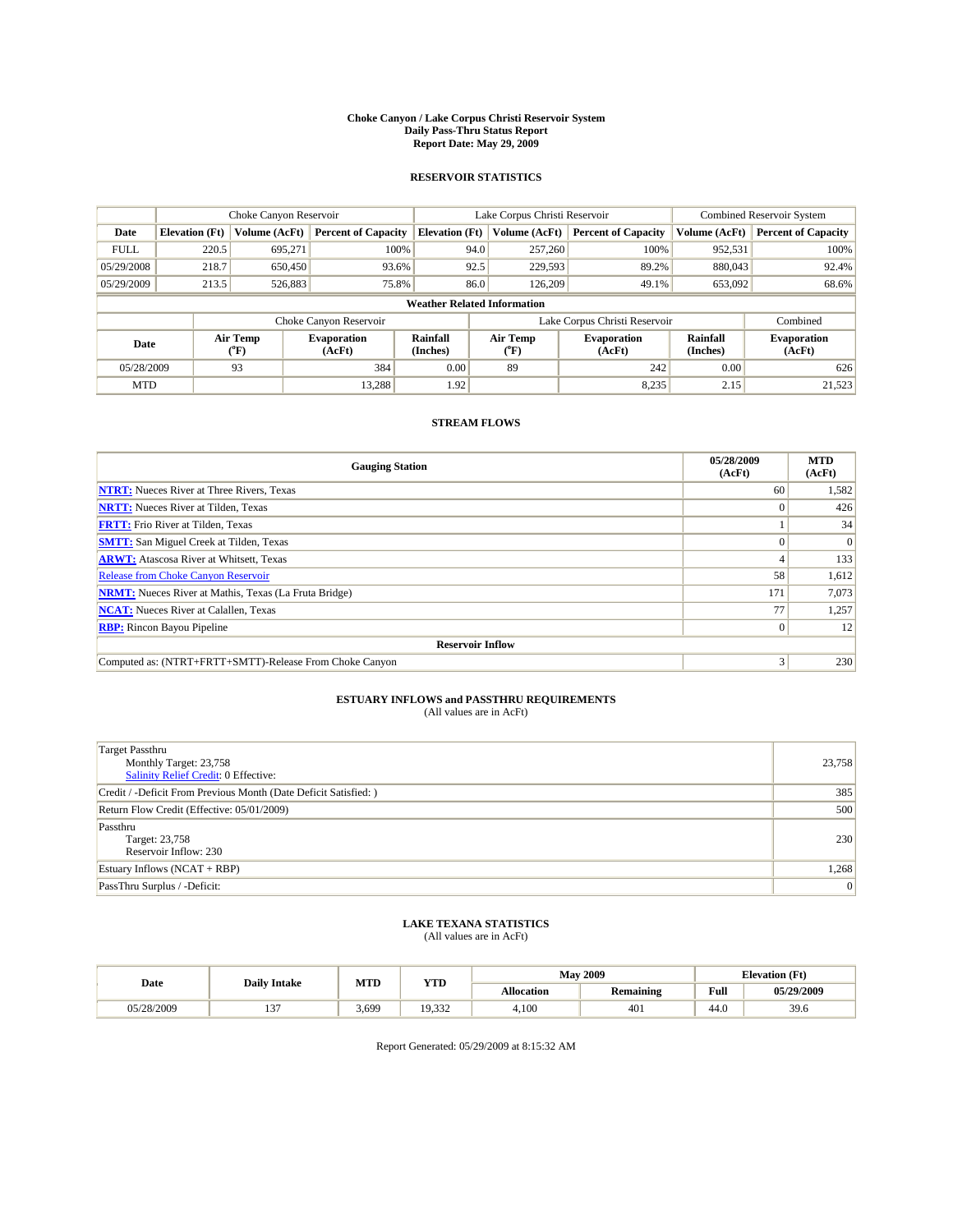#### **Choke Canyon / Lake Corpus Christi Reservoir System Daily Pass-Thru Status Report Report Date: May 30, 2009**

## **RESERVOIR STATISTICS**

|                                    | Choke Canyon Reservoir |                  | Lake Corpus Christi Reservoir |                       |      |                                         | Combined Reservoir System     |                             |                              |
|------------------------------------|------------------------|------------------|-------------------------------|-----------------------|------|-----------------------------------------|-------------------------------|-----------------------------|------------------------------|
| Date                               | <b>Elevation</b> (Ft)  | Volume (AcFt)    | <b>Percent of Capacity</b>    | <b>Elevation</b> (Ft) |      | Volume (AcFt)                           | <b>Percent of Capacity</b>    | Volume (AcFt)               | <b>Percent of Capacity</b>   |
| <b>FULL</b>                        | 220.5                  | 695.271          | 100%                          |                       | 94.0 | 257,260                                 | 100%                          | 952,531                     | 100%                         |
| 05/30/2008                         | 218.7                  | 648,953          | 93.3%                         |                       | 92.4 | 228,886                                 | 89.0%                         | 877,839                     | 92.2%                        |
| 05/30/2009                         | 213.5                  | 526,663          | 75.7%                         |                       | 86.0 | 125,942                                 | 49.0%                         | 652,605                     | 68.5%                        |
| <b>Weather Related Information</b> |                        |                  |                               |                       |      |                                         |                               |                             |                              |
|                                    |                        |                  | Choke Canyon Reservoir        |                       |      |                                         | Lake Corpus Christi Reservoir |                             | Combined                     |
| Date                               |                        | Air Temp<br>(°F) | <b>Evaporation</b><br>(AcFt)  | Rainfall<br>(Inches)  |      | Air Temp<br>$(^{\mathrm{o}}\mathrm{F})$ | <b>Evaporation</b><br>(AcFt)  | <b>Rainfall</b><br>(Inches) | <b>Evaporation</b><br>(AcFt) |
| 05/29/2009                         |                        | 93               | 346                           | 0.24                  |      | 90                                      | 273                           | 0.00                        | 619                          |
| <b>MTD</b>                         |                        |                  | 13,634                        | 2.16                  |      |                                         | 8,508                         | 2.15                        | 22.142                       |

## **STREAM FLOWS**

| <b>Gauging Station</b>                                       | 05/29/2009<br>(AcFt) | <b>MTD</b><br>(AcFt) |  |  |  |  |  |
|--------------------------------------------------------------|----------------------|----------------------|--|--|--|--|--|
| <b>NTRT:</b> Nueces River at Three Rivers, Texas             | 56                   | 1,638                |  |  |  |  |  |
| <b>NRTT:</b> Nueces River at Tilden, Texas                   | $\theta$             | 426                  |  |  |  |  |  |
| <b>FRTT:</b> Frio River at Tilden, Texas                     |                      | 35                   |  |  |  |  |  |
| <b>SMTT:</b> San Miguel Creek at Tilden, Texas               |                      | $\vert 0 \vert$      |  |  |  |  |  |
| <b>ARWT:</b> Atascosa River at Whitsett, Texas               |                      | 138                  |  |  |  |  |  |
| <b>Release from Choke Canyon Reservoir</b>                   | 58                   | 1,669                |  |  |  |  |  |
| <b>NRMT:</b> Nueces River at Mathis, Texas (La Fruta Bridge) | 173                  | 7,245                |  |  |  |  |  |
| <b>NCAT:</b> Nueces River at Calallen, Texas                 | 38                   | 1,294                |  |  |  |  |  |
| <b>RBP:</b> Rincon Bayou Pipeline                            | $\mathbf{0}$         | 12                   |  |  |  |  |  |
| <b>Reservoir Inflow</b>                                      |                      |                      |  |  |  |  |  |
| Computed as: NRTT+FRTT+SMTT+ARWT                             | 5                    | 235                  |  |  |  |  |  |

## **ESTUARY INFLOWS and PASSTHRU REQUIREMENTS**<br>(All values are in AcFt)

| <b>Target Passthru</b><br>Monthly Target: 23,758<br>Salinity Relief Credit: 0 Effective: | 23,758 |
|------------------------------------------------------------------------------------------|--------|
| Credit / -Deficit From Previous Month (Date Deficit Satisfied: )                         | 385    |
| Return Flow Credit (Effective: 05/01/2009)                                               | 500    |
| Passthru<br>Target: 23,758<br>Reservoir Inflow: 235                                      | 235    |
| Estuary Inflows (NCAT + RBP)                                                             | 1,306  |
| PassThru Surplus / -Deficit:                                                             | 0      |

# **LAKE TEXANA STATISTICS** (All values are in AcFt)

| Date            | <b>Daily Intake</b> | MTD   | VTT    |                   | <b>May 2009</b>  | <b>Elevation</b> (Ft) |            |
|-----------------|---------------------|-------|--------|-------------------|------------------|-----------------------|------------|
|                 |                     |       | 1 L.D  | <b>Allocation</b> | <b>Remaining</b> | Full                  | 05/30/2009 |
| /29/2009<br>05/ | $\sim$<br>1 J       | 3.836 | 19.469 | 4.100             | 264              | 44.0                  | 39.5       |

Report Generated: 05/30/2009 at 8:32:30 AM